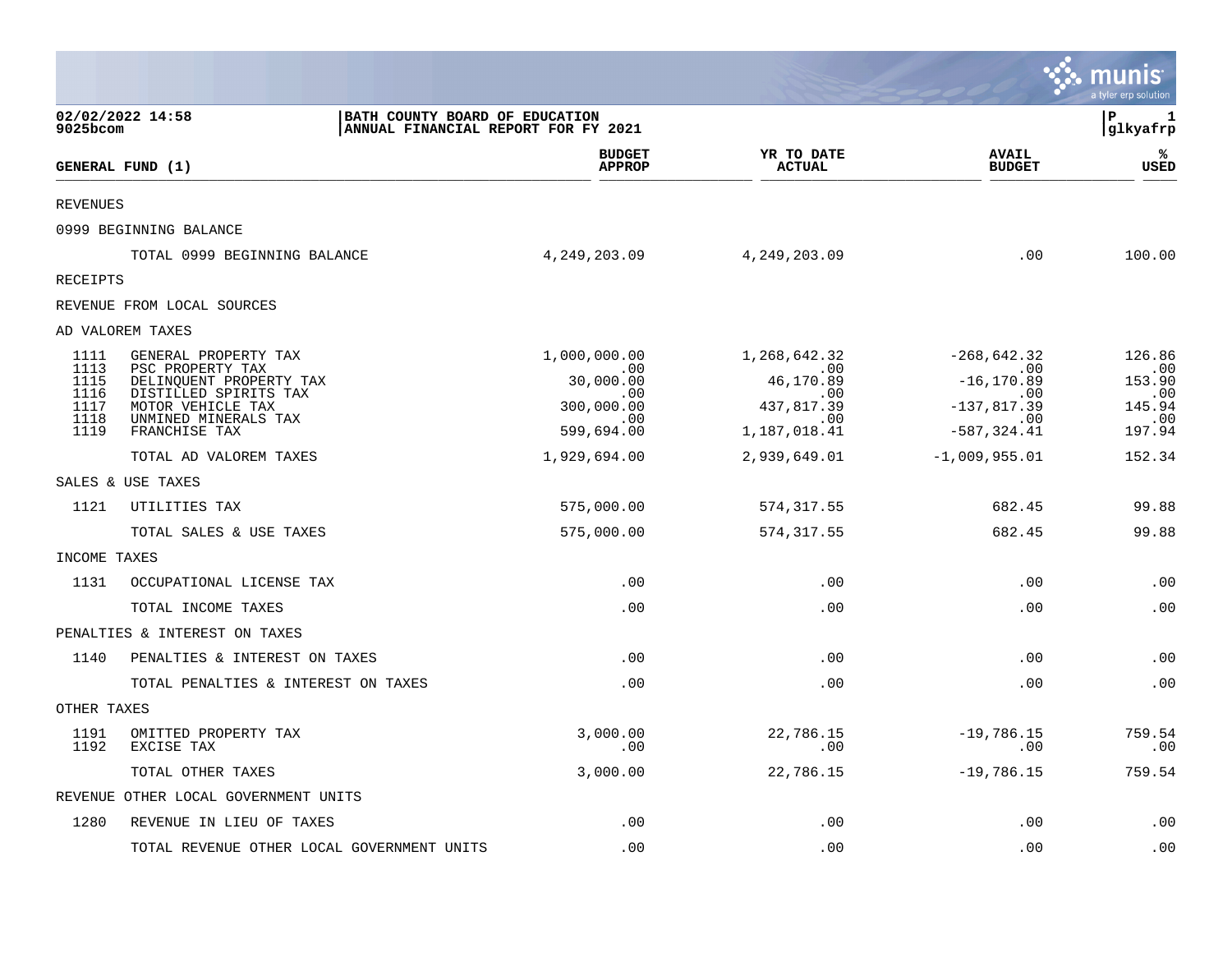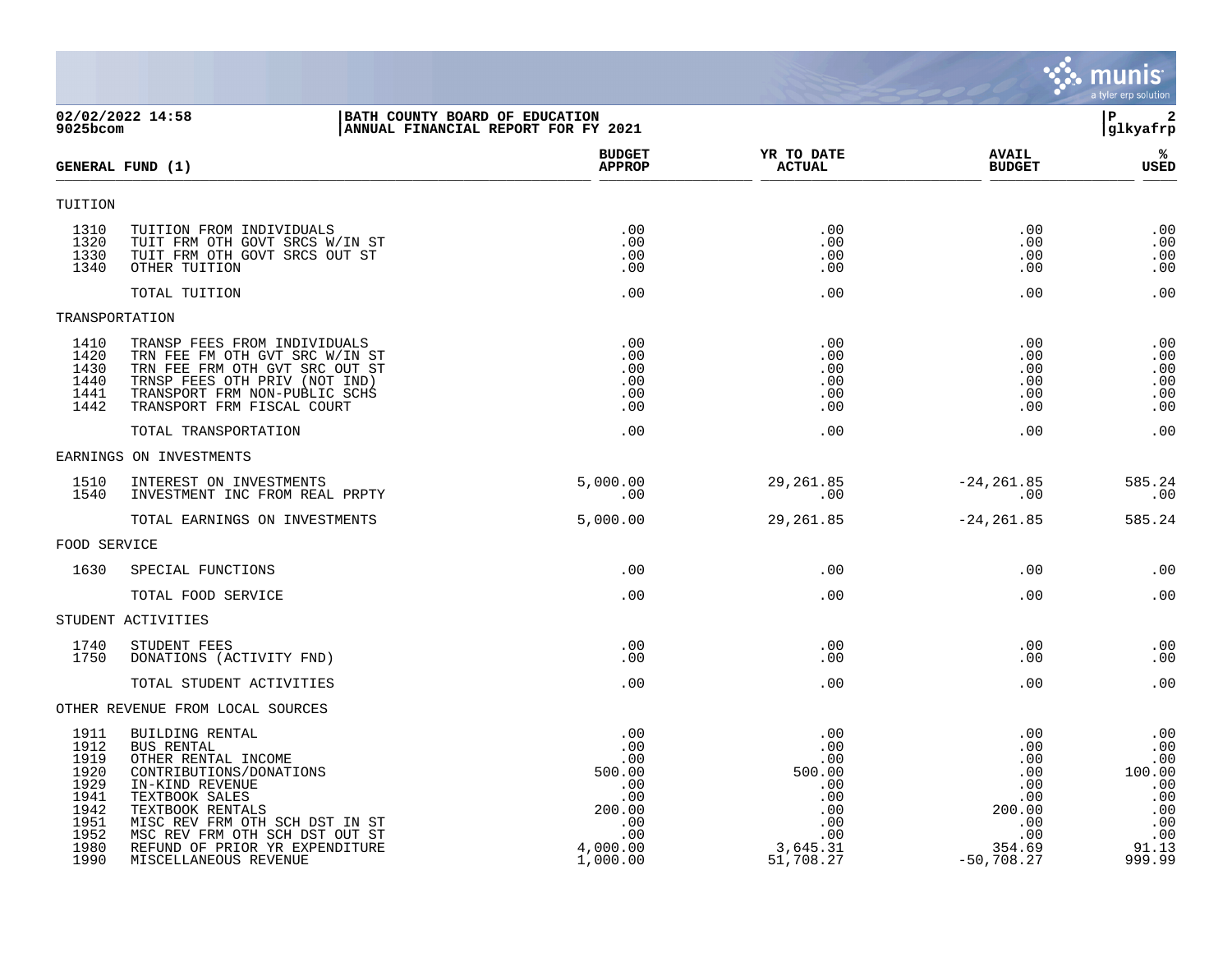|                                                      |                                                                                                                                                                                               |                                               |                                                    |                                                       | a tyler erp solution                          |
|------------------------------------------------------|-----------------------------------------------------------------------------------------------------------------------------------------------------------------------------------------------|-----------------------------------------------|----------------------------------------------------|-------------------------------------------------------|-----------------------------------------------|
| 9025bcom                                             | 02/02/2022 14:58<br>BATH COUNTY BOARD OF EDUCATION<br>ANNUAL FINANCIAL REPORT FOR FY 2021                                                                                                     |                                               |                                                    |                                                       | $\mathbf{P}$<br>3<br>glkyafrp                 |
|                                                      | GENERAL FUND (1)                                                                                                                                                                              | <b>BUDGET</b><br><b>APPROP</b>                | YR TO DATE<br><b>ACTUAL</b>                        | <b>AVAIL</b><br><b>BUDGET</b>                         | ℁<br>USED                                     |
| 1991<br>1993                                         | TRANSCRIPT FEES<br>OTHER REBATES                                                                                                                                                              | .00<br>.00                                    | .00<br>.00                                         | .00<br>.00                                            | .00<br>.00                                    |
|                                                      | TOTAL OTHER REVENUE FROM LOCAL SOURCES                                                                                                                                                        | 5,700.00                                      | 55,853.58                                          | $-50, 153.58$                                         | 979.89                                        |
|                                                      | TOTAL REVENUE FROM LOCAL SOURCES                                                                                                                                                              | 2,518,394.00                                  | 3,621,868.14                                       | $-1, 103, 474.14$                                     | 143.82                                        |
|                                                      | REVENUE FROM STATE SOURCES                                                                                                                                                                    |                                               |                                                    |                                                       |                                               |
| STATE PROGRAM                                        |                                                                                                                                                                                               |                                               |                                                    |                                                       |                                               |
| 3111                                                 | SEEK PROGRAM                                                                                                                                                                                  | 8,400,000.00                                  | 8,075,164.00                                       | 324,836.00                                            | 96.13                                         |
|                                                      | TOTAL STATE PROGRAM                                                                                                                                                                           | 8,400,000.00                                  | 8,075,164.00                                       | 324,836.00                                            | 96.13                                         |
|                                                      | OTHER STATE FUNDING                                                                                                                                                                           |                                               |                                                    |                                                       |                                               |
| 3122<br>3124<br>3125<br>3126<br>3127<br>3128<br>3129 | VOCATIONAL TRANSPORTATION<br>DIST VOCATIONAL SCHOOL<br>BUS DRVR TRAINING REIMB<br>SUB SALARY REIMB (STATE)<br>FLEXIBLE SPENDING REFUND<br>AUDIT REIMBURSEMENT<br>KSB/KSD TRANSP REIMBURSEMENT | .00<br>.00<br>.00<br>.00<br>.00<br>.00<br>.00 | 8,052.00<br>.00<br>.00<br>.00<br>.00<br>.00<br>.00 | $-8,052.00$<br>.00<br>.00<br>.00<br>.00<br>.00<br>.00 | .00<br>.00<br>.00<br>.00<br>.00<br>.00<br>.00 |
|                                                      | TOTAL OTHER STATE FUNDING                                                                                                                                                                     | .00                                           | 8,052.00                                           | $-8,052.00$                                           | .00                                           |
|                                                      | EXPENDITURE REIMBURSEMENTS                                                                                                                                                                    |                                               |                                                    |                                                       |                                               |
| 3130<br>3131                                         | NATIONAL BOARD CERT REIMB<br>MISCELLANEOUS REIMBURSEMENTS                                                                                                                                     | 7,000.00<br>20,000.00                         | 7,529.00<br>1,885.00                               | $-529.00$<br>18,115.00                                | 107.56<br>9.43                                |
|                                                      | TOTAL EXPENDITURE REIMBURSEMENTS                                                                                                                                                              | 27,000.00                                     | 9,414.00                                           | 17,586.00                                             | 34.87                                         |
| REVENUE                                              | IN LIEU OF TAXES/STATE                                                                                                                                                                        |                                               |                                                    |                                                       |                                               |
| 3800                                                 | IN LIEU OF TAXES/STATE SOURCES                                                                                                                                                                | 25,000.00                                     | 29,297.82                                          | $-4, 297.82$                                          | 117.19                                        |
|                                                      | TOTAL REVENUE IN LIEU OF TAXES/STATE                                                                                                                                                          | 25,000.00                                     | 29,297.82                                          | -4,297.82                                             | 117.19                                        |
|                                                      | REVENUE FOR ON BEHALF PAYMENTS                                                                                                                                                                |                                               |                                                    |                                                       |                                               |
| 3900                                                 | ON-BEHALF PAYMENTS/STATE                                                                                                                                                                      | .00                                           | 4,603,996.80                                       | $-4,603,996.80$                                       | .00                                           |
|                                                      | TOTAL REVENUE FOR ON BEHALF PAYMENTS                                                                                                                                                          | .00                                           | 4,603,996.80                                       | $-4,603,996.80$                                       | .00                                           |
|                                                      | TOTAL REVENUE FROM STATE SOURCES                                                                                                                                                              | 8,452,000.00                                  | 12,725,924.62                                      | $-4, 273, 924.62$                                     | 150.57                                        |
|                                                      | REVENUE FROM FEDERAL SOURCES                                                                                                                                                                  |                                               |                                                    |                                                       |                                               |
|                                                      | RESTRICTED DIRECT                                                                                                                                                                             |                                               |                                                    |                                                       |                                               |
|                                                      | 4300 RESTRICTED DIRECT FEDERAL                                                                                                                                                                | .00                                           | .00                                                | $.00 \,$                                              | .00                                           |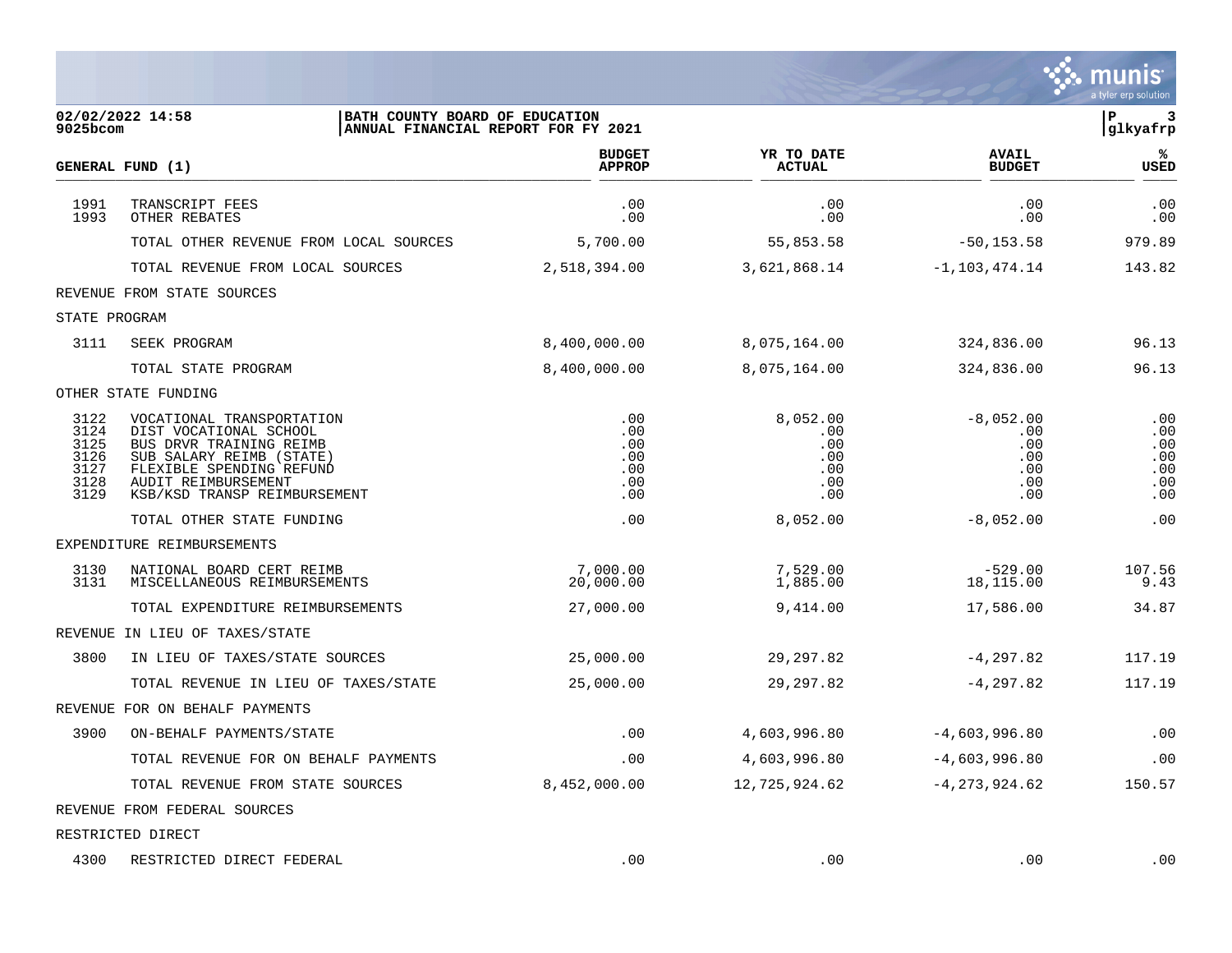

| $9025$ bcom                                  | 02/02/2022 14:58<br>BATH COUNTY BOARD OF EDUCATION                                                                                                                | ANNUAL FINANCIAL REPORT FOR FY 2021         |                                        |                                             | ΙP<br>4<br>glkyafrp                    |
|----------------------------------------------|-------------------------------------------------------------------------------------------------------------------------------------------------------------------|---------------------------------------------|----------------------------------------|---------------------------------------------|----------------------------------------|
|                                              | GENERAL FUND (1)                                                                                                                                                  | <b>BUDGET</b><br><b>APPROP</b>              | YR TO DATE<br><b>ACTUAL</b>            | <b>AVAIL</b><br><b>BUDGET</b>               | %ะ<br><b>USED</b>                      |
|                                              | TOTAL RESTRICTED DIRECT                                                                                                                                           | .00                                         | .00                                    | .00                                         | .00                                    |
|                                              | RESTRICTED THROUGH THE STATE                                                                                                                                      |                                             |                                        |                                             |                                        |
| 4500                                         | RESTRICTED FED THRU STATE                                                                                                                                         | .00                                         | .00                                    | .00                                         | .00                                    |
|                                              | TOTAL RESTRICTED THROUGH THE STATE                                                                                                                                | .00                                         | .00                                    | .00                                         | .00                                    |
|                                              | THROUGH INTERMEDIATE AGENCIES                                                                                                                                     |                                             |                                        |                                             |                                        |
| 4700                                         | FEDERAL REV THRU INTERMED SRC                                                                                                                                     | .00                                         | .00                                    | .00                                         | .00                                    |
|                                              | TOTAL THROUGH INTERMEDIATE AGENCIES                                                                                                                               | .00                                         | .00                                    | .00                                         | .00                                    |
|                                              | FEDERAL REIMBURSEMENT                                                                                                                                             |                                             |                                        |                                             |                                        |
| 4810                                         | MEDICAID REIMBURSEMENT<br>4810N MEDICAID REIMB--HEALTH/NURSES                                                                                                     | 25,000.00<br>30,000.00                      | 59,690.53<br>30,000.00                 | $-34,690.53$<br>.00                         | 238.76<br>100.00                       |
|                                              | TOTAL FEDERAL REIMBURSEMENT                                                                                                                                       | 55,000.00                                   | 89,690.53                              | $-34,690.53$                                | 163.07                                 |
|                                              | TOTAL REVENUE FROM FEDERAL SOURCES                                                                                                                                | 55,000.00                                   | 89,690.53                              | $-34,690.53$                                | 163.07                                 |
|                                              | OTHER RECEIPTS                                                                                                                                                    |                                             |                                        |                                             |                                        |
|                                              | INTERFUND TRANSFERS                                                                                                                                               |                                             |                                        |                                             |                                        |
| 5210<br>5220                                 | FUND TRANSFER<br>INDIRECT COSTS TRANSFER                                                                                                                          | .00<br>43,436.00                            | 199,324.25<br>67,428.14                | $-199, 324.25$<br>$-23,992.14$              | .00<br>155.24                          |
|                                              | TOTAL INTERFUND TRANSFERS                                                                                                                                         | 43,436.00                                   | 266,752.39                             | $-223, 316.39$                              | 614.13                                 |
|                                              | SALE OR COMP FOR LOSS OF ASSETS                                                                                                                                   |                                             |                                        |                                             |                                        |
| 5311<br>5312<br>5331<br>5332<br>5341<br>5342 | SALE OF LAND & IMPROVEMENTS<br>LOSS COMP - LAND & IMPROVEMNTS<br>SALE OF BUILDINGS<br>LOSS COMP - BUILDINGS<br>SALE OF EOUIPMENT ETC<br>LOSS COMP - EQUIPMENT ETC | .00<br>.00<br>.00<br>.00<br>5,000.00<br>.00 | .00<br>.00<br>.00<br>.00<br>.00<br>.00 | .00<br>.00<br>.00<br>.00<br>5,000.00<br>.00 | .00<br>.00<br>.00<br>.00<br>.00<br>.00 |
|                                              | TOTAL SALE OR COMP FOR LOSS OF ASSETS                                                                                                                             | 5,000.00                                    | .00                                    | 5,000.00                                    | .00                                    |
|                                              | CAPITAL LEASE PROCEEDS                                                                                                                                            |                                             |                                        |                                             |                                        |
| 5500                                         | CAPITAL LEASE PROCEEDS                                                                                                                                            | .00                                         | 114,776.00                             | $-114,776.00$                               | .00                                    |
|                                              | TOTAL CAPITAL LEASE PROCEEDS                                                                                                                                      | .00                                         | 114,776.00                             | $-114,776.00$                               | .00                                    |
|                                              | TOTAL OTHER RECEIPTS                                                                                                                                              | 48,436.00                                   | 381,528.39                             | $-333,092.39$                               | 787.70                                 |
|                                              | TOTAL RECEIPTS                                                                                                                                                    | 11,073,830.00                               | 16,819,011.68                          | $-5,745,181.68$                             | 151.88                                 |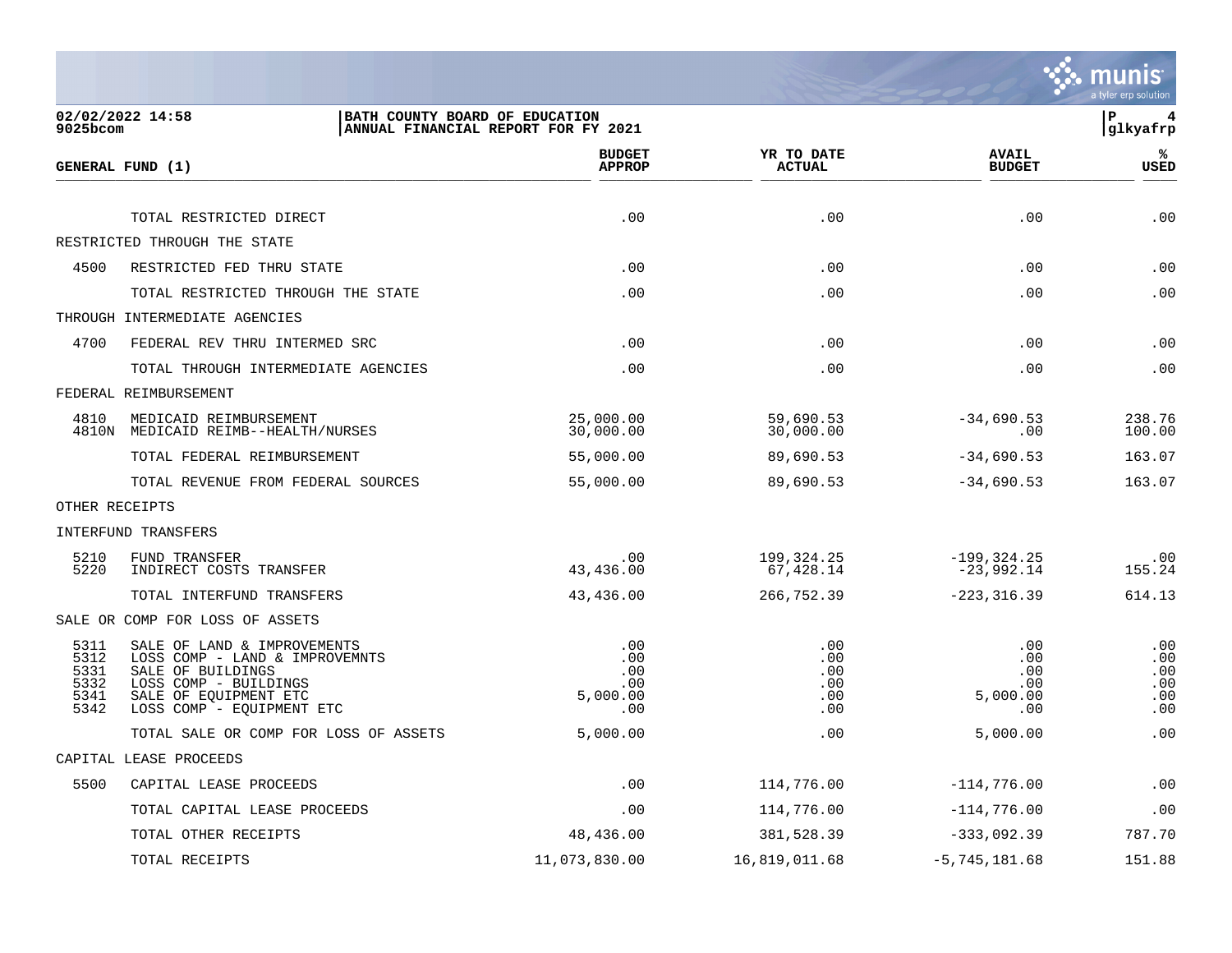|                              |                         |                             |                               | munis<br>a tyler erp solution |
|------------------------------|-------------------------|-----------------------------|-------------------------------|-------------------------------|
| 02/02/2022 14:58<br>9025bcom |                         | glkyafrp                    |                               |                               |
| GENERAL FUND (1)             | <b>BUDGET</b><br>APPROP | YR TO DATE<br><b>ACTUAL</b> | <b>AVAIL</b><br><b>BUDGET</b> | ℁<br><b>USED</b>              |
| TOTAL REVENUES               | 15, 323, 033.09         | 21,068,214.77               | $-5,745,181.68$               | 137.49                        |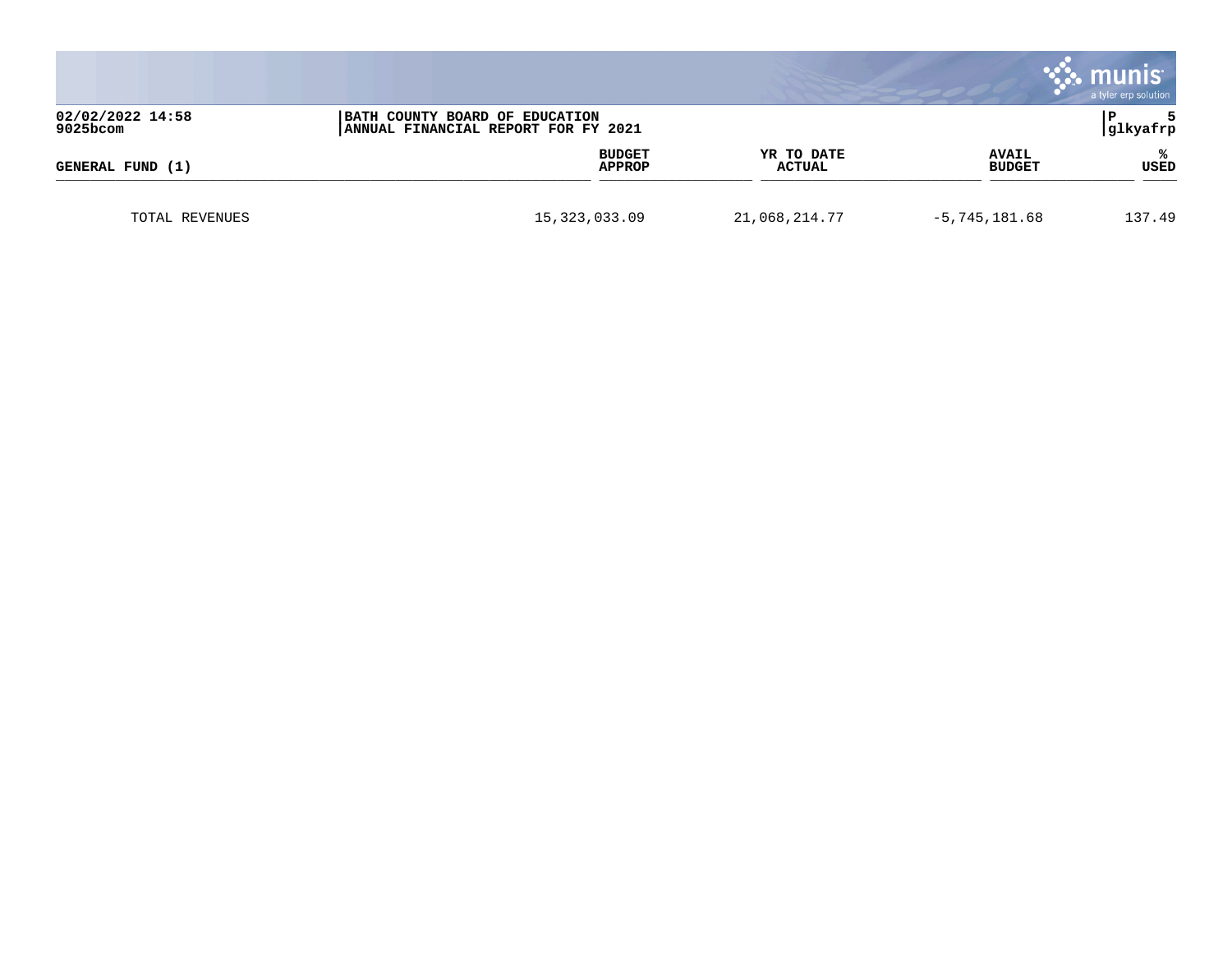|                                                                                                                                                                                                                                                                                                                   |                                                                                                                                |                                                                                                                                       |                                                                                                                                           | munis<br>a tyler erp solution                                                           |
|-------------------------------------------------------------------------------------------------------------------------------------------------------------------------------------------------------------------------------------------------------------------------------------------------------------------|--------------------------------------------------------------------------------------------------------------------------------|---------------------------------------------------------------------------------------------------------------------------------------|-------------------------------------------------------------------------------------------------------------------------------------------|-----------------------------------------------------------------------------------------|
| 02/02/2022 14:58<br>9025bcom                                                                                                                                                                                                                                                                                      | BATH COUNTY BOARD OF EDUCATION<br>ANNUAL FINANCIAL REPORT FOR FY 2021                                                          |                                                                                                                                       |                                                                                                                                           | 6<br>l P<br> glkyafrp                                                                   |
| GENERAL FUND (1)                                                                                                                                                                                                                                                                                                  | <b>BUDGET</b><br><b>APPROP</b>                                                                                                 | YR TO DATE<br><b>ACTUAL</b>                                                                                                           | <b>AVAIL</b><br><b>BUDGET</b>                                                                                                             | ℁<br>USED                                                                               |
| <b>EXPENDITURES</b>                                                                                                                                                                                                                                                                                               |                                                                                                                                |                                                                                                                                       |                                                                                                                                           |                                                                                         |
| 0000 RESTRICT TO REV & BAL SHT ONLY                                                                                                                                                                                                                                                                               |                                                                                                                                |                                                                                                                                       |                                                                                                                                           |                                                                                         |
| 0200 EMPLOYEE BENEFITS                                                                                                                                                                                                                                                                                            | .00                                                                                                                            | .00                                                                                                                                   | .00                                                                                                                                       | .00                                                                                     |
| TOTAL 0000 RESTRICT TO REV & BAL SHT ONLY                                                                                                                                                                                                                                                                         | .00                                                                                                                            | .00                                                                                                                                   | .00                                                                                                                                       | .00                                                                                     |
| 1000 INSTRUCTION                                                                                                                                                                                                                                                                                                  |                                                                                                                                |                                                                                                                                       |                                                                                                                                           |                                                                                         |
| 0100<br>SALARIES PERSONNEL SERVICES<br>0200<br>EMPLOYEE BENEFITS<br>0280<br>ON-BEHALF<br>0300<br>PURCHASED PROF AND TECH SERV<br>0400<br>PURCHASED PROPERTY SERVICES<br>0500<br>OTHER PURCHASED SERVICES<br>0600<br>SUPPLIES<br>0700<br>PROPERTY<br>0800<br>DEBT SERVICE AND MISCELLANEOUS<br>0840<br>CONTINGENCY | 6,111,970.00<br>437,156.00<br>.00<br>192,031.61<br>82,325.00<br>24,385.00<br>281,679.45<br>605,340.09<br>30,765.00<br>5,779.34 | 5, 290, 325. 15<br>315,973.74<br>2,871,946.36<br>102,125.94<br>76,718.79<br>10,528.36<br>138,852.38<br>108,485.31<br>31,909.18<br>.00 | 821,644.85<br>121,182.26<br>$-2,871,946.36$<br>89,905.67<br>5,606.21<br>13,856.64<br>142,827.07<br>496,854.78<br>$-1, 144.18$<br>5,779.34 | 86.56<br>72.28<br>.00<br>53.18<br>93.19<br>$43.18$<br>$49.29$<br>17.92<br>103.72<br>.00 |
| TOTAL 1000<br>INSTRUCTION                                                                                                                                                                                                                                                                                         | 7,771,431.49                                                                                                                   | 8,946,865.21                                                                                                                          | -1,175,433.72                                                                                                                             | 115.13                                                                                  |
| 2100 STUDENT SUPPORT SERVICES                                                                                                                                                                                                                                                                                     |                                                                                                                                |                                                                                                                                       |                                                                                                                                           |                                                                                         |
| 0100<br>SALARIES PERSONNEL SERVICES<br>0200<br>EMPLOYEE BENEFITS<br>0280<br>ON-BEHALF<br>0300<br>PURCHASED PROF AND TECH SERV<br>0400<br>PURCHASED PROPERTY SERVICES<br>0500<br>OTHER PURCHASED SERVICES<br>0600<br>SUPPLIES<br>0700<br>PROPERTY                                                                  | 609,413.00<br>109,223.00<br>.00<br>8,540.00<br>.00<br>2,720.00<br>11,832.00<br>400.00                                          | 570,375.18<br>79,985.60<br>309,622.73<br>931.35<br>.00<br>67.60<br>5,368.35<br>.00                                                    | 39,037.82<br>29, 237. 40<br>$-309,622.73$<br>7,608.65<br>.00<br>2,652.40<br>6,463.65<br>400.00                                            | 93.59<br>73.23<br>.00<br>10.91<br>.00<br>2.49<br>45.37<br>.00                           |
| STUDENT SUPPORT SERVICES<br>TOTAL 2100                                                                                                                                                                                                                                                                            | 742,128.00                                                                                                                     | 966,350.81                                                                                                                            | $-224, 222.81$                                                                                                                            | 130.21                                                                                  |
| 2200 INSTRUCTIONAL STAFF SUPP SERV                                                                                                                                                                                                                                                                                |                                                                                                                                |                                                                                                                                       |                                                                                                                                           |                                                                                         |
| 0100<br>SALARIES PERSONNEL SERVICES<br>0200<br>EMPLOYEE BENEFITS<br>0280<br>ON-BEHALF<br>0300<br>PURCHASED PROF AND TECH SERV<br>0400<br>PURCHASED PROPERTY SERVICES<br>0500<br>OTHER PURCHASED SERVICES<br>0600<br>SUPPLIES<br>0700<br>PROPERTY<br>0800<br>DEBT SERVICE AND MISCELLANEOUS<br>0840<br>CONTINGENCY | 168,355.51<br>11,178.24<br>.00<br>8,309.00<br>4,940.00<br>8,950.56<br>6,673.00<br>$.00 \,$<br>.00<br>.00                       | 156,575.26<br>9,096.88<br>85,861.04<br>2,238.00<br>.00<br>228.22<br>539.20<br>.00<br>.00<br>.00                                       | 11,780.25<br>2,081.36<br>$-85, 861.04$<br>6,071.00<br>4,940.00<br>8,722.34<br>6,133.80<br>.00<br>.00<br>.00                               | 93.00<br>81.38<br>.00<br>26.93<br>.00<br>2.55<br>8.08<br>.00<br>.00<br>.00              |
| TOTAL 2200 INSTRUCTIONAL STAFF SUPP SERV                                                                                                                                                                                                                                                                          | 208,406.31                                                                                                                     | 254,538.60                                                                                                                            | $-46, 132.29$                                                                                                                             | 122.14                                                                                  |

2300 DISTRICT ADMIN SUPPORT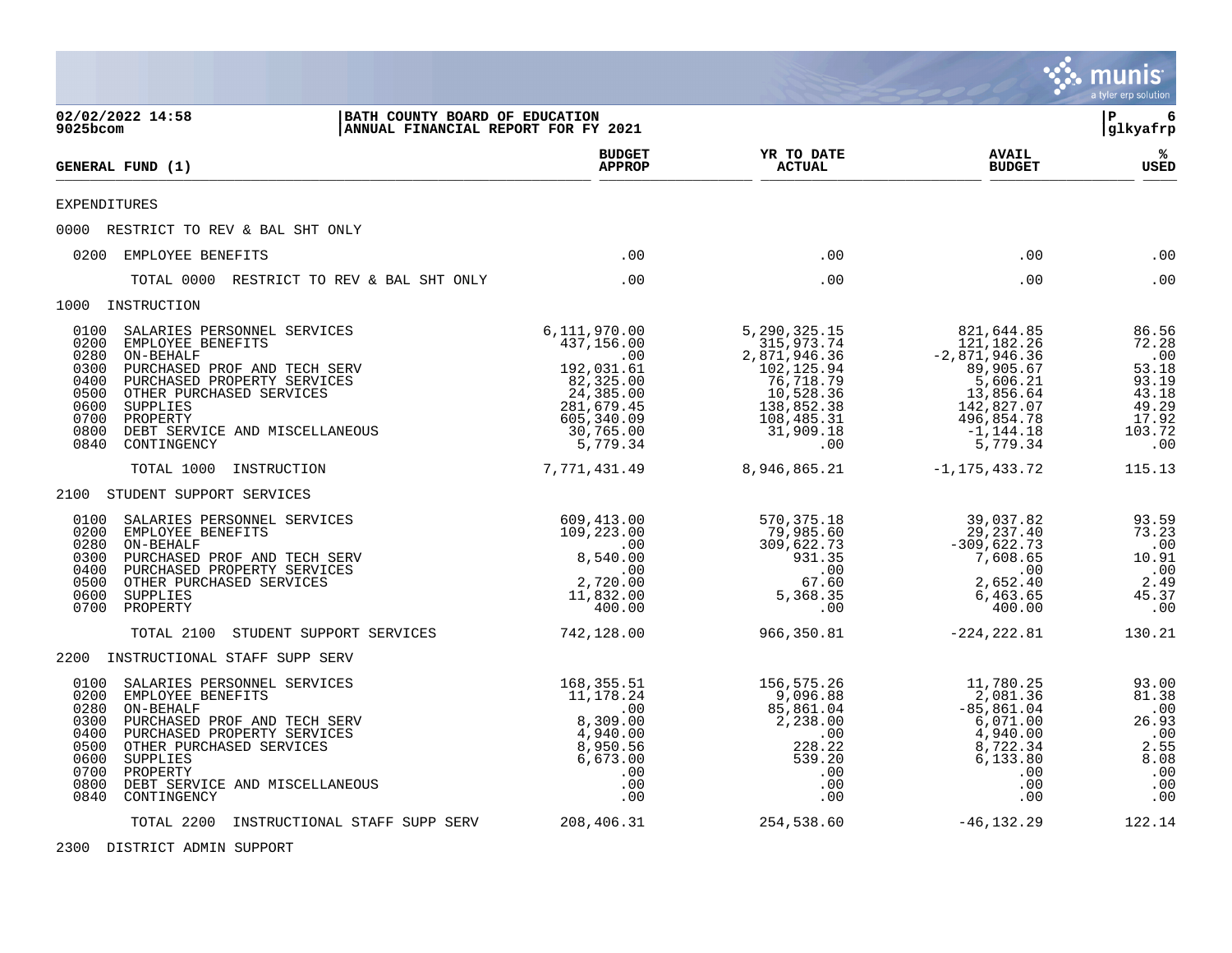

#### **02/02/2022 14:58 |BATH COUNTY BOARD OF EDUCATION |P 7 9025bcom |ANNUAL FINANCIAL REPORT FOR FY 2021 |glkyafrp**

|                                                                      | GENERAL FUND (1)                                                                                                                                                                                                                       | <b>BUDGET</b><br><b>APPROP</b>                                                                                              | YR TO DATE<br><b>ACTUAL</b>                                                                                                       | <b>AVAIL</b><br><b>BUDGET</b>                                                                                                     | ℁<br><b>USED</b>                                                                   |
|----------------------------------------------------------------------|----------------------------------------------------------------------------------------------------------------------------------------------------------------------------------------------------------------------------------------|-----------------------------------------------------------------------------------------------------------------------------|-----------------------------------------------------------------------------------------------------------------------------------|-----------------------------------------------------------------------------------------------------------------------------------|------------------------------------------------------------------------------------|
| 0100<br>0200<br>0280<br>0300<br>0400<br>0500<br>0600<br>0800<br>0840 | SALARIES PERSONNEL SERVICES<br>EMPLOYEE BENEFITS<br>ON-BEHALF<br>PURCHASED PROF AND TECH SERV<br>PURCHASED PROPERTY SERVICES<br>OTHER PURCHASED SERVICES<br>SUPPLIES<br>0700 PROPERTY<br>DEBT SERVICE AND MISCELLANEOUS<br>CONTINGENCY | 280,901.00<br>355,386.00<br>.00<br>181,750.00<br>33,240.00<br>119,000.00<br>97,450.00<br>40,200.00<br>28,800.00<br>$.00 \,$ | 257,789.69<br>257,711.53<br>139,938.71<br>140,764.04<br>25,989.14<br>93,075.37<br>31,286.55<br>30,712.80<br>11,928.31<br>$.00 \,$ | 23, 111. 31<br>97,674.47<br>$-139,938.71$<br>40,985.96<br>7,250.86<br>25,924.63<br>66,163.45<br>9,487.20<br>16,871.69<br>$.00 \,$ | 91.77<br>72.52<br>.00<br>77.45<br>78.19<br>78.21<br>32.11<br>76.40<br>41.42<br>.00 |
|                                                                      | TOTAL 2300 DISTRICT ADMIN SUPPORT                                                                                                                                                                                                      | 1,136,727.00                                                                                                                | 989,196.14                                                                                                                        | 147,530.86                                                                                                                        | 87.02                                                                              |
|                                                                      | 2400 SCHOOL ADMIN SUPPORT                                                                                                                                                                                                              |                                                                                                                             |                                                                                                                                   |                                                                                                                                   |                                                                                    |
| 0100<br>0200<br>0300<br>0500<br>0600                                 | SALARIES PERSONNEL SERVICES<br>EMPLOYEE BENEFITS<br>0280 ON-BEHALF<br>PURCHASED PROF AND TECH SERV<br>OTHER PURCHASED SERVICES<br>SUPPLIES<br>0700 PROPERTY                                                                            | 778,323.00<br>96,019.00<br>.00<br>.00<br>1,200.00<br>$.00 \ \rm$<br>.00                                                     | 778,321.15<br>82,237.15<br>422,504.31<br>507.00<br>387.27<br>.00<br>.00                                                           | $1.85$<br>13,781.85<br>$-422,504.31$<br>00.00<br>812.73<br>.00<br>.00                                                             | 100.00<br>85.65<br>.00<br>.00<br>32.27<br>.00<br>.00                               |
|                                                                      | TOTAL 2400<br>SCHOOL ADMIN SUPPORT                                                                                                                                                                                                     | 875,542.00                                                                                                                  | 1,283,449.88                                                                                                                      | $-407,907.88$                                                                                                                     | 146.59                                                                             |
|                                                                      | 2500 BUSINESS SUPPORT SERVICES                                                                                                                                                                                                         |                                                                                                                             |                                                                                                                                   |                                                                                                                                   |                                                                                    |
| 0100<br>0200<br>0280<br>0300<br>0500<br>0600<br>0800                 | SALARIES PERSONNEL SERVICES<br>EMPLOYEE BENEFITS<br>ON-BEHALF<br>PURCHASED PROF AND TECH SERV<br>OTHER PURCHASED SERVICES<br>SUPPLIES<br>0700 PROPERTY<br>DEBT SERVICE AND MISCELLANEOUS                                               | 215,135.00<br>49,912.00<br>.00<br>300.00<br>300.00<br>500.00<br>8,000.00<br>.00                                             | 212,148.70<br>42,226.58<br>115,162.92<br>$\sim 00$<br>101,026.67<br>4.970<br>.00                                                  | 2,986.30<br>7,685.42<br>$-115, 162.92$<br>300.00<br>$-100, 726.67$<br>500.00<br>3,029.26<br>.00                                   | 98.61<br>84.60<br>.00<br>.00<br>999.99<br>$\ldots$ 00<br>62.13<br>.00              |
|                                                                      | TOTAL 2500 BUSINESS SUPPORT SERVICES                                                                                                                                                                                                   | 274,147.00                                                                                                                  | 475,535.61                                                                                                                        | $-201, 388.61$                                                                                                                    | 173.46                                                                             |
|                                                                      | 2600 PLANT OPERATIONS & MAINTENANCE                                                                                                                                                                                                    |                                                                                                                             |                                                                                                                                   |                                                                                                                                   |                                                                                    |
| 0100<br>0200<br>0280<br>0300<br>0400<br>0500<br>0600<br>0700<br>0800 | SALARIES PERSONNEL SERVICES<br>EMPLOYEE BENEFITS<br>ON-BEHALF<br>PURCHASED PROF AND TECH SERV<br>PURCHASED PROPERTY SERVICES<br>OTHER PURCHASED SERVICES<br>SUPPLIES<br>PROPERTY<br>DEBT SERVICE AND MISCELLANEOUS                     | 565,141.00<br>183,693.00<br>.00<br>172,600.00<br>286,650.00<br>177,900.00<br>721,400.00<br>99,500.00<br>29,100.00           | 510,541.79<br>147,210.24<br>277,049.62<br>82,156.89<br>141,534.38<br>155,713.02<br>465, 265. 23<br>22,320.20<br>24,910.15         | 54,599.21<br>36,482.76<br>$-277,049.62$<br>90,443.11<br>145, 115.62<br>22,186.98<br>256, 134. 77<br>77,179.80<br>4,189.85         | 90.34<br>80.14<br>.00<br>47.60<br>49.38<br>87.53<br>64.49<br>22.43<br>85.60        |
|                                                                      | TOTAL 2600 PLANT OPERATIONS & MAINTENANCE                                                                                                                                                                                              | 2,235,984.00                                                                                                                | 1,826,701.52                                                                                                                      | 409,282.48                                                                                                                        | 81.70                                                                              |

2700 STUDENT TRANSPORTATION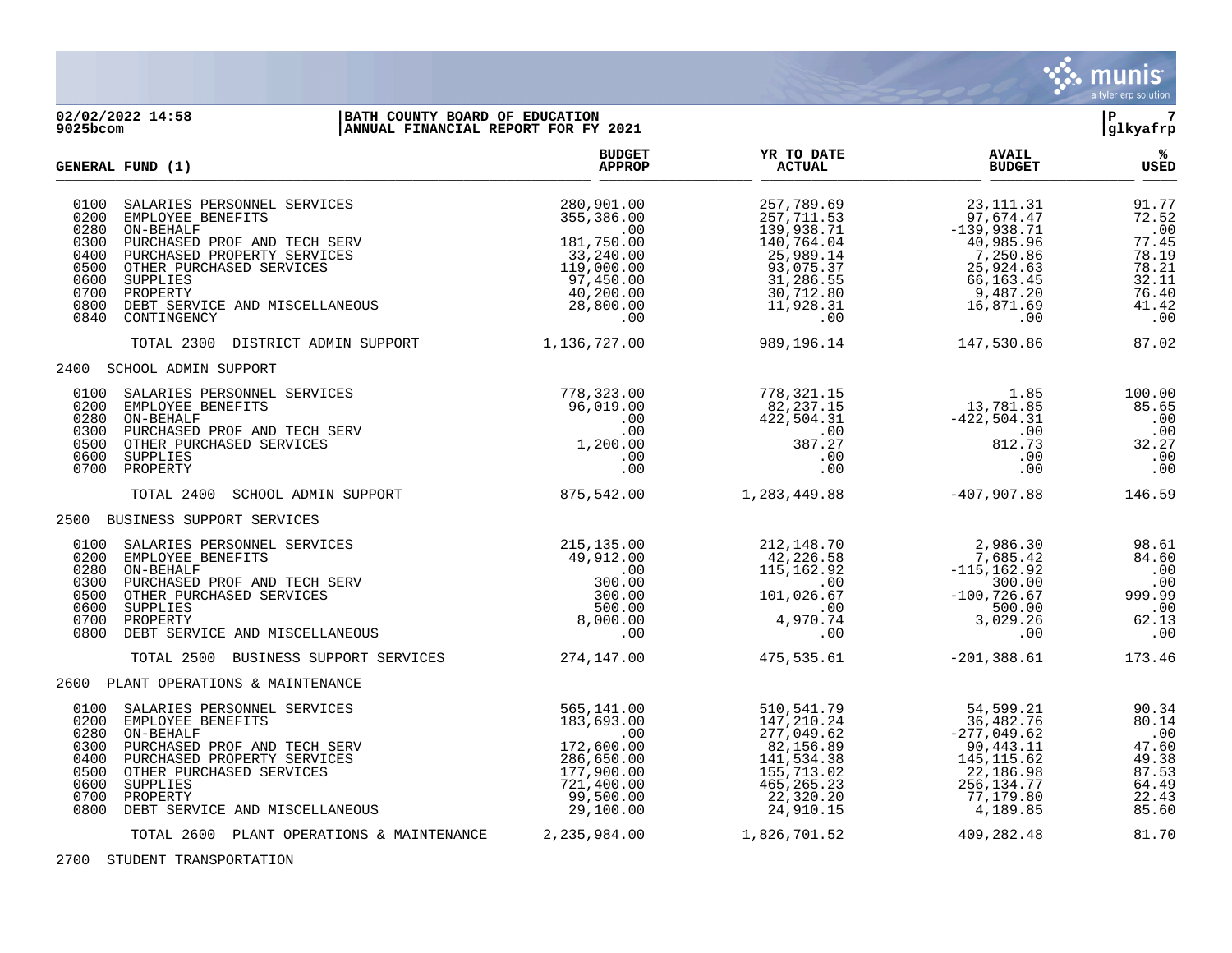

**02/02/2022 14:58 |BATH COUNTY BOARD OF EDUCATION |P 8 ANNUAL FINANCIAL REPORT FOR FY 2021 BUDGET YR TO DATE AVAIL % GENERAL FUND (1) APPROP ACTUAL BUDGET USED**  $\frac{A_{\text{H}^{\text{F}}\text{N}}}{A_{\text{H}}\text{N}}$   $\frac{A_{\text{H}}\text{N}}{A_{\text{H}}\text{N}}$   $\frac{A_{\text{H}}\text{N}}{A_{\text{H}}\text{N}}$   $\frac{A_{\text{H}}\text{N}}{A_{\text{H}}\text{N}}$   $\frac{B_{\text{H}}\text{N}}{B_{\text{H}}\text{N}}$  0100 SALARIES PERSONNEL SERVICES 612,907.87 458,414.17 154,493.70 74.79 0200 EMPLOYEE BENEFITS 199,277.62 134,058.94 65,218.68 67.27 0280 ON-BEHALF .00 248,520.12 -248,520.12 .00 0300 PURCHASED PROF AND TECH SERV 34,150.00 34,150.00 37,785.25 30,364.75 30,364.75 11.08<br>0400 PURCHASED PROPERTY SERVICES 30,3785.25 30,364.75 11.08 0400 PURCHASED PROPERTY SERVICES <br>0500 OTHER PURCHASED SERVICES 62,500.00 0 77,624.87 -15,124.87 124.20 0500 OTHER PURCHASED SERVICES 62,500.00 62,500.00 77,624.87 -15,124.87 124.20<br>0600 SUPPLIES 37.68 344,100.00 129,648.27 214,451.73 37.68 0600 SUPPLIES 344,100.00 129,648.27 214,451.73 37.68 0700 PROPERTY 118,400.00 202,834.75 -84,434.75 171.31 0800 DEBT SERVICE AND MISCELLANEOUS 500.00 375.00 125.00 75.00 TOTAL 2700 STUDENT TRANSPORTATION 1,393,535.49 1,259,464.51 134,070.98 90.38 3100 FOOD SERVICE OPERATION 0100 SALARIES PERSONNEL SERVICES .00 .00 .00 .00 0200 EMPLOYEE BENEFITS .00 .00 .00 .00 0280 ON-BEHALF .00 .00 .00 .00 0600 SUPPLIES .00 .00 .00 .00 TOTAL 3100 FOOD SERVICE OPERATION .00 .00 .00 .00 3200 DAY CARE OPERATIONS 0280 ON-BEHALF .00 .00 .00 .00 TOTAL 3200 DAY CARE OPERATIONS .00 .00 .00 .00 3300 COMMUNITY SERVICES 0100 SALARIES PERSONNEL SERVICES 25,896.00 27,951.11 -2,055.11 107.94 0200 EMPLOYEE BENEFITS 9,230.00 8,732.39 497.61 94.61 0280 ON-BEHALF .00 32,364.32 -32,364.32 .00 0500 OTHER PURCHASED SERVICES .00 .00 .00 .00 0600 SUPPLIES .00 .00 .00 .00 TOTAL 3300 COMMUNITY SERVICES 35,126.00 69,047.82 -33,921.82 196.57 3400 ADULT EDUCATION OPERATIONS 0280 ON-BEHALF .00 .00 .00 .00 TOTAL 3400 ADULT EDUCATION OPERATIONS .00 .00 .00 .00 5100 DEBT SERVICE 0800 DEBT SERVICE AND MISCELLANEOUS 194,693.45 194,693.45 .00 100.00 TOTAL 5100 DEBT SERVICE  $194,693.45$   $194,693.45$   $194,693.45$   $100.00$ 5200 FUND TRANSFERS 0900 OTHER ITEMS 50,000.00 36,165.00 13,835.00 72.33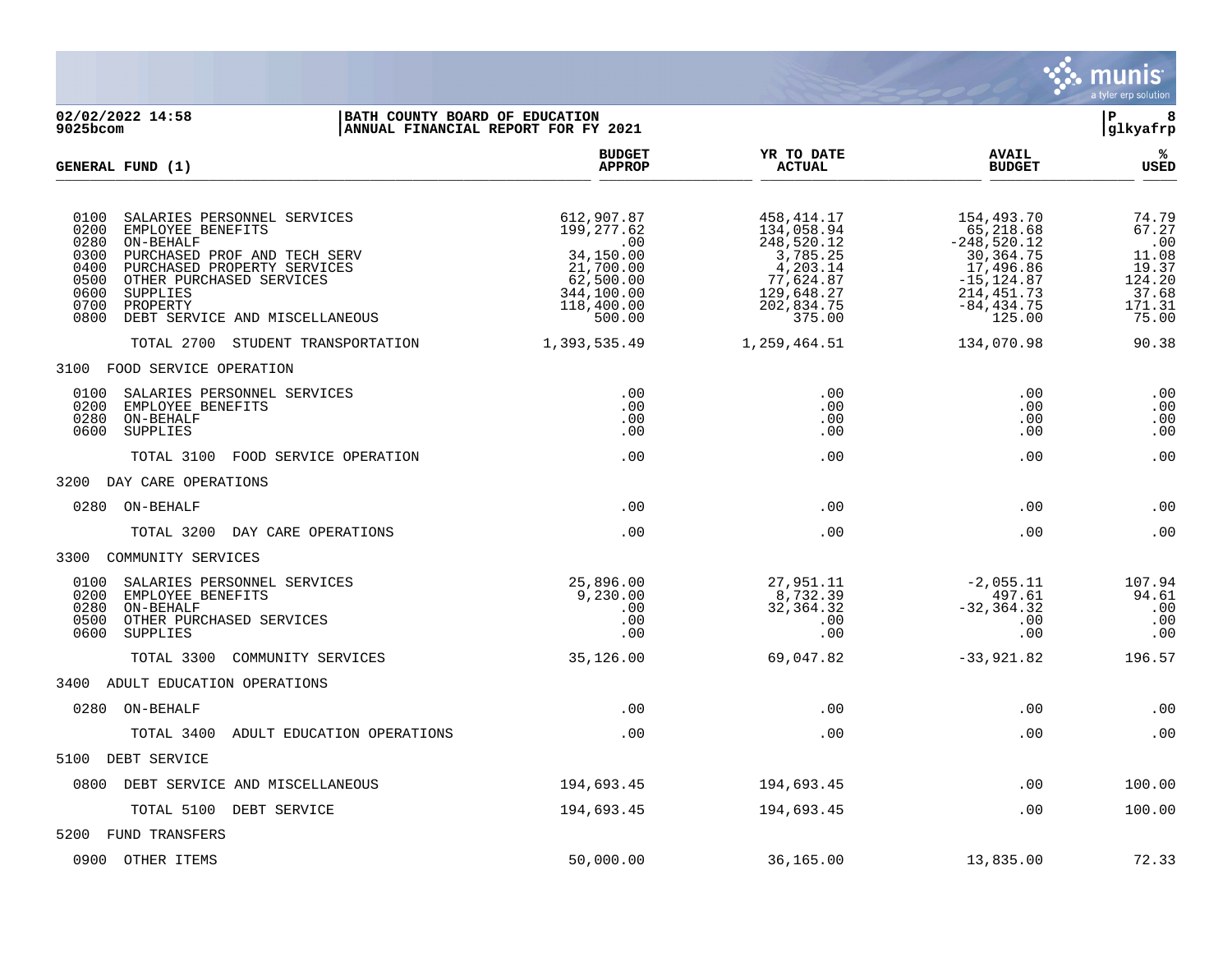

| 02/02/2022 14:58<br>$9025$ bcom |                | BATH COUNTY BOARD OF EDUCATION<br>ANNUAL FINANCIAL REPORT FOR FY 2021 |     |                             |                 |                               | 9<br>P<br> glkyafrp |
|---------------------------------|----------------|-----------------------------------------------------------------------|-----|-----------------------------|-----------------|-------------------------------|---------------------|
| GENERAL FUND (1)                |                | <b>BUDGET</b><br><b>APPROP</b>                                        |     | YR TO DATE<br><b>ACTUAL</b> |                 | <b>AVAIL</b><br><b>BUDGET</b> | %ะ<br>USED          |
| TOTAL 5200                      | FUND TRANSFERS | 50,000.00                                                             |     | 36,165.00                   |                 | 13,835.00                     | 72.33               |
| 5300<br>CONTINGENCY             |                |                                                                       |     |                             |                 |                               |                     |
| 0840<br>CONTINGENCY             |                | 405, 312.35                                                           |     | .00                         |                 | 405, 312.35                   | .00                 |
| TOTAL 5300<br>CONTINGENCY       |                | 405, 312.35                                                           |     | .00                         |                 | 405, 312.35                   | .00                 |
| TOTAL EXPENDITURES              |                | 15, 323, 033.09                                                       |     | 16,302,008.55               | $-978, 975.46$  |                               | 106.39              |
| TOTAL FOR GENERAL FUND (1)      |                |                                                                       | .00 | 4,766,206.22                | $-4,766,206.22$ |                               | .00                 |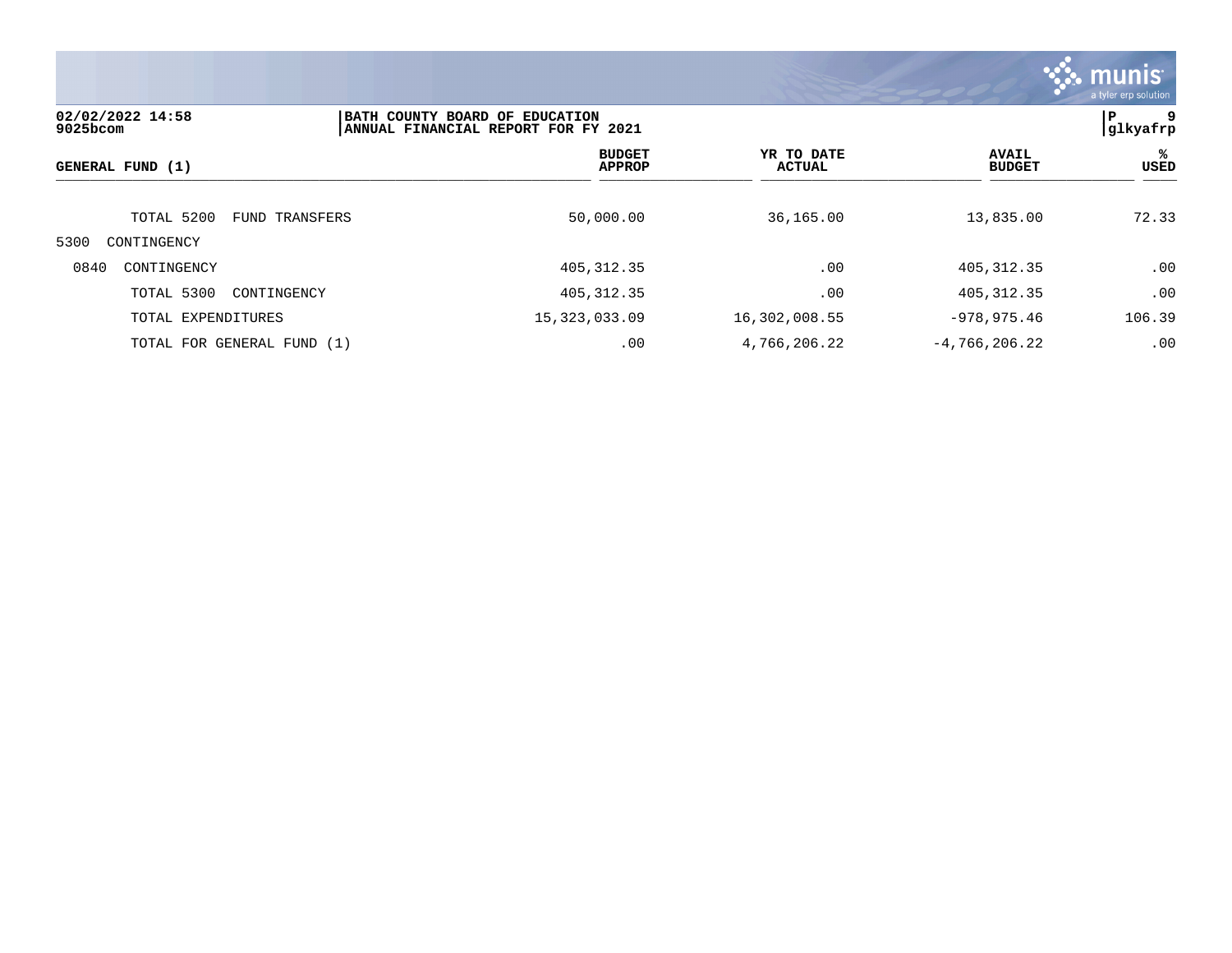|               |                                                                                           |                                |                             |                               | a tyler erp solution |
|---------------|-------------------------------------------------------------------------------------------|--------------------------------|-----------------------------|-------------------------------|----------------------|
| 9025bcom      | 02/02/2022 14:58<br>BATH COUNTY BOARD OF EDUCATION<br>ANNUAL FINANCIAL REPORT FOR FY 2021 |                                |                             |                               | P<br>10<br>glkyafrp  |
|               | SPECIAL REVENUE (2)                                                                       | <b>BUDGET</b><br><b>APPROP</b> | YR TO DATE<br><b>ACTUAL</b> | <b>AVAIL</b><br><b>BUDGET</b> | ℁<br>USED            |
| REVENUES      |                                                                                           |                                |                             |                               |                      |
|               | 0999 BEGINNING BALANCE                                                                    |                                |                             |                               |                      |
|               | TOTAL 0999 BEGINNING BALANCE                                                              | .00                            | .00                         | .00                           | .00                  |
| RECEIPTS      |                                                                                           |                                |                             |                               |                      |
|               | REVENUE FROM LOCAL SOURCES                                                                |                                |                             |                               |                      |
| TUITION       |                                                                                           |                                |                             |                               |                      |
| 1310          | TUITION FROM INDIVIDUALS                                                                  | .00                            | .00                         | .00                           | .00                  |
|               | TOTAL TUITION                                                                             | .00                            | .00                         | .00                           | .00                  |
|               | EARNINGS ON INVESTMENTS                                                                   |                                |                             |                               |                      |
| 1510          | INTEREST ON INVESTMENTS                                                                   | 172,000.00                     | 183,954.27                  | $-11,954.27$                  | 106.95               |
|               | TOTAL EARNINGS ON INVESTMENTS                                                             | 172,000.00                     | 183,954.27                  | $-11,954.27$                  | 106.95               |
| FOOD SERVICE  |                                                                                           |                                |                             |                               |                      |
| 1637          | VENDING                                                                                   | .00                            | .00                         | .00                           | .00                  |
|               | TOTAL FOOD SERVICE                                                                        | .00                            | .00                         | .00                           | .00                  |
|               | STUDENT ACTIVITIES                                                                        |                                |                             |                               |                      |
| 1740<br>1790  | STUDENT FEES<br>OTHER STUDENT ACTIVITY INCOME                                             | .00<br>.00                     | .00<br>.00                  | .00<br>.00                    | .00<br>.00           |
|               | TOTAL STUDENT ACTIVITIES                                                                  | .00                            | .00                         | .00                           | .00                  |
|               | OTHER REVENUE FROM LOCAL SOURCES                                                          |                                |                             |                               |                      |
| 1920<br>1990  | CONTRIBUTIONS/DONATIONS<br>MISCELLANEOUS REVENUE                                          | .00<br>64,874.73               | 67,270.32<br>$-16,625.23$   | $-67, 270.32$<br>81,499.96    | .00<br>$-25.63$      |
|               | TOTAL OTHER REVENUE FROM LOCAL SOURCES                                                    | 64,874.73                      | 50,645.09                   | 14,229.64                     | 78.07                |
|               | TOTAL REVENUE FROM LOCAL SOURCES                                                          | 236,874.73                     | 234,599.36                  | 2,275.37                      | 99.04                |
|               | REVENUE FROM STATE SOURCES                                                                |                                |                             |                               |                      |
| STATE PROGRAM |                                                                                           |                                |                             |                               |                      |
| 3111          | SEEK PROGRAM                                                                              | 478,720.00                     | 478,720.00                  | .00                           | 100.00               |
|               | TOTAL STATE PROGRAM                                                                       | 478,720.00                     | 478,720.00                  | .00                           | 100.00               |
|               | EXPENDITURE REIMBURSEMENTS                                                                |                                |                             |                               |                      |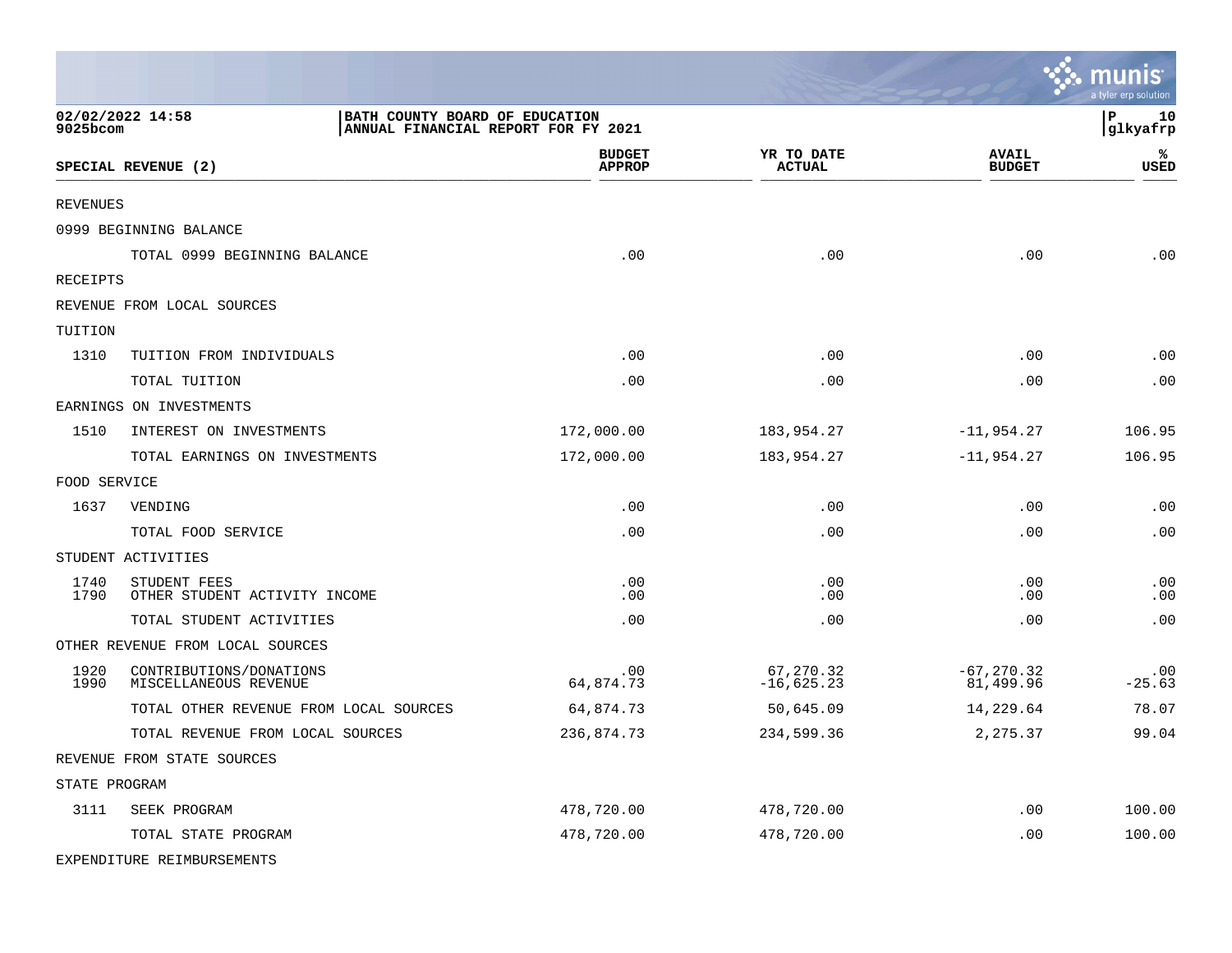

| 9025bcom             | 02/02/2022 14:58<br>BATH COUNTY BOARD OF EDUCATION        | ANNUAL FINANCIAL REPORT FOR FY 2021 |                             |                               | P<br>11<br>glkyafrp |
|----------------------|-----------------------------------------------------------|-------------------------------------|-----------------------------|-------------------------------|---------------------|
|                      | SPECIAL REVENUE (2)                                       | <b>BUDGET</b><br><b>APPROP</b>      | YR TO DATE<br><b>ACTUAL</b> | <b>AVAIL</b><br><b>BUDGET</b> | ℁<br>USED           |
|                      |                                                           |                                     |                             |                               |                     |
| 3131                 | MISCELLANEOUS REIMBURSEMENTS                              | .00                                 | .00                         | .00                           | .00                 |
|                      | TOTAL EXPENDITURE REIMBURSEMENTS                          | .00                                 | .00                         | .00                           | .00                 |
| RESTRICTED           |                                                           |                                     |                             |                               |                     |
| 3200                 | RESTRICTED STATE REVENUE                                  | 854,469.61                          | 925, 494.58                 | $-71,024.97$                  | 108.31              |
|                      | TOTAL RESTRICTED                                          | 854,469.61                          | 925,494.58                  | $-71,024.97$                  | 108.31              |
|                      | REVENUE FOR ON BEHALF PAYMENTS                            |                                     |                             |                               |                     |
| 3900                 | ON-BEHALF PAYMENTS/STATE                                  | .00                                 | .00                         | .00                           | .00                 |
|                      | TOTAL REVENUE FOR ON BEHALF PAYMENTS                      | .00                                 | .00                         | .00                           | .00                 |
|                      | TOTAL REVENUE FROM STATE SOURCES                          | 1,333,189.61                        | 1,404,214.58                | $-71,024.97$                  | 105.33              |
|                      | REVENUE FROM FEDERAL SOURCES                              |                                     |                             |                               |                     |
|                      | RESTRICTED THROUGH THE STATE                              |                                     |                             |                               |                     |
| 4500                 | RESTRICTED FED THRU STATE                                 | 14,718,319.00                       | 3,229,305.16                | 11,489,013.84                 | 21.94               |
|                      | TOTAL RESTRICTED THROUGH THE STATE                        | 14,718,319.00                       | 3, 229, 305. 16             | 11,489,013.84                 | 21.94               |
|                      | TOTAL REVENUE FROM FEDERAL SOURCES                        | 14,718,319.00                       | 3, 229, 305. 16             | 11,489,013.84                 | 21.94               |
|                      | OTHER RECEIPTS                                            |                                     |                             |                               |                     |
|                      | INTERFUND TRANSFERS                                       |                                     |                             |                               |                     |
| 5210<br>5251<br>5261 | <b>FUND TRANSFER</b><br>FF ESS TRANSFER<br>FF OPERATIONAL | 50,000.00<br>.00<br>.00             | 36,165.00<br>.00<br>.00     | 13,835.00<br>.00.<br>.00      | 72.33<br>.00<br>.00 |
|                      | TOTAL INTERFUND TRANSFERS                                 | 50,000.00                           | 36,165.00                   | 13,835.00                     | 72.33               |
|                      | TOTAL OTHER RECEIPTS                                      | 50,000.00                           | 36,165.00                   | 13,835.00                     | 72.33               |
|                      | TOTAL RECEIPTS                                            | 16, 338, 383. 34                    | 4,904,284.10                | 11,434,099.24                 | 30.02               |
|                      | TOTAL REVENUES                                            | 16, 338, 383. 34                    | 4,904,284.10                | 11, 434, 099. 24              | 30.02               |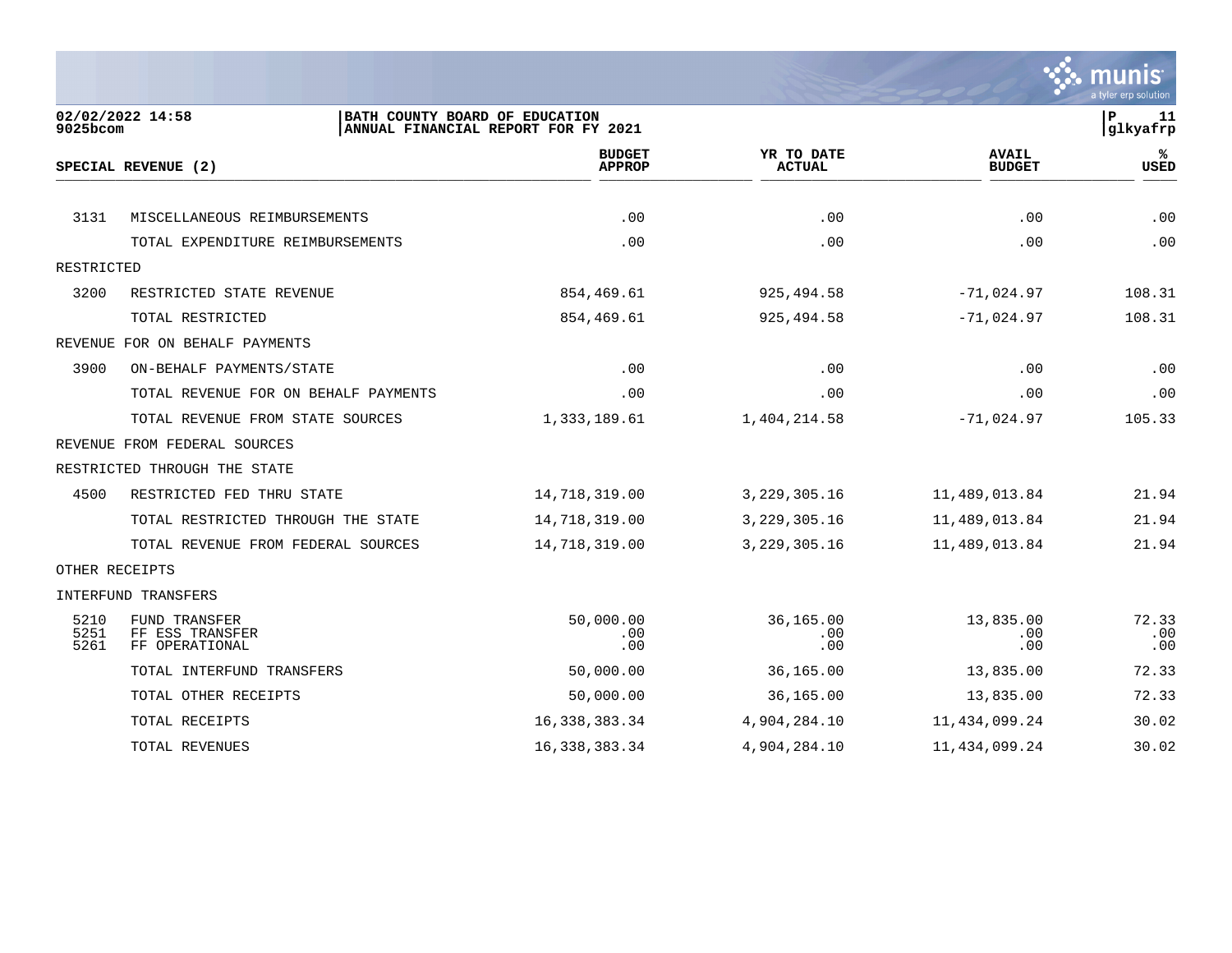

**02/02/2022 14:58 |BATH COUNTY BOARD OF EDUCATION |P 12 |ANNUAL FINANCIAL REPORT FOR FY 2021 BUDGET YR TO DATE AVAIL %**  $SPECTAL REVIEW (2)$  $\frac{\text{AFR} + \text{R}}{\text{AFR}}$ EXPENDITURES 1000 INSTRUCTION<br>0100 SALARIES PERSONNEL SERVICES<br>0200 EMPLOYEE BENEFITS<br>0300 PURCHASED PROF AND TECH SERV<br>0400 PURCHASED PROPERTY SERVICES<br>0500 OTHER PURCHASED SERVICES 0100 SALARIES PERSONNEL SERVICES 5,122,245.12 2,024,205.27 3,098,039.85 39.52 0200 EMPLOYEE BENEFITS 898,703.91 417,934.68 480,769.23 46.50 0300 PURCHASED PROF AND TECH SERV 21,775.00 15,089.40 6,685.60 69.30 0400 PURCHASED PROPERTY SERVICES 23,500.00 2,555.64 20,944.36 10.88 0500 OTHER PURCHASED SERVICES 26,569.00 3,297.98 23,271.02 12.41 0600 SUPPLIES 761,994.93 576,598.98 185,395.95 75.67 0700 PROPERTY 862,706.91 205,884.68 656,822.23 23.86 0800 DEBT SERVICE AND MISCELLANEOUS 20,300.00 3,480.46 16,819.54 17.15 0840 CONTINGENCY 5,921.86 .00 5,921.86 .00 0900 OTHER ITEMS .00 .00 .00 .00 TOTAL 1000 INSTRUCTION <br>  $7,743,716.73$ <br>  $3,249,047.09$ <br>  $4,494,669.64$ <br>  $41.96$ 2100 STUDENT SUPPORT SERVICES 0100 SALARIES PERSONNEL SERVICES 383,409.80 192,493.96 190,915.84 50.21 0200 EMPLOYEE BENEFITS 147,112.64 59,387.30 87,725.34 40.37 0300 PURCHASED PROF AND TECH SERV .00 .00 .00 .00 0400 PURCHASED PROPERTY SERVICES .00 .00 .00 .00 0500 OTHER PURCHASED SERVICES 7,230.74 3,870.23 3,360.51 53.52 0600 SUPPLIES 50,494.96 2,838.28 47,656.68 5.62 0700 PROPERTY .00 .00 .00 .00 0800 DEBT SERVICE AND MISCELLANEOUS 250.00 35.00 215.00 14.00 0840 CONTINGENCY .00 .00 .00 .00 TOTAL 2100 STUDENT SUPPORT SERVICES 588,498.14 258,624.77 329,873.37 43.95 2200 INSTRUCTIONAL STAFF SUPP SERV 0100 SALARIES PERSONNEL SERVICES 381,796.99 388,462.21 -6,665.22 101.75 0200 EMPLOYEE BENEFITS 119,302.00 122,275.97 -2,973.97 102.49 0300 PURCHASED PROF AND TECH SERV 51,623.14 42,788.75 8,834.39 82.89 0400 PURCHASED PROPERTY SERVICES .00 .00 .00 .00 0500 OTHER PURCHASED SERVICES 18,195.50 1,795.60 16,399.90 9.87 0600 SUPPLIES 14,936.54 45,459.19 -30,522.65 304.35 0700 PROPERTY 21,150.00 30,984.97 -9,834.97 146.50 0800 DEBT SERVICE AND MISCELLANEOUS **1,500.00** 1,500.00 .00 .00 .00 .00 .00 .00 .00 .00 TOTAL 2200 INSTRUCTIONAL STAFF SUPP SERV 608,504.17 631,766.69 -23,262.52 103.82 2300 DISTRICT ADMIN SUPPORT 0100 SALARIES PERSONNEL SERVICES .00 .00 .00 .00 0200 EMPLOYEE BENEFITS .00 .00 .00 .00 0300 PURCHASED PROF AND TECH SERV .00 .00 .00 .00 0400 PURCHASED PROPERTY SERVICES .00 .00 .00 .00 0500 OTHER PURCHASED SERVICES .00 .00 .00 .00 0600 SUPPLIES .00 38.00 -38.00 .00 0700 PROPERTY .00 .00 .00 .00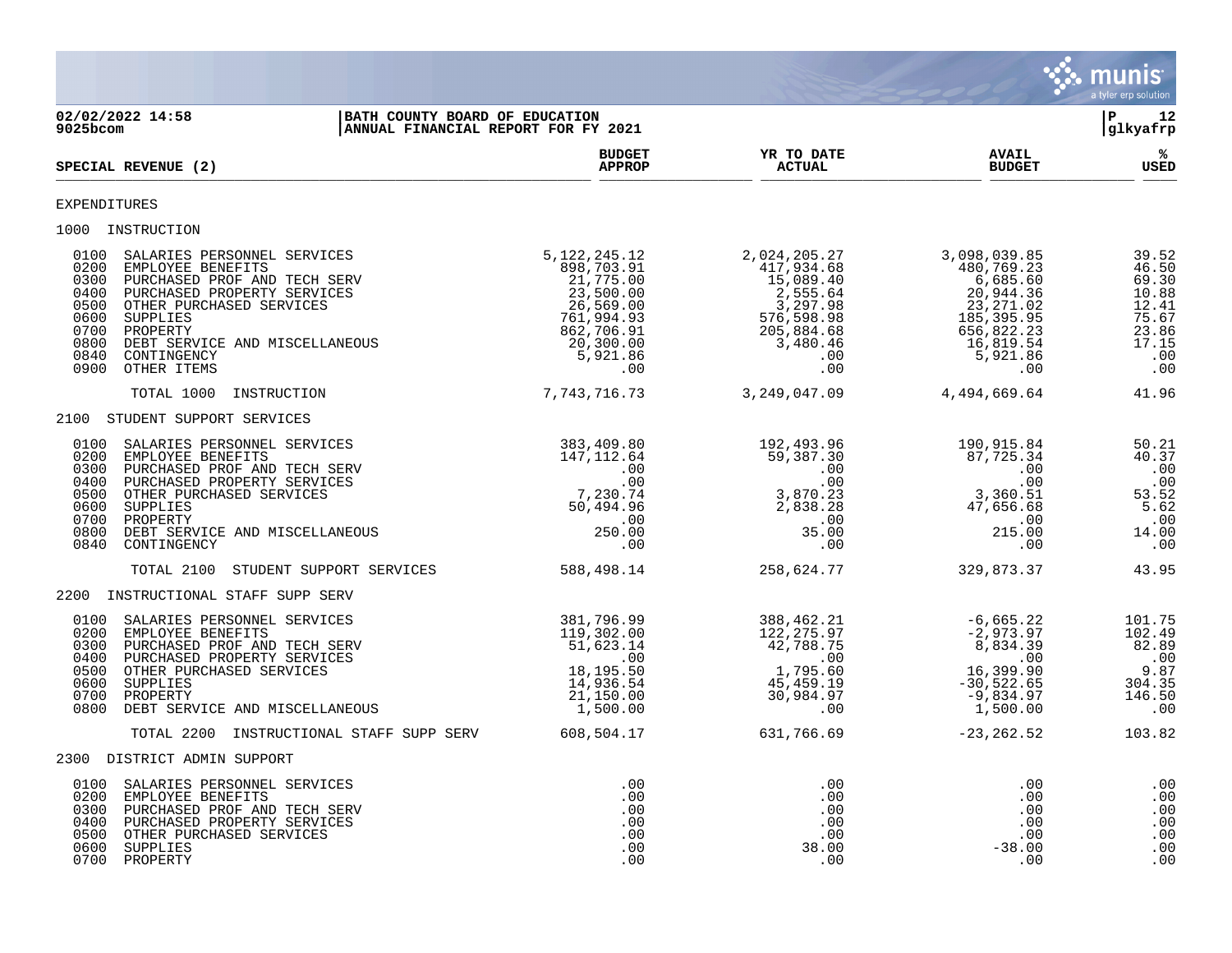

| 9025bcom                                             | 02/02/2022 14:58<br>BATH COUNTY BOARD OF EDUCATION<br>ANNUAL FINANCIAL REPORT FOR FY 2021                                                                                |                                                                                                                               |                                                                                          |                                                                                                                  | l P<br>13<br>glkyafrp                                     |
|------------------------------------------------------|--------------------------------------------------------------------------------------------------------------------------------------------------------------------------|-------------------------------------------------------------------------------------------------------------------------------|------------------------------------------------------------------------------------------|------------------------------------------------------------------------------------------------------------------|-----------------------------------------------------------|
|                                                      | SPECIAL REVENUE (2)                                                                                                                                                      | <b>BUDGET</b><br><b>APPROP</b>                                                                                                | YR TO DATE<br><b>ACTUAL</b>                                                              | <b>AVAIL</b><br><b>BUDGET</b>                                                                                    | %ร<br>USED                                                |
|                                                      | 0800 DEBT SERVICE AND MISCELLANEOUS                                                                                                                                      | .00                                                                                                                           | .00                                                                                      | .00                                                                                                              | .00                                                       |
|                                                      | TOTAL 2300 DISTRICT ADMIN SUPPORT                                                                                                                                        | .00                                                                                                                           | 38.00                                                                                    | $-38.00$                                                                                                         | .00                                                       |
|                                                      | 2400 SCHOOL ADMIN SUPPORT                                                                                                                                                |                                                                                                                               |                                                                                          |                                                                                                                  |                                                           |
| 0300<br>0600<br>0700<br>0800                         | 0100 SALARIES PERSONNEL SERVICES<br>0200 EMPLOYEE BENEFITS<br>PURCHASED PROF AND TECH SERV<br>SUPPLIES<br>PROPERTY<br>DEBT SERVICE AND MISCELLANEOUS                     | .00<br>.00<br>.00<br>.00<br>.00<br>.00                                                                                        | .00<br>.00<br>.00<br>.00<br>.00<br>.00                                                   | .00<br>.00<br>.00<br>.00<br>.00<br>.00                                                                           | .00<br>.00<br>.00<br>.00<br>.00<br>.00                    |
|                                                      | TOTAL 2400 SCHOOL ADMIN SUPPORT                                                                                                                                          | .00                                                                                                                           | .00                                                                                      | .00                                                                                                              | .00                                                       |
|                                                      | 2500 BUSINESS SUPPORT SERVICES                                                                                                                                           |                                                                                                                               |                                                                                          |                                                                                                                  |                                                           |
| 0200<br>0300<br>0400<br>0500<br>0600<br>0700         | 0100 SALARIES PERSONNEL SERVICES<br>EMPLOYEE BENEFITS<br>PURCHASED PROF AND TECH SERV<br>PURCHASED PROPERTY SERVICES<br>OTHER PURCHASED SERVICES<br>SUPPLIES<br>PROPERTY | .00<br>.00<br>.00<br>.00<br>.00<br>.00<br>.00                                                                                 | .00<br>.00<br>.00<br>.00<br>.00<br>.00<br>.00                                            | .00<br>.00<br>.00<br>.00<br>.00<br>.00<br>.00                                                                    | .00<br>.00<br>.00<br>.00<br>.00<br>.00<br>.00             |
|                                                      | TOTAL 2500 BUSINESS SUPPORT SERVICES                                                                                                                                     | .00                                                                                                                           | .00                                                                                      | .00                                                                                                              | .00                                                       |
|                                                      | 2600 PLANT OPERATIONS & MAINTENANCE                                                                                                                                      |                                                                                                                               |                                                                                          |                                                                                                                  |                                                           |
| 0100<br>0200<br>0300<br>0400<br>0500<br>0600<br>0700 | SALARIES PERSONNEL SERVICES<br>EMPLOYEE BENEFITS<br>PURCHASED PROF AND TECH SERV<br>PURCHASED PROPERTY SERVICES<br>OTHER PURCHASED SERVICES<br>SUPPLIES<br>PROPERTY      | $\begin{array}{r} 11,251.29 \\ 4,628.06 \\ .00 \\ 6,784,706.00 \\ 2,500.00 \end{array}$<br>2,500.00<br>65,000.00<br>58,418.00 | 11,204.32<br>3,487.76<br>71,668.04<br>14,504.77<br>1,441.39<br>101, 217.01<br>139,865.02 | 46.97<br>$1, 140.30$<br>$7, 140.30$<br>$-71,668.04$<br>6,770,201.23<br>1,058.61<br>$-36, 217.01$<br>$-81,447.02$ | 99.58<br>75.36<br>.00<br>.21<br>57.66<br>155.72<br>239.42 |
|                                                      | TOTAL 2600 PLANT OPERATIONS & MAINTENANCE                                                                                                                                | 6,926,503.35                                                                                                                  | 343,388.31                                                                               | 6,583,115.04                                                                                                     | 4.96                                                      |
|                                                      | 2700 STUDENT TRANSPORTATION                                                                                                                                              |                                                                                                                               |                                                                                          |                                                                                                                  |                                                           |
| 0100<br>0200<br>0300<br>0600<br>0700<br>0800         | SALARIES PERSONNEL SERVICES<br>EMPLOYEE BENEFITS<br>PURCHASED PROF AND TECH SERV<br>SUPPLIES<br>PROPERTY<br>DEBT SERVICE AND MISCELLANEOUS                               | 9,600.00<br>3,006.00<br>.00<br>.00<br>153,089.75<br>.00                                                                       | 29,990.81<br>10,741.87<br>.00<br>.00<br>23,932.75<br>.00                                 | $-20,390.81$<br>$-7,735.87$<br>.00<br>.00<br>129,157.00<br>$.00 \,$                                              | 312.40<br>357.35<br>.00<br>.00<br>15.63<br>$\ldots$       |
|                                                      | TOTAL 2700 STUDENT TRANSPORTATION                                                                                                                                        | 165,695.75                                                                                                                    | 64,665.43                                                                                | 101,030.32                                                                                                       | 39.03                                                     |
|                                                      | 3100 FOOD SERVICE OPERATION                                                                                                                                              |                                                                                                                               |                                                                                          |                                                                                                                  |                                                           |
|                                                      | 0100 SALARIES PERSONNEL SERVICES                                                                                                                                         | .00                                                                                                                           | 9,230.00                                                                                 | $-9,230.00$                                                                                                      | .00                                                       |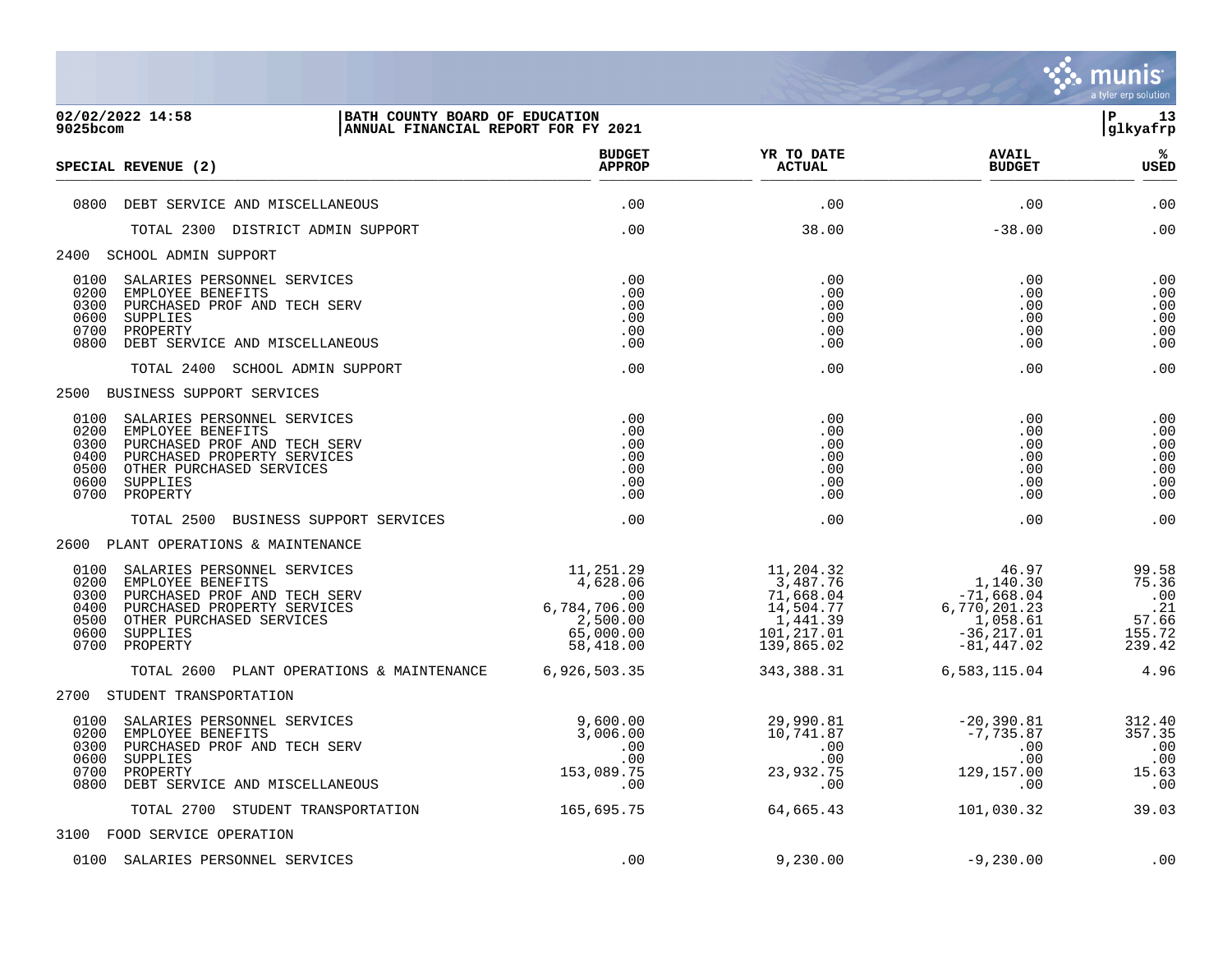

| 02/02/2022 14:58<br>BATH COUNTY BOARD OF EDUCATION<br>9025bcom                                                                                                                                                                                                                               | ANNUAL FINANCIAL REPORT FOR FY 2021                                                            |                                                                                                 |                                                                                                         | 14<br>lР<br> glkyafrp                                                         |
|----------------------------------------------------------------------------------------------------------------------------------------------------------------------------------------------------------------------------------------------------------------------------------------------|------------------------------------------------------------------------------------------------|-------------------------------------------------------------------------------------------------|---------------------------------------------------------------------------------------------------------|-------------------------------------------------------------------------------|
| SPECIAL REVENUE (2)                                                                                                                                                                                                                                                                          | <b>BUDGET</b><br><b>APPROP</b>                                                                 | YR TO DATE<br><b>ACTUAL</b>                                                                     | <b>AVAIL</b><br><b>BUDGET</b>                                                                           | %ะ<br><b>USED</b>                                                             |
| 0200<br>EMPLOYEE BENEFITS<br>0500<br>OTHER PURCHASED SERVICES<br>0600<br>SUPPLIES<br>0700<br>PROPERTY<br>0800<br>DEBT SERVICE AND MISCELLANEOUS                                                                                                                                              | .00<br>.00<br>3,000.00<br>30,034.00<br>.00                                                     | 2,913.31<br>.00<br>3,384.69<br>18,362.81<br>.00                                                 | $-2.913.31$<br>.00<br>$-384.69$<br>11,671.19<br>.00                                                     | .00<br>.00<br>112.82<br>61.14<br>.00                                          |
| TOTAL 3100 FOOD SERVICE OPERATION                                                                                                                                                                                                                                                            | 33,034.00                                                                                      | 33,890.81                                                                                       | $-856.81$                                                                                               | 102.59                                                                        |
| 3200 DAY CARE OPERATIONS                                                                                                                                                                                                                                                                     |                                                                                                |                                                                                                 |                                                                                                         |                                                                               |
| 0500<br>OTHER PURCHASED SERVICES                                                                                                                                                                                                                                                             | .00                                                                                            | .00                                                                                             | .00                                                                                                     | .00                                                                           |
| TOTAL 3200 DAY CARE OPERATIONS                                                                                                                                                                                                                                                               | .00                                                                                            | .00                                                                                             | .00                                                                                                     | .00                                                                           |
| COMMUNITY SERVICES<br>3300                                                                                                                                                                                                                                                                   |                                                                                                |                                                                                                 |                                                                                                         |                                                                               |
| 0100<br>SALARIES PERSONNEL SERVICES<br>0200<br>EMPLOYEE BENEFITS<br>0300<br>PURCHASED PROF AND TECH SERV<br>0400<br>PURCHASED PROPERTY SERVICES<br>0500<br>OTHER PURCHASED SERVICES<br>0600<br>SUPPLIES<br>0700<br>PROPERTY<br>0800<br>DEBT SERVICE AND MISCELLANEOUS<br>0900<br>OTHER ITEMS | 229,615.22<br>19, 113.69<br>498.00<br>450.00<br>1,557.50<br>17,660.79<br>.00.<br>100.00<br>.00 | 223,405.66<br>20,039.15<br>198.00<br>670.56<br>1,404.72<br>73,403.76<br>563.87<br>991.00<br>.00 | 6,209.56<br>$-925.46$<br>300.00<br>$-220.56$<br>152.78<br>$-55,742.97$<br>$-563.87$<br>$-891.00$<br>.00 | 97.30<br>104.84<br>39.76<br>149.01<br>90.19<br>415.63<br>.00<br>991.00<br>.00 |
| TOTAL 3300<br>COMMUNITY SERVICES                                                                                                                                                                                                                                                             | 268,995.20                                                                                     | 320,676.72                                                                                      | $-51,681.52$                                                                                            | 119.21                                                                        |
| DEBT SERVICE<br>5100                                                                                                                                                                                                                                                                         |                                                                                                |                                                                                                 |                                                                                                         |                                                                               |
| 0800<br>DEBT SERVICE AND MISCELLANEOUS                                                                                                                                                                                                                                                       | .00                                                                                            | .00                                                                                             | .00                                                                                                     | .00                                                                           |
| TOTAL 5100<br>DEBT SERVICE                                                                                                                                                                                                                                                                   | .00                                                                                            | .00                                                                                             | .00                                                                                                     | .00                                                                           |
| FUND TRANSFERS<br>5200                                                                                                                                                                                                                                                                       |                                                                                                |                                                                                                 |                                                                                                         |                                                                               |
| 0900<br>OTHER ITEMS                                                                                                                                                                                                                                                                          | 3,436.00                                                                                       | 2,186.28                                                                                        | 1,249.72                                                                                                | 63.63                                                                         |
| TOTAL 5200<br>FUND TRANSFERS                                                                                                                                                                                                                                                                 | 3,436.00                                                                                       | 2,186.28                                                                                        | 1,249.72                                                                                                | 63.63                                                                         |
| TOTAL EXPENDITURES                                                                                                                                                                                                                                                                           | 16, 338, 383. 34                                                                               | 4,904,284.10                                                                                    | 11,434,099.24                                                                                           | 30.02                                                                         |
| TOTAL FOR SPECIAL REVENUE (2)                                                                                                                                                                                                                                                                | .00                                                                                            | .00                                                                                             | .00                                                                                                     | .00                                                                           |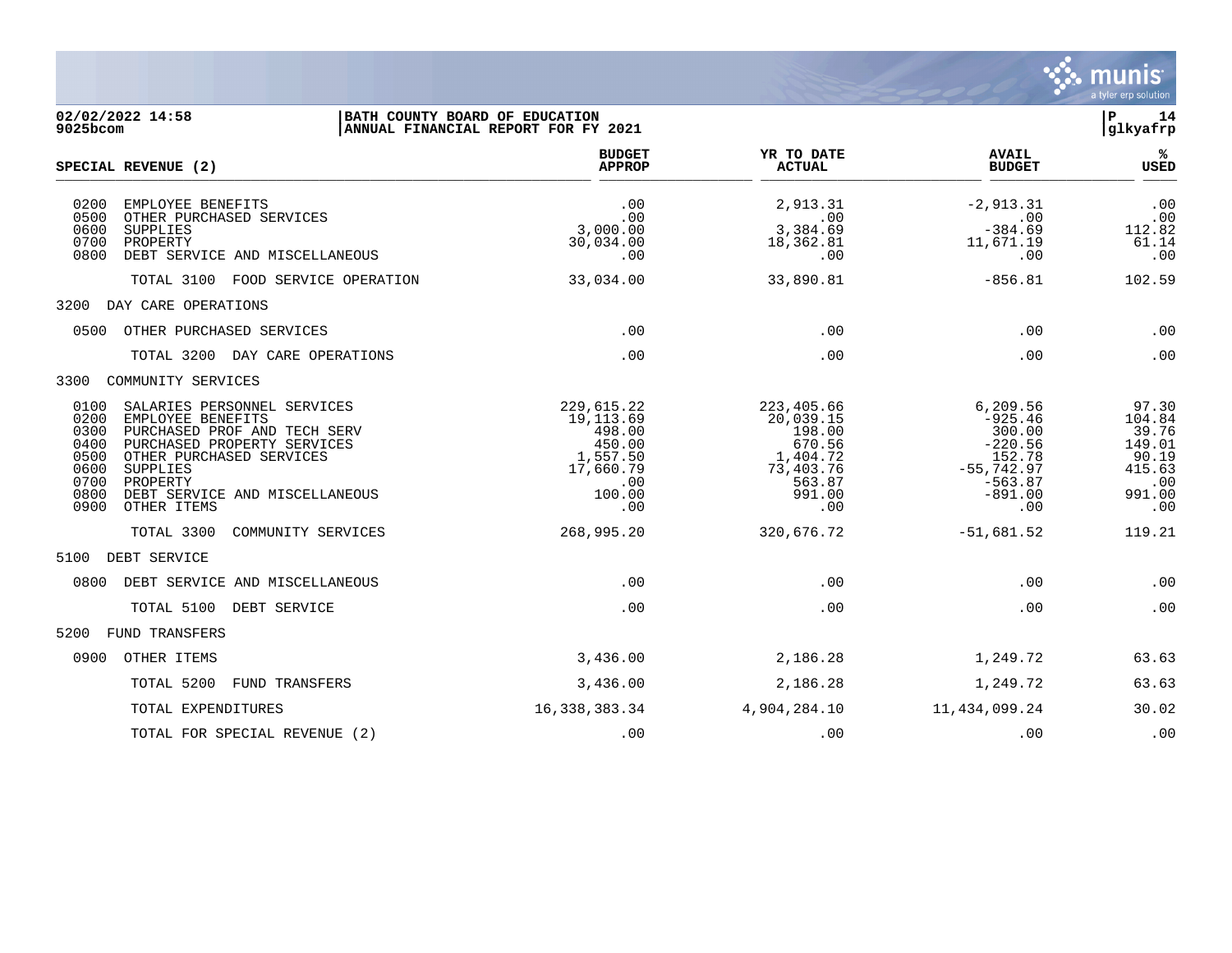|                      |                                                                                           |                                |                             |                               | munis<br>a tyler erp solution |
|----------------------|-------------------------------------------------------------------------------------------|--------------------------------|-----------------------------|-------------------------------|-------------------------------|
| 9025bcom             | 02/02/2022 14:58<br>BATH COUNTY BOARD OF EDUCATION<br>ANNUAL FINANCIAL REPORT FOR FY 2021 |                                |                             |                               | P<br>15<br>glkyafrp           |
|                      | DISTRICT ACTIVITY FD (ANNUAL) (21)                                                        | <b>BUDGET</b><br><b>APPROP</b> | YR TO DATE<br><b>ACTUAL</b> | <b>AVAIL</b><br><b>BUDGET</b> | ℁<br><b>USED</b>              |
| <b>REVENUES</b>      |                                                                                           |                                |                             |                               |                               |
|                      | 0999 BEGINNING BALANCE                                                                    |                                |                             |                               |                               |
|                      | TOTAL 0999 BEGINNING BALANCE                                                              | 96,410.11                      | 96, 410.11                  | .00                           | 100.00                        |
| RECEIPTS             |                                                                                           |                                |                             |                               |                               |
|                      | REVENUE FROM LOCAL SOURCES                                                                |                                |                             |                               |                               |
|                      | STUDENT ACTIVITIES                                                                        |                                |                             |                               |                               |
| 1740<br>1750<br>1790 | STUDENT FEES<br>DONATIONS (ACTIVITY FND)<br>OTHER STUDENT ACTIVITY INCOME                 | 5,721.14<br>.00<br>45,815.74   | 15.00<br>.00<br>21, 341.23  | 5,706.14<br>.00<br>24,474.51  | .26<br>.00<br>46.58           |
|                      | TOTAL STUDENT ACTIVITIES                                                                  | 51,536.88                      | 21,356.23                   | 30,180.65                     | 41.44                         |
|                      | OTHER REVENUE FROM LOCAL SOURCES                                                          |                                |                             |                               |                               |
| 1920<br>1990         | CONTRIBUTIONS/DONATIONS<br>MISCELLANEOUS REVENUE                                          | 20,175.00<br>15,010.00         | 10,950.00<br>1,000.00       | 9,225.00<br>14,010.00         | 54.28<br>6.66                 |
|                      | TOTAL OTHER REVENUE FROM LOCAL SOURCES                                                    | 35,185.00                      | 11,950.00                   | 23, 235.00                    | 33.96                         |
|                      | TOTAL REVENUE FROM LOCAL SOURCES                                                          | 86,721.88                      | 33,306.23                   | 53, 415.65                    | 38.41                         |
|                      | REVENUE FROM FEDERAL SOURCES                                                              |                                |                             |                               |                               |
|                      | FEDERAL REIMBURSEMENT                                                                     |                                |                             |                               |                               |
| 4810                 | MEDICAID REIMBURSEMENT                                                                    | .00                            | .00                         | .00                           | .00                           |
|                      | TOTAL FEDERAL REIMBURSEMENT                                                               | .00                            | .00                         | .00                           | .00                           |
|                      | TOTAL REVENUE FROM FEDERAL SOURCES                                                        | .00                            | .00                         | .00                           | .00                           |
| OTHER RECEIPTS       |                                                                                           |                                |                             |                               |                               |
|                      | INTERFUND TRANSFERS                                                                       |                                |                             |                               |                               |
| 5210                 | <b>FUND TRANSFER</b>                                                                      | .00                            | .00                         | .00                           | .00                           |
|                      | TOTAL INTERFUND TRANSFERS                                                                 | .00                            | .00                         | .00                           | .00                           |
|                      | TOTAL OTHER RECEIPTS                                                                      | .00                            | .00                         | .00                           | .00                           |
|                      | TOTAL RECEIPTS                                                                            | 86,721.88                      | 33,306.23                   | 53, 415.65                    | 38.41                         |
|                      | TOTAL REVENUES                                                                            | 183, 131.99                    | 129,716.34                  | 53,415.65                     | 70.83                         |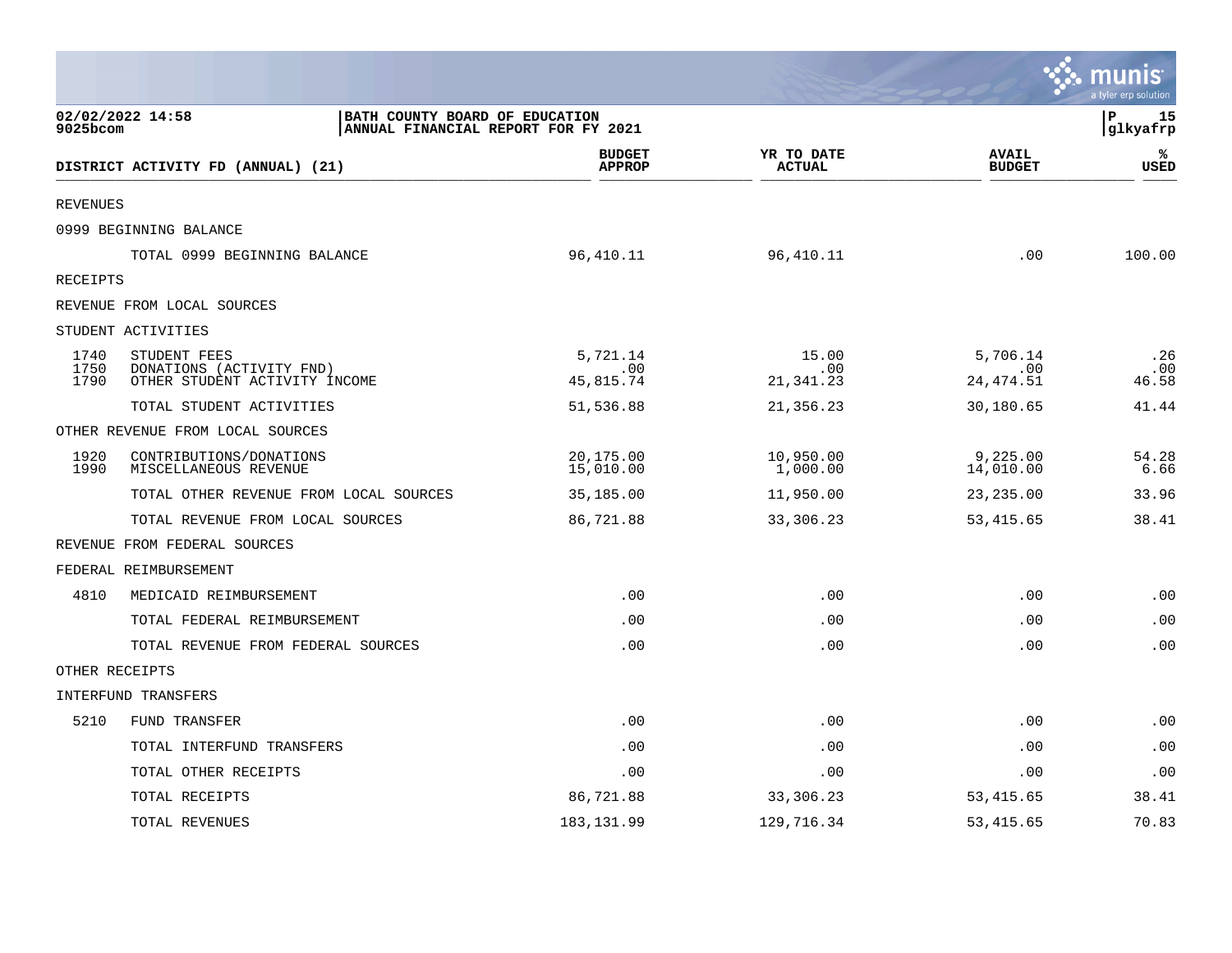

02/02/2022 14:58 **| BATH COUNTY BOARD OF EDUCATION**<br>9025bcom **| ANNUAL FINANCIAL REPORT FOR FY 2021** | GLASS | GLASS | GLASS | GLASS | GLASS | GLASS | GLASS | GLASS | GLASS | GLASS | GLASS | GLASS | GLASS | GLASS | GLASS | ANNUAL FINANCIAL REPORT FOR FY 2021 **BUDGET YR TO DATE AVAIL %**  $DISTRICT ACTIVITY FD (ANNUAL) (21)$  $\frac{MFACF}{MFACF}$  . Actival  $\frac{MFACF}{MFACF}$  . Actival  $\frac{MFACF}{MFACF}$  . Actival  $\frac{MFACF}{MFACF}$  . Actival  $\frac{MFACF}{MFACF}$ EXPENDITURES 1000 INSTRUCTION 0100 SALARIES PERSONNEL SERVICES 4,643.51 .00 4,643.51 .00 0200 EMPLOYEE BENEFITS 868.00 .00 868.00 .00 0300 PURCHASED PROF AND TECH SERV 980.00 1,831.55 -851.55 186.89 0400 PURCHASED PROPERTY SERVICES 992.07 600.00 392.07 60.48 0500 OTHER PURCHASED SERVICES (1,991.81 1,409.71 3,582.10 28.24<br>0600 SUPPLIES (1,409.71 3,582.10 28.24 115,844.27 17.40<br>0700 PROPERTY (11.14 7,611.14 1,991.81 115,844.27 17.40<br>0800 DEBT SERVICE AND MISCELLANEOUS (1,610.53 0600 SUPPLIES 140,239.66 24,395.39 115,844.27 17.40 0700 PROPERTY 7,611.14 .00 7,611.14 .00 0800 DEBT SERVICE AND MISCELLANEOUS 8,069.53 250.00 7,819.53 3.10 TOTAL 1000 INSTRUCTION 168,395.72 28,486.65 139,909.07 16.92 2100 STUDENT SUPPORT SERVICES 0600 SUPPLIES 1,790.85 33.95 1,756.90 1.90 TOTAL 2100 STUDENT SUPPORT SERVICES 1,790.85 33.95 1,756.90 1.90 2200 INSTRUCTIONAL STAFF SUPP SERV 0600 SUPPLIES 11,086.07 720.78 10,365.29 6.50 0700 PROPERTY .00 .00 .00 .00 TOTAL 2200 INSTRUCTIONAL STAFF SUPP SERV 11,086.07 720.78 10,365.29 6.50 2600 PLANT OPERATIONS & MAINTENANCE 0600 SUPPLIES .00 102.28 -102.28 .00 TOTAL 2600 PLANT OPERATIONS & MAINTENANCE  $\qquad \qquad .00$  ... 102.28  $\qquad \qquad -102.28$  ... 00 2700 STUDENT TRANSPORTATION 0100 SALARIES PERSONNEL SERVICES .00 .00 .00 .00 0200 EMPLOYEE BENEFITS .00 .00 .00 .00 0800 DEBT SERVICE AND MISCELLANEOUS TOTAL 2700 STUDENT TRANSPORTATION 1,859.35 .00 00 1,859.35 .00 TOTAL EXPENDITURES 16.02 183,131.99 29,343.66 153,788.33 16.02 TOTAL FOR DISTRICT ACTIVITY FD (ANNUA (21) .00 100,372.68 -100,372.68 .00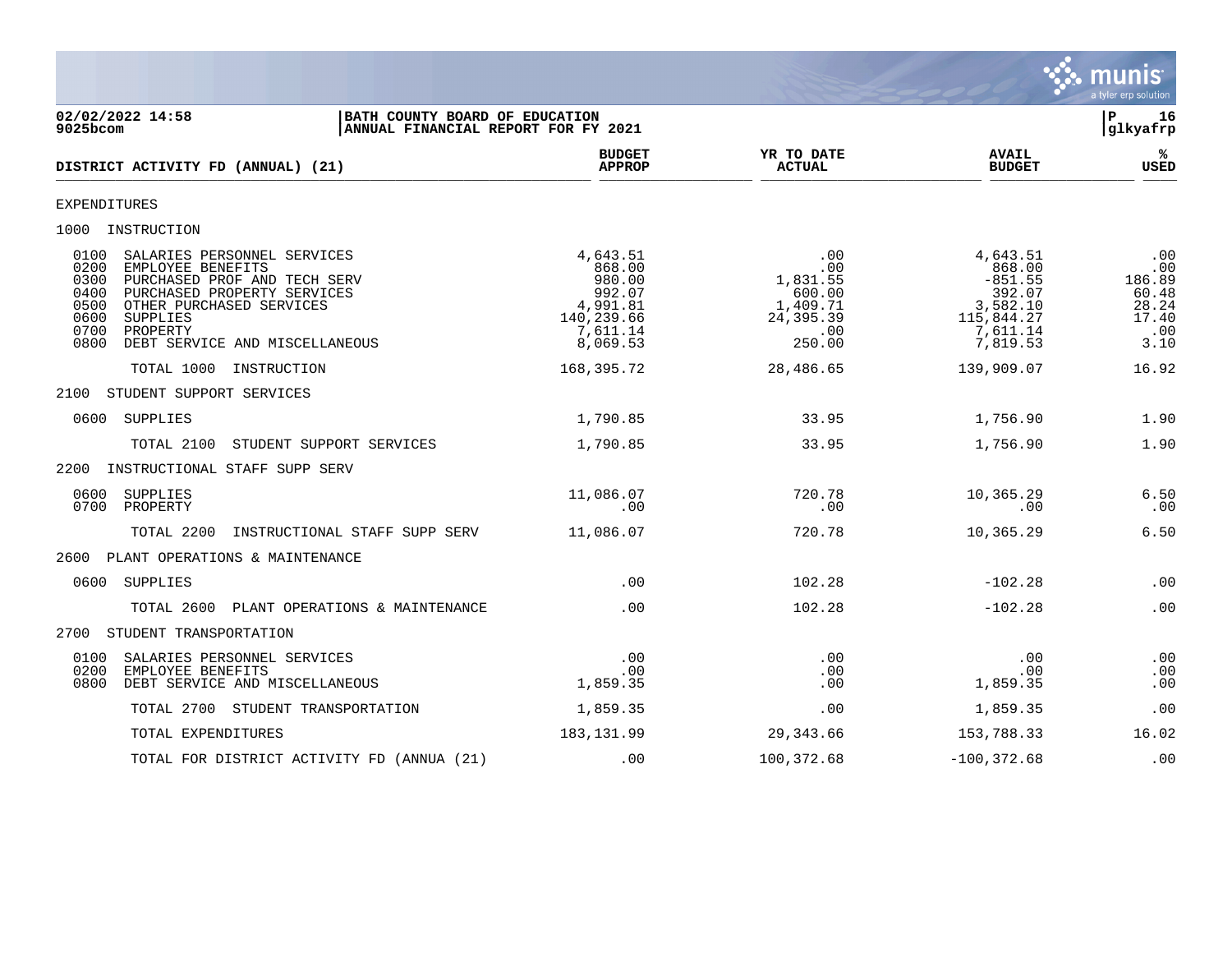|                              |                                                                                           |                                |                                 |                                    | munis <sup>®</sup><br>a tyler erp solution |
|------------------------------|-------------------------------------------------------------------------------------------|--------------------------------|---------------------------------|------------------------------------|--------------------------------------------|
| 9025bcom                     | 02/02/2022 14:58<br>BATH COUNTY BOARD OF EDUCATION<br>ANNUAL FINANCIAL REPORT FOR FY 2021 |                                |                                 | 17<br>P<br>glkyafrp                |                                            |
|                              | SPEC REV - STUDENT ACTIVITY (25)                                                          | <b>BUDGET</b><br><b>APPROP</b> | YR TO DATE<br><b>ACTUAL</b>     | <b>AVAIL</b><br><b>BUDGET</b>      | %ะ<br>USED                                 |
| <b>REVENUES</b>              |                                                                                           |                                |                                 |                                    |                                            |
| <b>RECEIPTS</b>              |                                                                                           |                                |                                 |                                    |                                            |
|                              | REVENUE FROM LOCAL SOURCES                                                                |                                |                                 |                                    |                                            |
|                              | STUDENT ACTIVITIES                                                                        |                                |                                 |                                    |                                            |
| 1710<br>1730<br>1740<br>1790 | ADMISSIONS<br>CLUB & OTHER DUES<br>STUDENT FEES<br>OTHER STUDENT ACTIVITY INCOME          | .00<br>.00<br>.00<br>.00       | .00<br>.00<br>.00<br>126,000.69 | .00<br>.00<br>.00<br>$-126,000.69$ | .00<br>.00<br>.00<br>.00                   |
|                              | TOTAL STUDENT ACTIVITIES                                                                  | .00                            | 126,000.69                      | $-126,000.69$                      | .00                                        |
|                              | OTHER REVENUE FROM LOCAL SOURCES                                                          |                                |                                 |                                    |                                            |
| 1920                         | CONTRIBUTIONS/DONATIONS                                                                   | .00                            | .00                             | .00                                | .00                                        |
|                              | TOTAL OTHER REVENUE FROM LOCAL SOURCES                                                    | .00                            | .00                             | .00                                | .00                                        |
|                              | TOTAL REVENUE FROM LOCAL SOURCES                                                          | .00                            | 126,000.69                      | $-126,000.69$                      | .00                                        |
|                              | TOTAL RECEIPTS                                                                            | .00                            | 126,000.69                      | $-126,000.69$                      | .00                                        |
|                              | TOTAL REVENUES                                                                            | .00                            | 126,000.69                      | $-126,000.69$                      | .00                                        |

and the contract of the contract of the contract of the contract of the contract of the contract of the contract of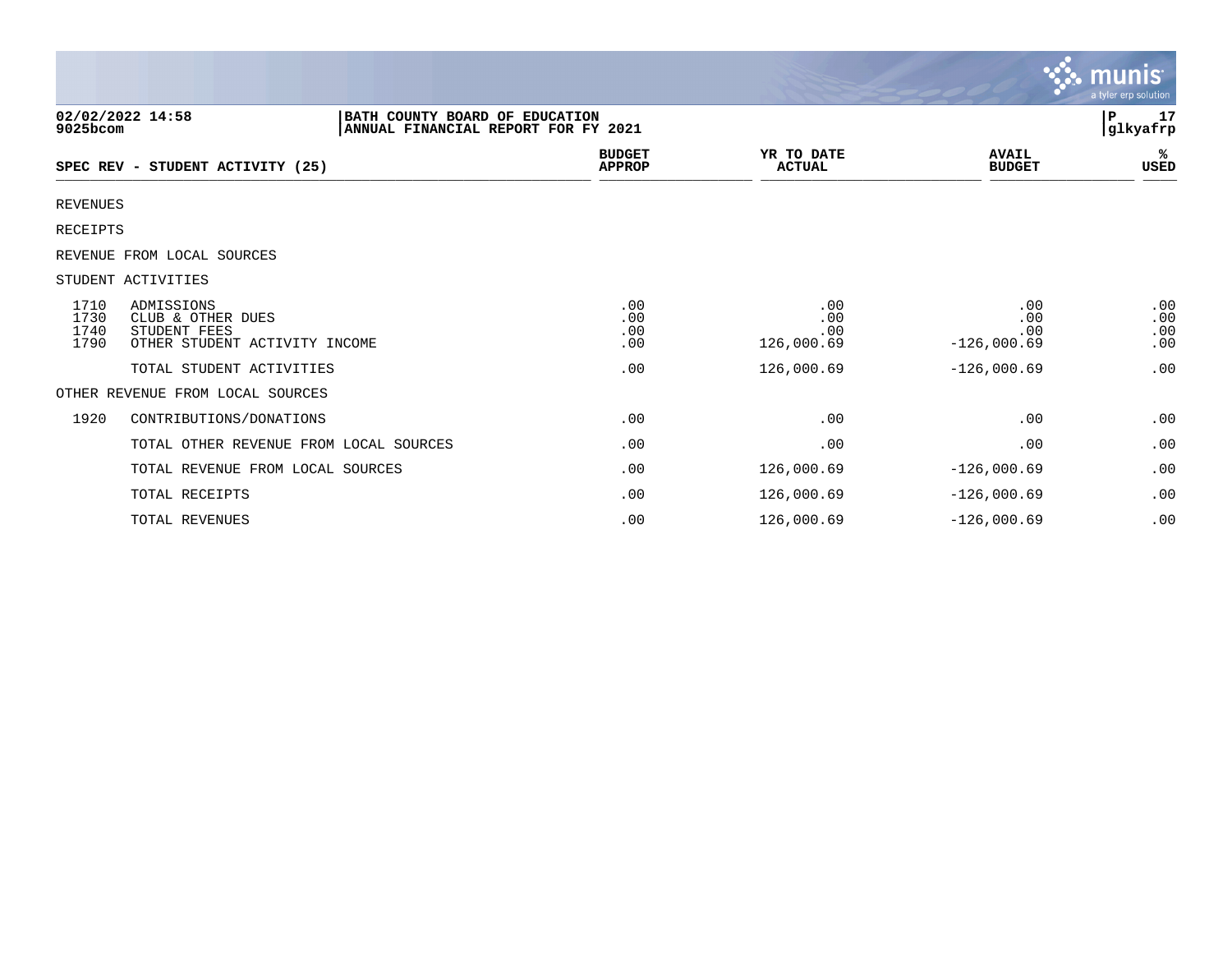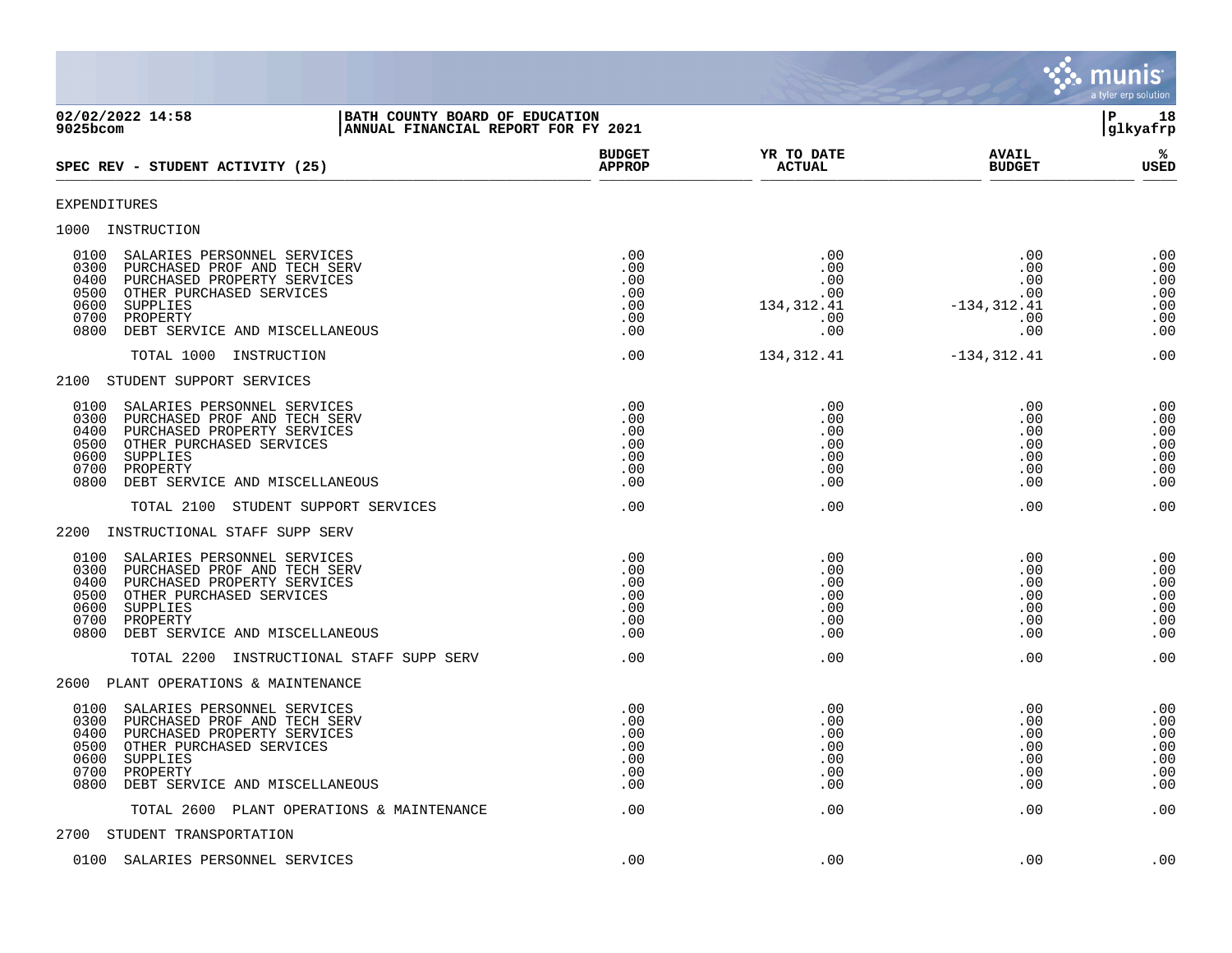

| 02/02/2022 14:58<br>9025bcom                                                                                                                                                                            |      | BATH COUNTY BOARD OF EDUCATION<br> ANNUAL FINANCIAL REPORT FOR FY 2021 |                                        |                                        |                                        |
|---------------------------------------------------------------------------------------------------------------------------------------------------------------------------------------------------------|------|------------------------------------------------------------------------|----------------------------------------|----------------------------------------|----------------------------------------|
| SPEC REV - STUDENT ACTIVITY (25)                                                                                                                                                                        |      | <b>BUDGET</b><br><b>APPROP</b>                                         | YR TO DATE<br><b>ACTUAL</b>            | <b>AVAIL</b><br><b>BUDGET</b>          | ℁<br>USED                              |
| 0300<br>PURCHASED PROF AND<br>TECH<br>SERV<br>0400<br>PURCHASED PROPERTY SERVICES<br>0500<br>OTHER PURCHASED SERVICES<br>0600<br>SUPPLIES<br>0700<br>PROPERTY<br>0800<br>DEBT SERVICE AND MISCELLANEOUS |      | .00<br>.00<br>.00<br>.00<br>.00<br>.00                                 | .00<br>.00<br>.00<br>.00<br>.00<br>.00 | .00<br>.00<br>.00<br>.00<br>.00<br>.00 | .00<br>.00<br>.00<br>.00<br>.00<br>.00 |
| TOTAL 2700<br>STUDENT TRANSPORTATION                                                                                                                                                                    |      | .00                                                                    | .00                                    | .00                                    | .00                                    |
| TOTAL EXPENDITURES                                                                                                                                                                                      |      | .00                                                                    | 134, 312.41                            | $-134, 312.41$                         | .00                                    |
| TOTAL FOR SPEC REV - STUDENT ACTIVITY                                                                                                                                                                   | (25) | .00                                                                    | $-8,311.72$                            | 8,311.72                               | .00                                    |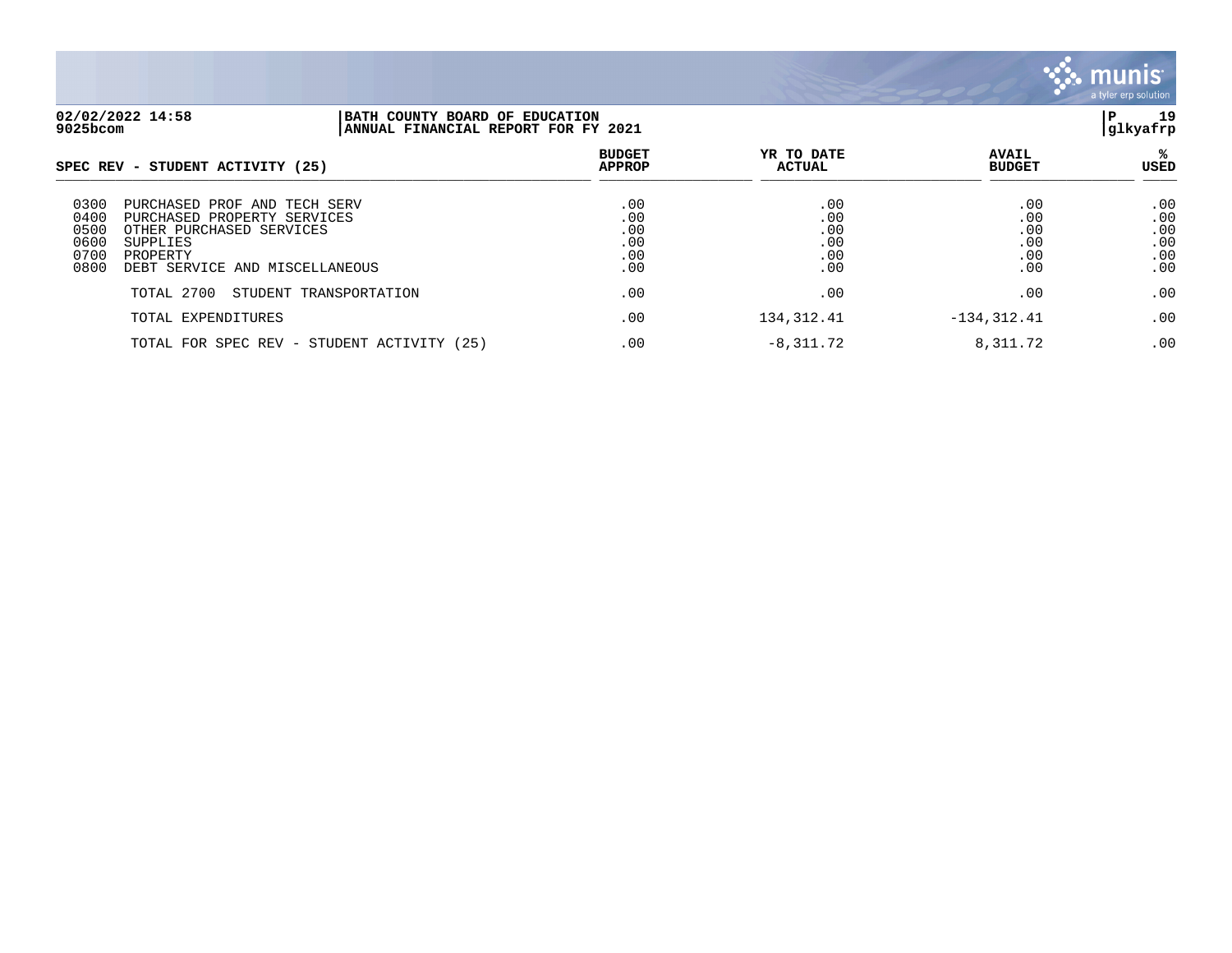|                 |                                                    |                                     |                             |                               | a tyler erp solution |
|-----------------|----------------------------------------------------|-------------------------------------|-----------------------------|-------------------------------|----------------------|
| 9025bcom        | 02/02/2022 14:58<br>BATH COUNTY BOARD OF EDUCATION | ANNUAL FINANCIAL REPORT FOR FY 2021 |                             |                               | P<br>20<br>glkyafrp  |
|                 | CAPITAL OUTLAY FUND (310)                          | <b>BUDGET</b><br><b>APPROP</b>      | YR TO DATE<br><b>ACTUAL</b> | <b>AVAIL</b><br><b>BUDGET</b> | ℁<br><b>USED</b>     |
| <b>REVENUES</b> |                                                    |                                     |                             |                               |                      |
|                 | 0999 BEGINNING BALANCE                             |                                     |                             |                               |                      |
|                 | TOTAL 0999 BEGINNING BALANCE                       | .00                                 | .00                         | .00                           | .00                  |
| RECEIPTS        |                                                    |                                     |                             |                               |                      |
|                 | REVENUE FROM STATE SOURCES                         |                                     |                             |                               |                      |
| RESTRICTED      |                                                    |                                     |                             |                               |                      |
| 3200            | RESTRICTED STATE REVENUE                           | 172,209.00                          | 172,209.00                  | .00                           | 100.00               |
|                 | TOTAL RESTRICTED                                   | 172,209.00                          | 172,209.00                  | .00                           | 100.00               |
|                 | TOTAL REVENUE FROM STATE SOURCES                   | 172,209.00                          | 172,209.00                  | .00                           | 100.00               |
|                 | OTHER RECEIPTS                                     |                                     |                             |                               |                      |
|                 | <b>INTERFUND TRANSFERS</b>                         |                                     |                             |                               |                      |
| 5210            | FUND TRANSFER                                      | .00                                 | .00                         | .00                           | .00                  |
|                 | TOTAL INTERFUND TRANSFERS                          | .00                                 | .00                         | .00                           | .00                  |
|                 | TOTAL OTHER RECEIPTS                               | .00                                 | .00                         | .00                           | .00                  |
|                 | TOTAL RECEIPTS                                     | 172,209.00                          | 172,209.00                  | .00                           | 100.00               |
|                 | TOTAL REVENUES                                     | 172,209.00                          | 172,209.00                  | .00                           | 100.00               |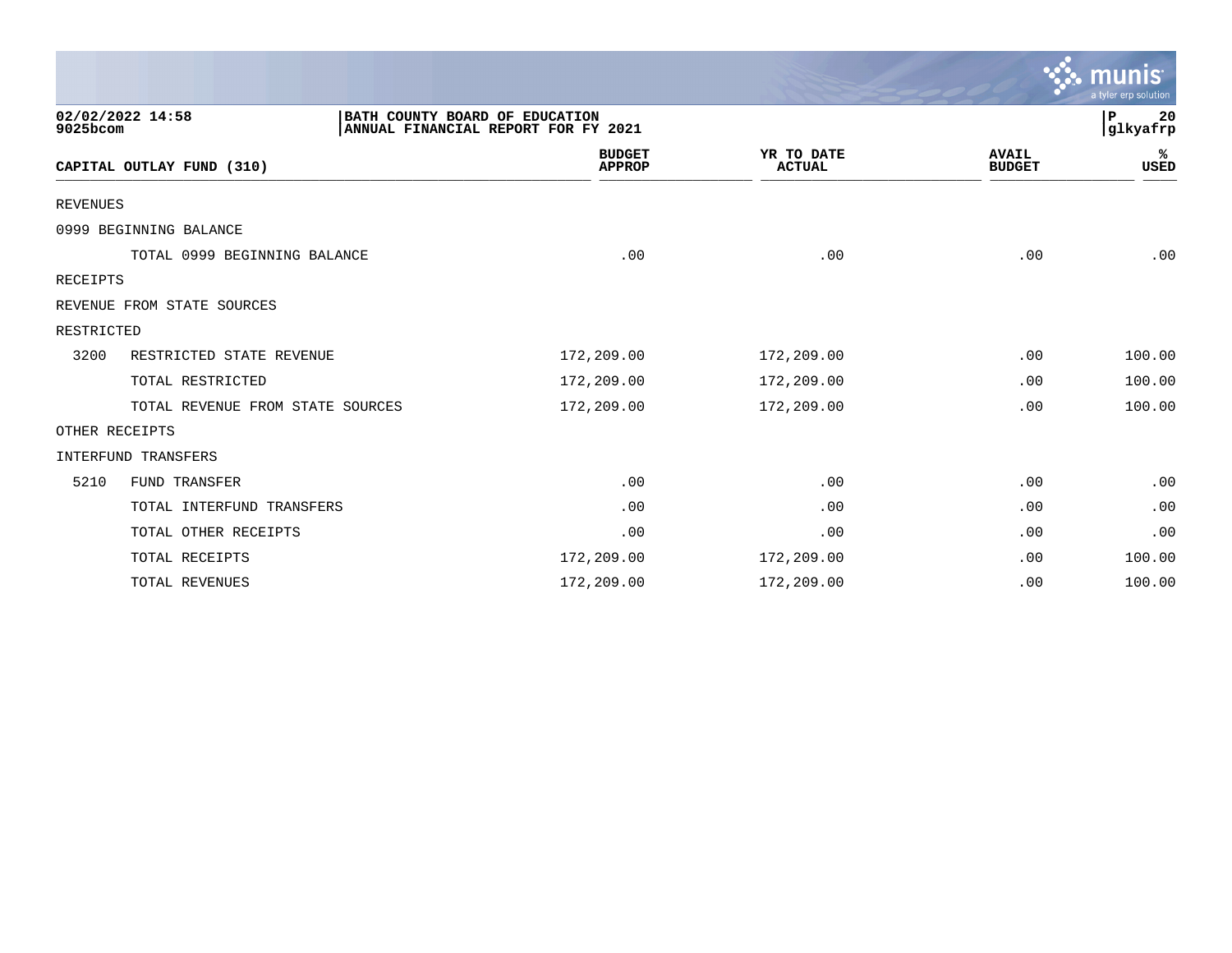

| 02/02/2022 14:58<br>BATH COUNTY BOARD OF EDUCATION<br>9025bcom<br>ANNUAL FINANCIAL REPORT FOR FY 2021 |                                     |                                |                             |                               | 21<br>$\mathbf{P}$<br> glkyafrp |
|-------------------------------------------------------------------------------------------------------|-------------------------------------|--------------------------------|-----------------------------|-------------------------------|---------------------------------|
| CAPITAL OUTLAY FUND (310)                                                                             |                                     | <b>BUDGET</b><br><b>APPROP</b> | YR TO DATE<br><b>ACTUAL</b> | <b>AVAIL</b><br><b>BUDGET</b> | %ะ<br>USED                      |
| EXPENDITURES                                                                                          |                                     |                                |                             |                               |                                 |
| 2600<br>PLANT OPERATIONS & MAINTENANCE                                                                |                                     |                                |                             |                               |                                 |
| 0400<br>PURCHASED PROPERTY SERVICES<br>0500<br>OTHER PURCHASED SERVICES                               |                                     | .00<br>.00                     | .00<br>.00                  | .00<br>.00                    | .00<br>.00                      |
| TOTAL 2600                                                                                            | PLANT OPERATIONS & MAINTENANCE      | .00                            | .00                         | .00                           | .00                             |
| 5100<br>DEBT SERVICE                                                                                  |                                     |                                |                             |                               |                                 |
| 0800<br>DEBT SERVICE AND MISCELLANEOUS<br>0840<br>CONTINGENCY                                         |                                     | .00<br>172,209.00              | .00<br>.00                  | .00<br>172,209.00             | .00<br>.00                      |
| TOTAL 5100                                                                                            | DEBT SERVICE                        | 172,209.00                     | .00                         | 172,209.00                    | .00                             |
| 5200<br>FUND TRANSFERS                                                                                |                                     |                                |                             |                               |                                 |
| 0900<br>OTHER ITEMS                                                                                   |                                     | .00                            | 87,659.25                   | $-87,659.25$                  | .00                             |
| TOTAL 5200                                                                                            | <b>FUND TRANSFERS</b>               | .00                            | 87,659.25                   | $-87,659.25$                  | .00                             |
| TOTAL EXPENDITURES                                                                                    |                                     | 172,209.00                     | 87,659.25                   | 84,549.75                     | 50.90                           |
|                                                                                                       | TOTAL FOR CAPITAL OUTLAY FUND (310) | .00                            | 84,549.75                   | $-84,549.75$                  | .00                             |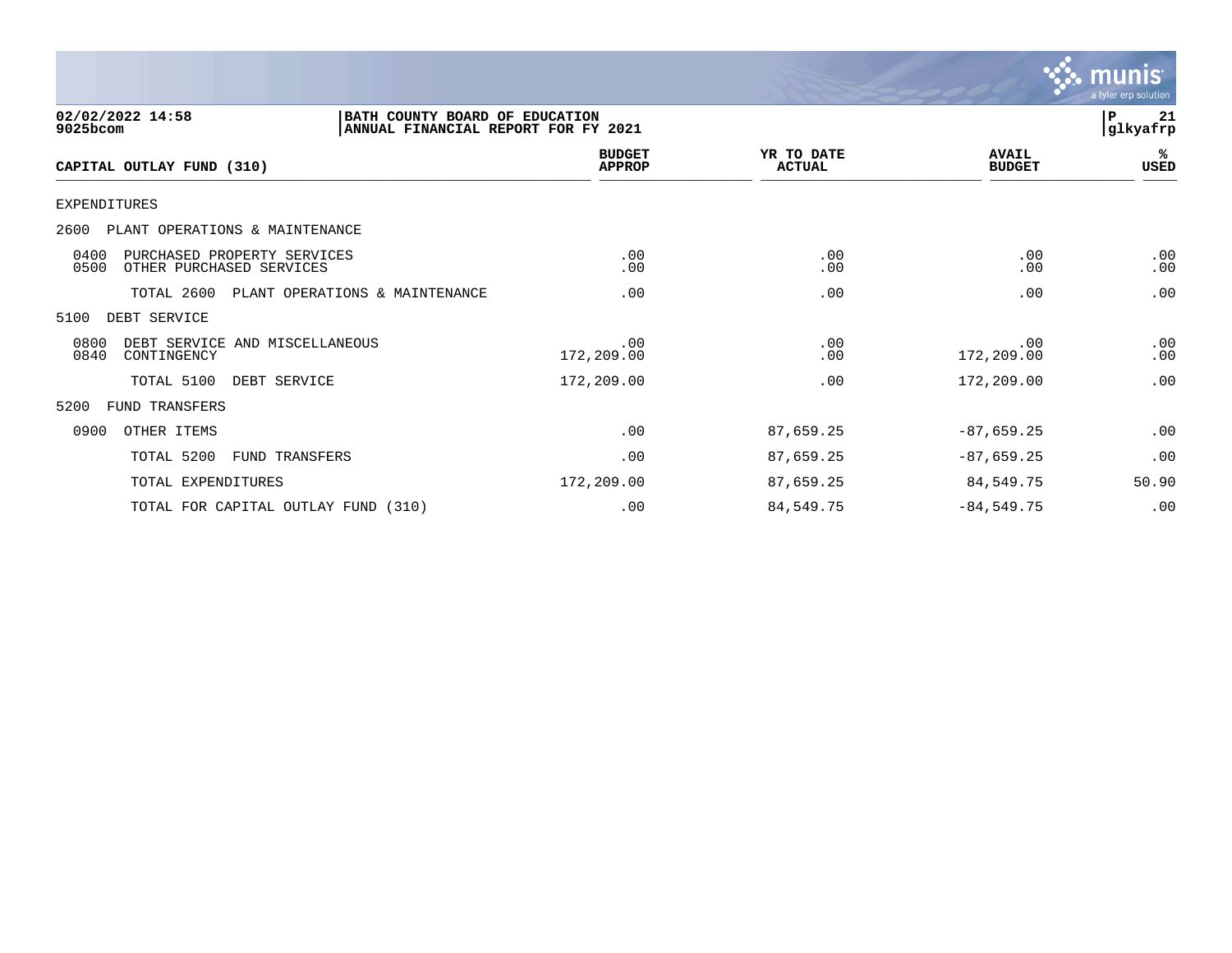|                                              |                                                                                                                                           |                                |                                               |                                               |                                                 | munis<br>a tyler erp solution             |
|----------------------------------------------|-------------------------------------------------------------------------------------------------------------------------------------------|--------------------------------|-----------------------------------------------|-----------------------------------------------|-------------------------------------------------|-------------------------------------------|
| 9025bcom                                     | 02/02/2022 14:58                                                                                                                          | BATH COUNTY BOARD OF EDUCATION | ANNUAL FINANCIAL REPORT FOR FY 2021           |                                               |                                                 | P<br>22<br>glkyafrp                       |
|                                              | BUILDING FUND (5 CENT LEVY) (320)                                                                                                         |                                | <b>BUDGET</b><br><b>APPROP</b>                | YR TO DATE<br><b>ACTUAL</b>                   | <b>AVAIL</b><br><b>BUDGET</b>                   | ℁<br><b>USED</b>                          |
| <b>REVENUES</b>                              |                                                                                                                                           |                                |                                               |                                               |                                                 |                                           |
|                                              | 0999 BEGINNING BALANCE                                                                                                                    |                                |                                               |                                               |                                                 |                                           |
|                                              | TOTAL 0999 BEGINNING BALANCE                                                                                                              |                                | .00                                           | .00                                           | .00                                             | .00                                       |
| RECEIPTS                                     |                                                                                                                                           |                                |                                               |                                               |                                                 |                                           |
|                                              | REVENUE FROM LOCAL SOURCES                                                                                                                |                                |                                               |                                               |                                                 |                                           |
|                                              | AD VALOREM TAXES                                                                                                                          |                                |                                               |                                               |                                                 |                                           |
| 1111<br>1113<br>1115<br>1116<br>1117<br>1118 | GENERAL PROPERTY TAX<br>PSC PROPERTY TAX<br>DELINQUENT PROPERTY TAX<br>DISTILLED SPIRITS TAX<br>MOTOR VEHICLE TAX<br>UNMINED MINERALS TAX |                                | 565,000.00<br>.00<br>.00<br>.00<br>.00<br>.00 | 621,784.00<br>.00<br>.00<br>.00<br>.00<br>.00 | $-56,784.00$<br>.00<br>.00<br>.00<br>.00<br>.00 | 110.05<br>.00<br>.00<br>.00<br>.00<br>.00 |
|                                              | TOTAL AD VALOREM TAXES                                                                                                                    |                                | 565,000.00                                    | 621,784.00                                    | $-56,784.00$                                    | 110.05                                    |
|                                              | PENALTIES & INTEREST ON TAXES                                                                                                             |                                |                                               |                                               |                                                 |                                           |
| 1140                                         | PENALTIES & INTEREST ON TAXES                                                                                                             |                                | .00                                           | .00                                           | .00                                             | .00                                       |
|                                              | TOTAL PENALTIES & INTEREST ON TAXES                                                                                                       |                                | .00                                           | .00                                           | .00                                             | .00                                       |
| OTHER TAXES                                  |                                                                                                                                           |                                |                                               |                                               |                                                 |                                           |
| 1191<br>1192                                 | OMITTED PROPERTY TAX<br>EXCISE TAX                                                                                                        |                                | .00<br>.00                                    | .00<br>.00                                    | .00<br>.00                                      | .00<br>.00                                |
|                                              | TOTAL OTHER TAXES                                                                                                                         |                                | .00                                           | .00                                           | .00                                             | .00                                       |
|                                              | EARNINGS ON INVESTMENTS                                                                                                                   |                                |                                               |                                               |                                                 |                                           |
| 1510                                         | INTEREST ON INVESTMENTS                                                                                                                   |                                | .00                                           | .00                                           | .00                                             | .00                                       |
|                                              | TOTAL EARNINGS ON INVESTMENTS                                                                                                             |                                | .00                                           | .00                                           | .00                                             | .00                                       |
|                                              | TOTAL REVENUE FROM LOCAL SOURCES                                                                                                          |                                | 565,000.00                                    | 621,784.00                                    | $-56,784.00$                                    | 110.05                                    |
|                                              | REVENUE FROM STATE SOURCES                                                                                                                |                                |                                               |                                               |                                                 |                                           |
| RESTRICTED                                   |                                                                                                                                           |                                |                                               |                                               |                                                 |                                           |
| 3200                                         | RESTRICTED STATE REVENUE                                                                                                                  |                                | 1,012,432.00                                  | 955,648.00                                    | 56,784.00                                       | 94.39                                     |
|                                              | TOTAL RESTRICTED                                                                                                                          |                                | 1,012,432.00                                  | 955,648.00                                    | 56,784.00                                       | 94.39                                     |
|                                              | TOTAL REVENUE FROM STATE SOURCES                                                                                                          |                                | 1,012,432.00                                  | 955,648.00                                    | 56,784.00                                       | 94.39                                     |

 $\mathcal{L}$ 

OTHER RECEIPTS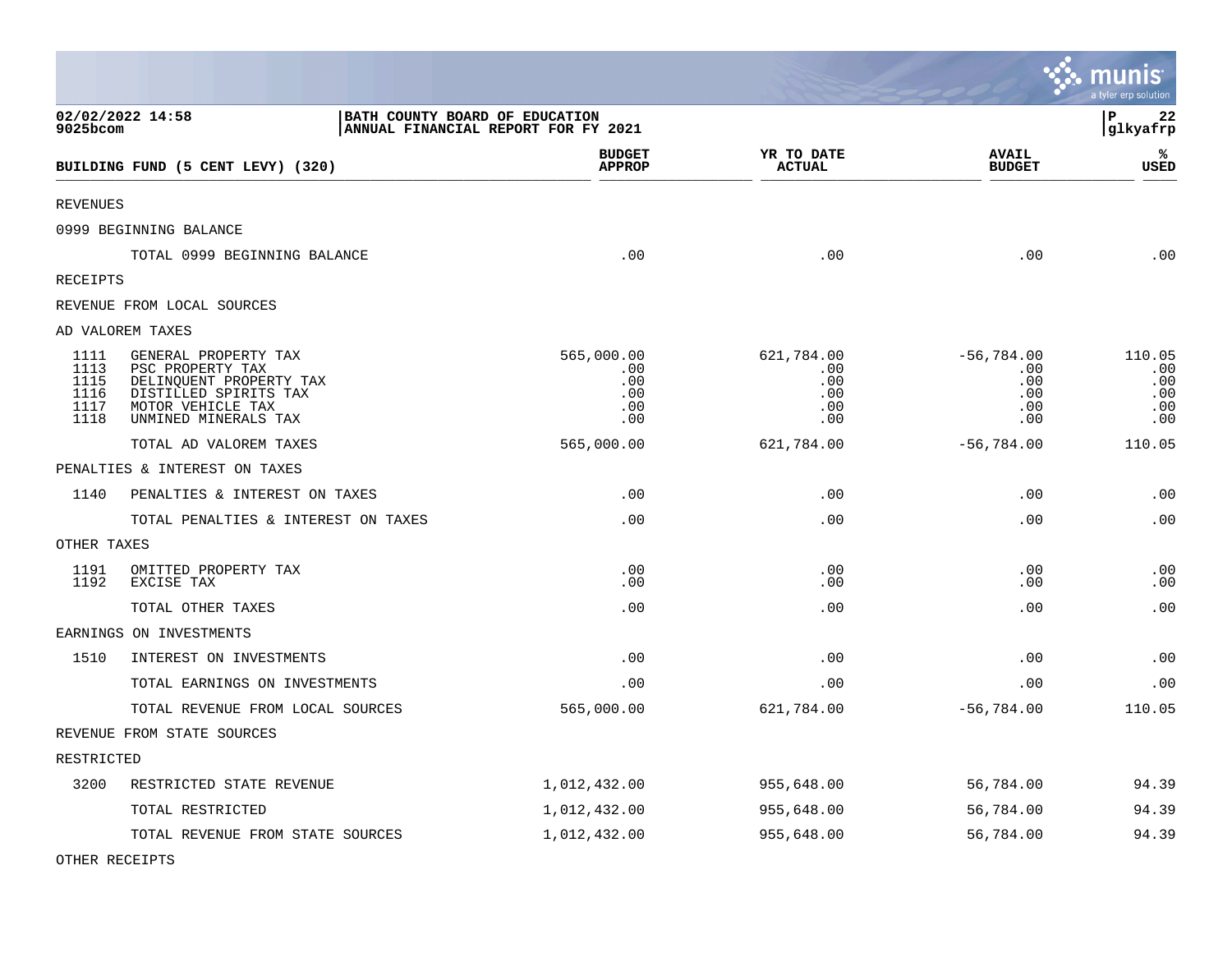

| 9025bcom                                     | 02/02/2022 14:58<br>BATH COUNTY BOARD OF EDUCATION<br>ANNUAL FINANCIAL REPORT FOR FY 2021                                                                         |                                        |                                        | 23<br>ΙP<br> glkyafrp                  |                                        |
|----------------------------------------------|-------------------------------------------------------------------------------------------------------------------------------------------------------------------|----------------------------------------|----------------------------------------|----------------------------------------|----------------------------------------|
|                                              | BUILDING FUND (5 CENT LEVY) (320)                                                                                                                                 | <b>BUDGET</b><br><b>APPROP</b>         | YR TO DATE<br><b>ACTUAL</b>            | <b>AVAIL</b><br><b>BUDGET</b>          | %ร<br>USED                             |
|                                              | INTERFUND TRANSFERS                                                                                                                                               |                                        |                                        |                                        |                                        |
| 5210                                         | FUND TRANSFER                                                                                                                                                     | .00                                    | .00                                    | .00                                    | .00                                    |
|                                              | TOTAL INTERFUND TRANSFERS                                                                                                                                         | .00                                    | .00                                    | .00                                    | .00                                    |
|                                              | SALE OR COMP FOR LOSS OF ASSETS                                                                                                                                   |                                        |                                        |                                        |                                        |
| 5311<br>5312<br>5331<br>5332<br>5341<br>5342 | SALE OF LAND & IMPROVEMENTS<br>LOSS COMP - LAND & IMPROVEMNTS<br>SALE OF BUILDINGS<br>LOSS COMP - BUILDINGS<br>SALE OF EQUIPMENT ETC<br>LOSS COMP - EQUIPMENT ETC | .00<br>.00<br>.00<br>.00<br>.00<br>.00 | .00<br>.00<br>.00<br>.00<br>.00<br>.00 | .00<br>.00<br>.00<br>.00<br>.00<br>.00 | .00<br>.00<br>.00<br>.00<br>.00<br>.00 |
|                                              | TOTAL SALE OR COMP FOR LOSS OF ASSETS                                                                                                                             | .00                                    | .00                                    | .00                                    | .00                                    |
|                                              | TOTAL OTHER RECEIPTS                                                                                                                                              | .00                                    | .00                                    | .00                                    | .00                                    |
|                                              | TOTAL RECEIPTS                                                                                                                                                    | 1,577,432.00                           | 1,577,432.00                           | .00                                    | 100.00                                 |
|                                              | TOTAL REVENUES                                                                                                                                                    | 1,577,432.00                           | 1,577,432.00                           | .00                                    | 100.00                                 |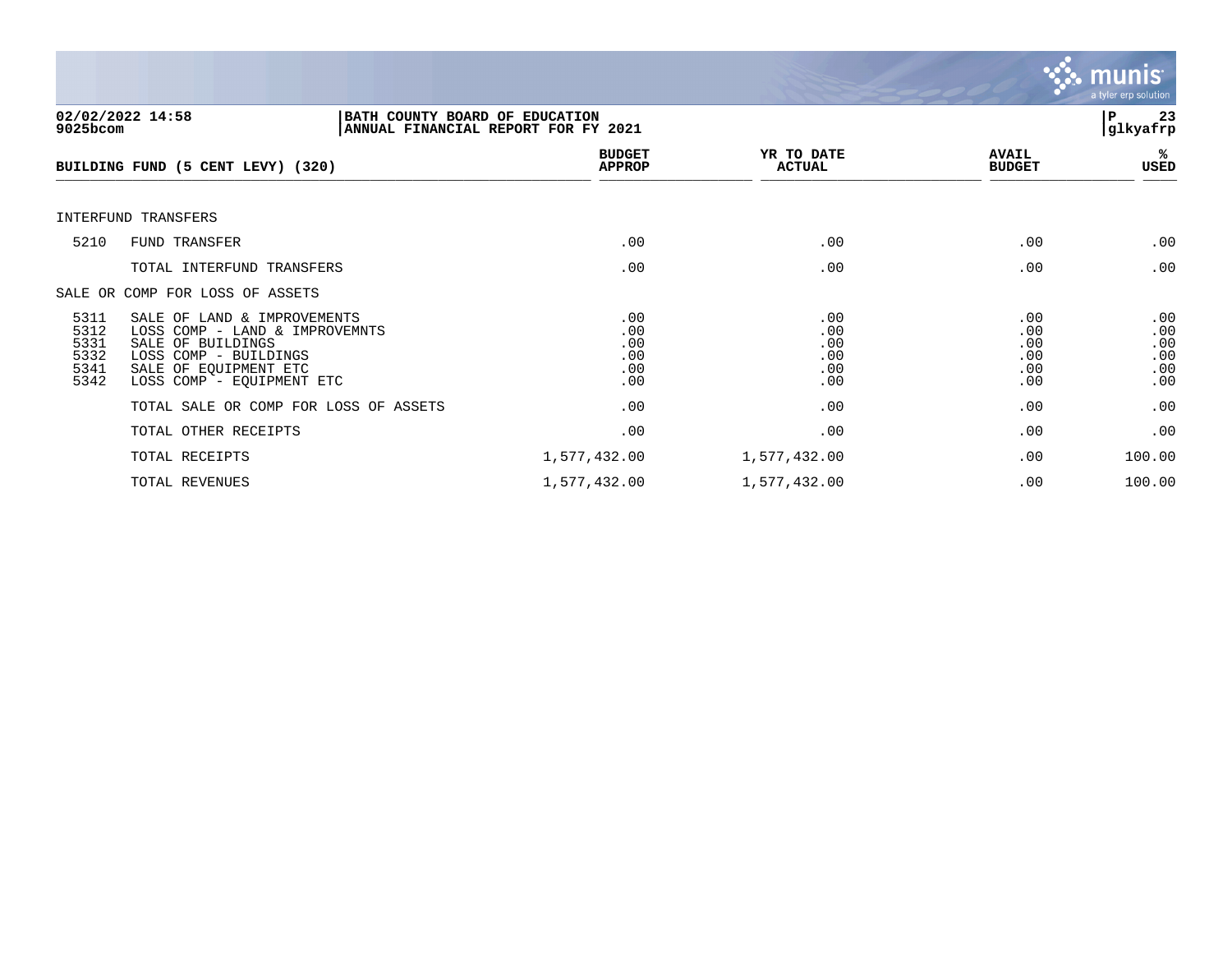

### 4700 BUILDING IMPROVEMENTS

**BUILDING FUND (5 CENT LEVY) (320)** 

| 4700<br>BUILDING IMPROVEMENTS                                                  |                   |              |                   |            |
|--------------------------------------------------------------------------------|-------------------|--------------|-------------------|------------|
| 0400<br>PURCHASED PROPERTY SERVICES<br>0840<br>CONTINGENCY                     | .00<br>231,524.63 | .00<br>.00   | .00<br>231,524.63 | .00<br>.00 |
| TOTAL 4700<br>BUILDING IMPROVEMENTS                                            | 231,524.63        | .00          | 231,524.63        | .00        |
| 5100<br>DEBT SERVICE                                                           |                   |              |                   |            |
| 0300<br>PURCHASED PROF AND TECH SERV<br>0800<br>DEBT SERVICE AND MISCELLANEOUS | .00<br>.00        | .00<br>.00   | .00<br>.00        | .00<br>.00 |
| TOTAL 5100<br>DEBT SERVICE                                                     | .00               | .00          | .00               | .00        |
| 5200<br>FUND TRANSFERS                                                         |                   |              |                   |            |
| 0900<br>OTHER ITEMS                                                            | 1,345,907.37      | 1,457,572.45 | $-111,665.08$     | 108.30     |
| TOTAL 5200<br><b>FUND TRANSFERS</b>                                            | 1,345,907.37      | 1,457,572.45 | $-111,665.08$     | 108.30     |
| TOTAL EXPENDITURES                                                             | 1,577,432.00      | 1,457,572.45 | 119,859.55        | 92.40      |
| TOTAL FOR BUILDING FUND (5 CENT LEVY) (320)                                    | .00               | 119,859.55   | $-119,859.55$     | .00        |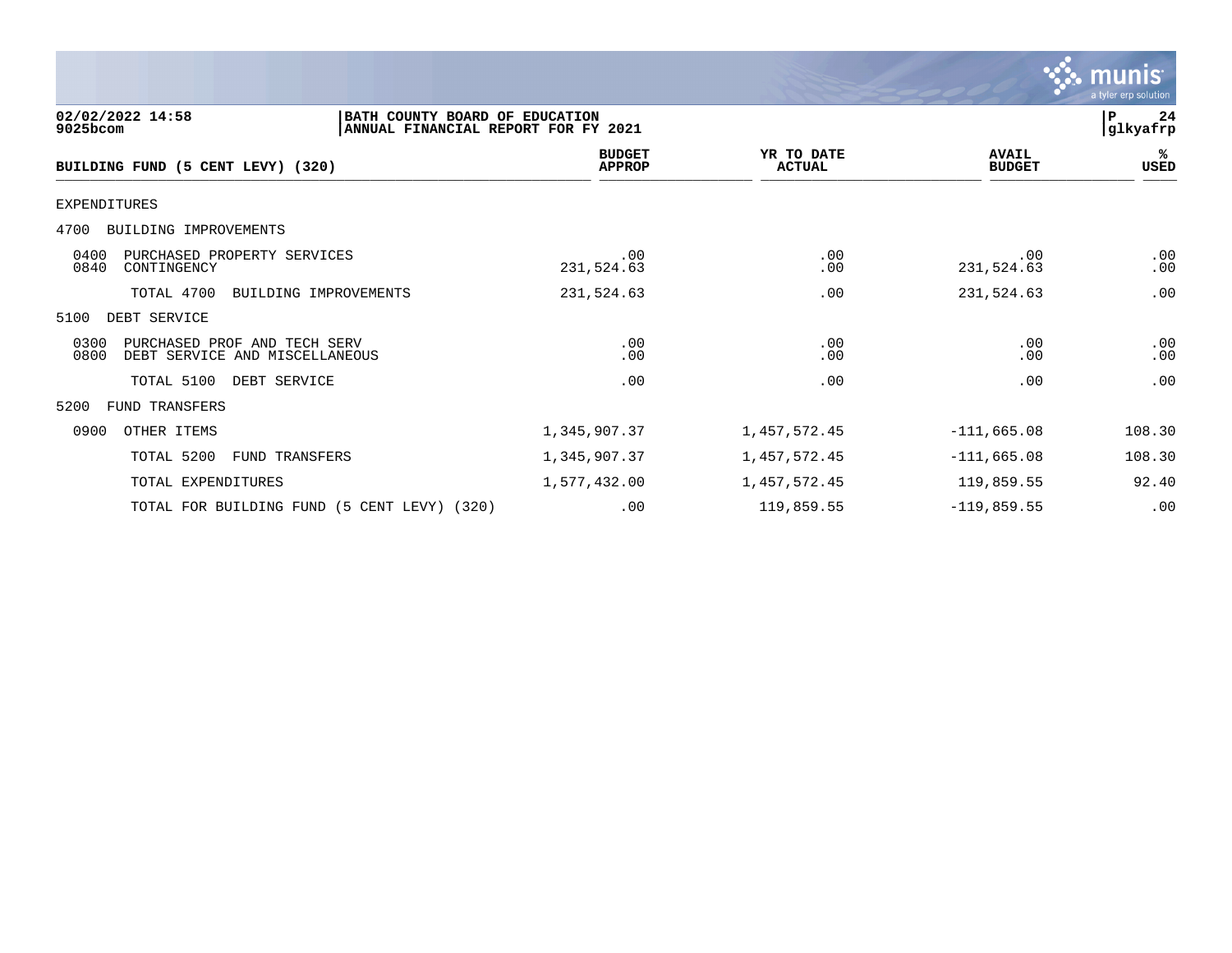|                      |                                  |                                                                       |                                |                             |                               | munis<br>a tyler erp solution |
|----------------------|----------------------------------|-----------------------------------------------------------------------|--------------------------------|-----------------------------|-------------------------------|-------------------------------|
| 9025bcom             | 02/02/2022 14:58                 | BATH COUNTY BOARD OF EDUCATION<br>ANNUAL FINANCIAL REPORT FOR FY 2021 |                                |                             |                               | 25<br>ΙP<br> glkyafrp         |
|                      | CONSTRUCTION FUND (360)          |                                                                       | <b>BUDGET</b><br><b>APPROP</b> | YR TO DATE<br><b>ACTUAL</b> | <b>AVAIL</b><br><b>BUDGET</b> | ℁<br><b>USED</b>              |
| <b>REVENUES</b>      |                                  |                                                                       |                                |                             |                               |                               |
| RECEIPTS             |                                  |                                                                       |                                |                             |                               |                               |
|                      | REVENUE FROM LOCAL SOURCES       |                                                                       |                                |                             |                               |                               |
|                      | EARNINGS ON INVESTMENTS          |                                                                       |                                |                             |                               |                               |
| 1510                 | INTEREST ON INVESTMENTS          |                                                                       | .00                            | .00                         | .00                           | .00                           |
|                      | TOTAL EARNINGS ON INVESTMENTS    |                                                                       | .00                            | .00                         | .00                           | .00                           |
|                      | TOTAL REVENUE FROM LOCAL SOURCES |                                                                       | .00                            | .00                         | .00                           | .00                           |
| OTHER RECEIPTS       |                                  |                                                                       |                                |                             |                               |                               |
| <b>BOND ISSUANCE</b> |                                  |                                                                       |                                |                             |                               |                               |
| 5110                 | BOND PRINCIPAL PROCEEDS          |                                                                       | .00                            | .00                         | .00                           | .00                           |
|                      | TOTAL BOND ISSUANCE              |                                                                       | .00                            | .00                         | .00                           | .00                           |
|                      | INTERFUND TRANSFERS              |                                                                       |                                |                             |                               |                               |
| 5210                 | <b>FUND TRANSFER</b>             |                                                                       | .00                            | .00                         | .00                           | .00                           |
|                      | TOTAL INTERFUND TRANSFERS        |                                                                       | .00                            | .00                         | .00                           | .00                           |
|                      | TOTAL OTHER RECEIPTS             |                                                                       | .00                            | .00                         | .00                           | .00                           |
|                      | TOTAL RECEIPTS                   |                                                                       | .00                            | .00                         | .00                           | .00                           |
|                      | TOTAL REVENUES                   |                                                                       | .00                            | .00                         | .00                           | .00                           |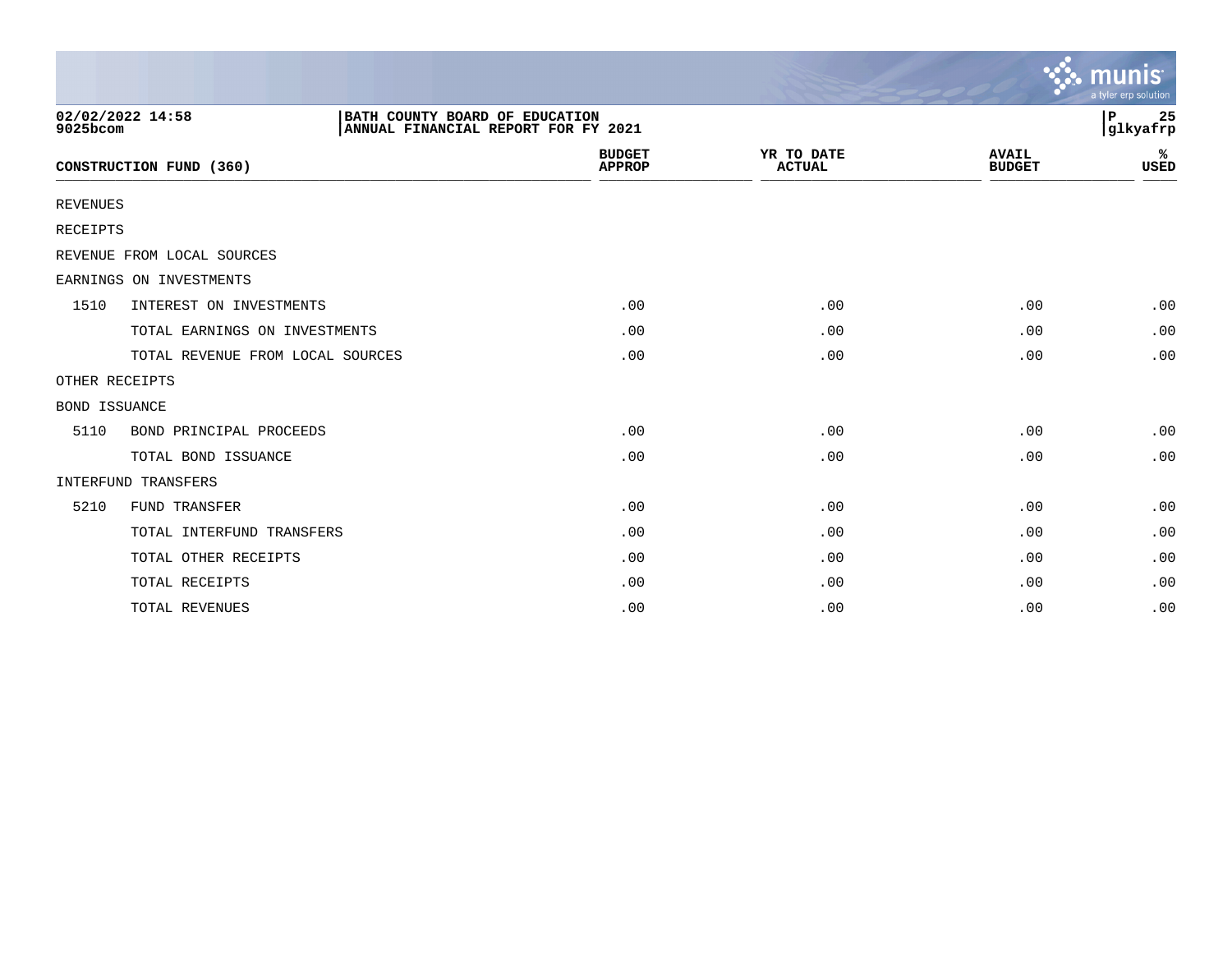|                                                                                                                                                                                                                                                 |                                                      |                                                                        |                                                                                 | a tyler erp solution                                 |
|-------------------------------------------------------------------------------------------------------------------------------------------------------------------------------------------------------------------------------------------------|------------------------------------------------------|------------------------------------------------------------------------|---------------------------------------------------------------------------------|------------------------------------------------------|
| 02/02/2022 14:58<br>BATH COUNTY BOARD OF EDUCATION<br>9025bcom<br>ANNUAL FINANCIAL REPORT FOR FY 2021                                                                                                                                           |                                                      |                                                                        |                                                                                 | Þ<br>26<br> glkyafrp                                 |
| CONSTRUCTION FUND (360)                                                                                                                                                                                                                         | <b>BUDGET</b><br><b>APPROP</b>                       | YR TO DATE<br><b>ACTUAL</b>                                            | <b>AVAIL</b><br><b>BUDGET</b>                                                   | ℁<br><b>USED</b>                                     |
| EXPENDITURES                                                                                                                                                                                                                                    |                                                      |                                                                        |                                                                                 |                                                      |
| 0000 RESTRICT TO REV & BAL SHT ONLY                                                                                                                                                                                                             |                                                      |                                                                        |                                                                                 |                                                      |
| 0900 OTHER ITEMS                                                                                                                                                                                                                                | .00                                                  | .00                                                                    | .00                                                                             | .00                                                  |
| TOTAL 0000<br>RESTRICT TO REV & BAL SHT ONLY                                                                                                                                                                                                    | .00                                                  | .00                                                                    | .00                                                                             | .00                                                  |
| 4300 ARCHITECTURAL/ENGIN                                                                                                                                                                                                                        |                                                      |                                                                        |                                                                                 |                                                      |
| PURCHASED PROF AND TECH SERV<br>0300                                                                                                                                                                                                            | .00                                                  | .00                                                                    | .00                                                                             | .00                                                  |
| TOTAL 4300 ARCHITECTURAL/ENGIN                                                                                                                                                                                                                  | .00                                                  | .00                                                                    | .00                                                                             | .00                                                  |
| 4500 BUILDING ACQUISTIONS & CONSTRUCTION                                                                                                                                                                                                        |                                                      |                                                                        |                                                                                 |                                                      |
| 0300<br>PURCHASED PROF AND TECH SERV<br>0400<br>PURCHASED PROPERTY SERVICES<br>0600<br>SUPPLIES<br>0700<br>PROPERTY<br>0800<br>DEBT SERVICE AND MISCELLANEOUS<br>0840<br>CONTINGENCY                                                            | .00<br>.00<br>.00<br>.00<br>.00<br>.00               | .00<br>.00<br>.00<br>.00<br>.00<br>.00                                 | .00<br>.00<br>.00<br>.00<br>.00<br>.00                                          | .00<br>.00<br>.00<br>.00<br>.00<br>.00               |
| TOTAL 4500 BUILDING ACQUISTIONS & CONSTRUCTION                                                                                                                                                                                                  | .00                                                  | .00                                                                    | .00                                                                             | .00                                                  |
| 4700 BUILDING IMPROVEMENTS                                                                                                                                                                                                                      |                                                      |                                                                        |                                                                                 |                                                      |
| 0300<br>PURCHASED PROF AND TECH SERV<br>0400<br>PURCHASED PROPERTY SERVICES<br>0500<br>OTHER PURCHASED SERVICES<br>0600<br>SUPPLIES<br>0700<br>PROPERTY<br>0800<br>DEBT SERVICE AND MISCELLANEOUS<br>0840<br>CONTINGENCY<br>0900<br>OTHER ITEMS | .00<br>.00<br>.00<br>.00<br>.00<br>.00<br>.00<br>.00 | .00<br>33,915.91<br>.00<br>21, 238.47<br>8,749.93<br>.00<br>.00<br>.00 | .00<br>$-33,915.91$<br>.00<br>$-21, 238.47$<br>$-8,749.93$<br>.00<br>.00<br>.00 | .00<br>.00<br>.00<br>.00<br>.00<br>.00<br>.00<br>.00 |
| TOTAL 4700<br>BUILDING IMPROVEMENTS                                                                                                                                                                                                             | .00                                                  | 63,904.31                                                              | $-63,904.31$                                                                    | .00                                                  |
| FUND TRANSFERS<br>5200                                                                                                                                                                                                                          |                                                      |                                                                        |                                                                                 |                                                      |
| 0900<br>OTHER ITEMS                                                                                                                                                                                                                             | .00                                                  | .00                                                                    | .00                                                                             | .00                                                  |
| TOTAL 5200<br><b>FUND TRANSFERS</b>                                                                                                                                                                                                             | .00                                                  | .00                                                                    | .00                                                                             | .00                                                  |
| TOTAL EXPENDITURES                                                                                                                                                                                                                              | .00                                                  | 63,904.31                                                              | $-63,904.31$                                                                    | .00                                                  |
| TOTAL FOR CONSTRUCTION FUND (360)                                                                                                                                                                                                               | .00                                                  | $-63,904.31$                                                           | 63,904.31                                                                       | .00                                                  |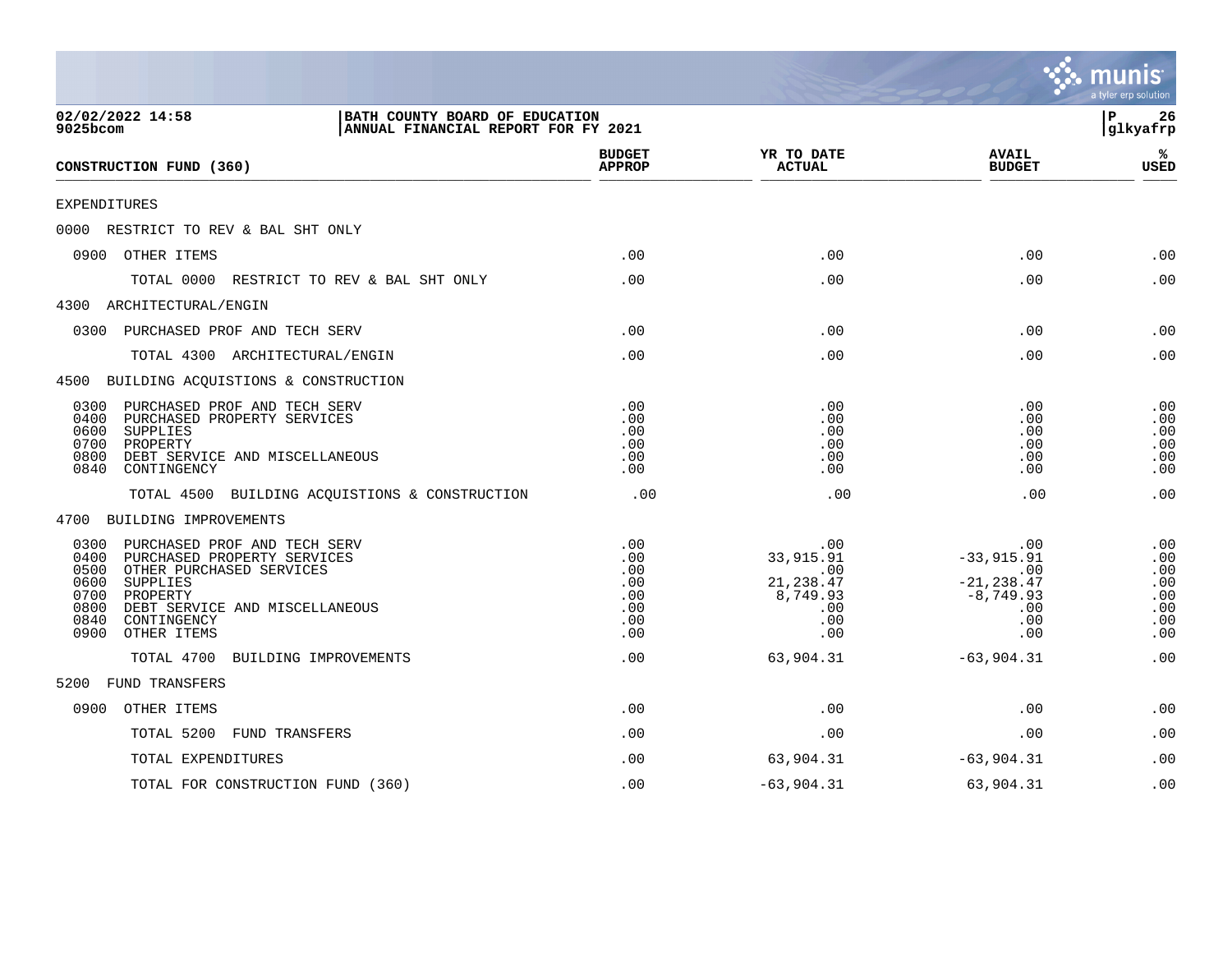|                      |                                                    |                                     |                             |                               | a tyler erp solution |
|----------------------|----------------------------------------------------|-------------------------------------|-----------------------------|-------------------------------|----------------------|
| 9025bcom             | 02/02/2022 14:58<br>BATH COUNTY BOARD OF EDUCATION | ANNUAL FINANCIAL REPORT FOR FY 2021 |                             |                               | 27<br>P<br>glkyafrp  |
|                      | DEBT SERVICE FUND (400)                            | <b>BUDGET</b><br><b>APPROP</b>      | YR TO DATE<br><b>ACTUAL</b> | <b>AVAIL</b><br><b>BUDGET</b> | ℁<br><b>USED</b>     |
| <b>REVENUES</b>      |                                                    |                                     |                             |                               |                      |
| <b>RECEIPTS</b>      |                                                    |                                     |                             |                               |                      |
|                      | REVENUE FROM LOCAL SOURCES                         |                                     |                             |                               |                      |
|                      | EARNINGS ON INVESTMENTS                            |                                     |                             |                               |                      |
| 1510                 | INTEREST ON INVESTMENTS                            | .00                                 | .00                         | .00                           | .00                  |
|                      | TOTAL EARNINGS ON INVESTMENTS                      | .00                                 | .00                         | .00                           | .00                  |
|                      | TOTAL REVENUE FROM LOCAL SOURCES                   | .00                                 | .00                         | .00                           | .00                  |
|                      | REVENUE FROM STATE SOURCES                         |                                     |                             |                               |                      |
|                      | REVENUE FOR ON BEHALF PAYMENTS                     |                                     |                             |                               |                      |
| 3900                 | ON-BEHALF PAYMENTS/STATE                           | .00                                 | 773,979.72                  | $-773,979.72$                 | .00                  |
|                      | TOTAL REVENUE FOR ON BEHALF PAYMENTS               | .00                                 | 773,979.72                  | $-773,979.72$                 | .00                  |
|                      | TOTAL REVENUE FROM STATE SOURCES                   | .00                                 | 773,979.72                  | $-773, 979.72$                | .00                  |
| OTHER RECEIPTS       |                                                    |                                     |                             |                               |                      |
| <b>BOND ISSUANCE</b> |                                                    |                                     |                             |                               |                      |
| 5110                 | BOND PRINCIPAL PROCEEDS                            | .00                                 | .00                         | .00                           | .00                  |
|                      | TOTAL BOND ISSUANCE                                | .00                                 | .00                         | .00                           | .00                  |
|                      | INTERFUND TRANSFERS                                |                                     |                             |                               |                      |
| 5210                 | FUND TRANSFER                                      | 1,345,907.37                        | 1,345,907.45                | $-.08$                        | 100.00               |
|                      | TOTAL INTERFUND TRANSFERS                          | 1,345,907.37                        | 1,345,907.45                | $-.08$                        | 100.00               |
|                      | TOTAL OTHER RECEIPTS                               | 1,345,907.37                        | 1,345,907.45                | $-.08$                        | 100.00               |
|                      | TOTAL RECEIPTS                                     | 1,345,907.37                        | 2, 119, 887. 17             | $-773,979.80$                 | 157.51               |
|                      | TOTAL REVENUES                                     | 1,345,907.37                        | 2, 119, 887. 17             | $-773,979.80$                 | 157.51               |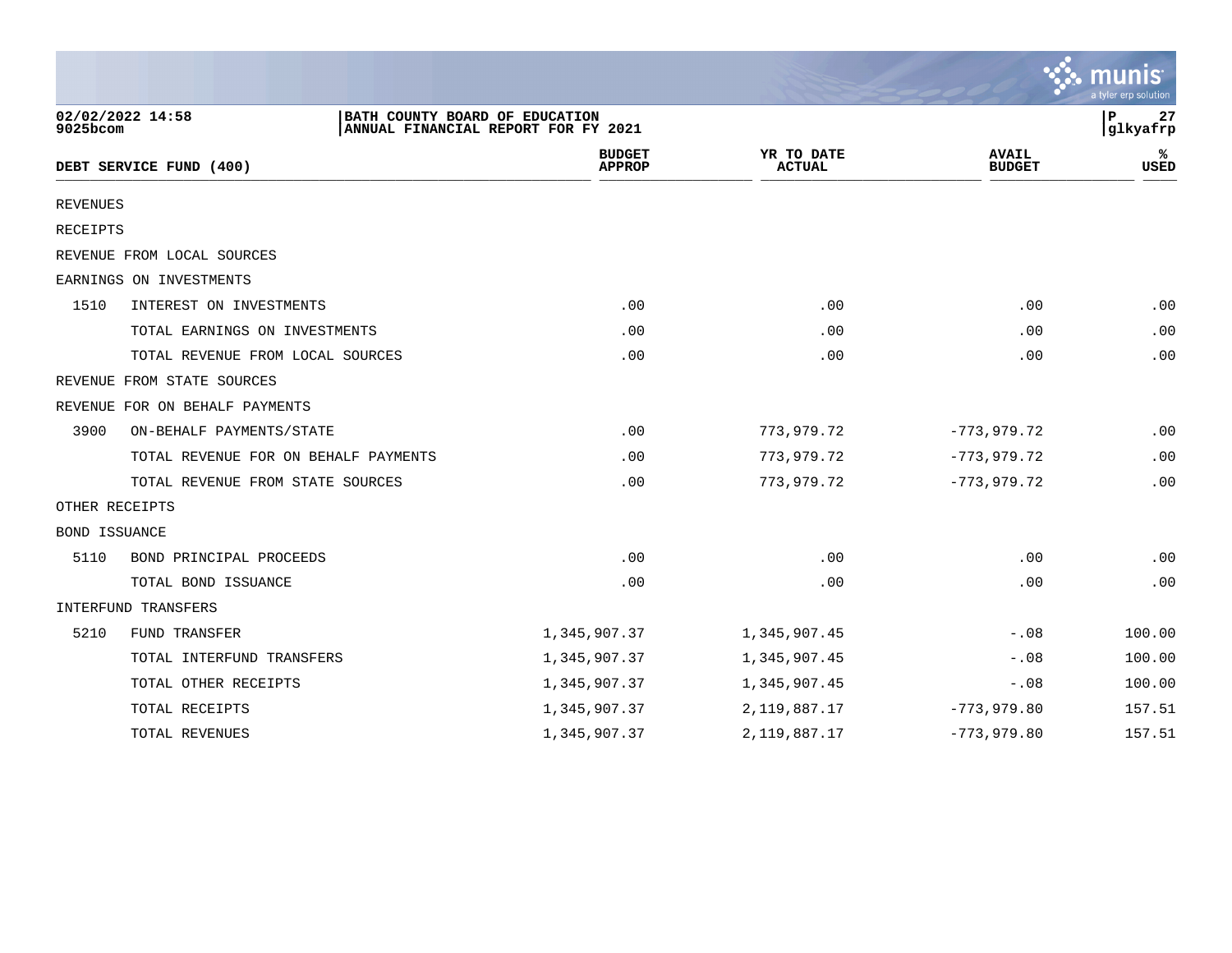

| 02/02/2022 14:58<br>9025bcom                                  | BATH COUNTY BOARD OF EDUCATION<br>ANNUAL FINANCIAL REPORT FOR FY 2021 |                                |             |                             |                               | 28<br>ΙP<br> glkyafrp |  |
|---------------------------------------------------------------|-----------------------------------------------------------------------|--------------------------------|-------------|-----------------------------|-------------------------------|-----------------------|--|
| DEBT SERVICE FUND (400)                                       |                                                                       | <b>BUDGET</b><br><b>APPROP</b> |             | YR TO DATE<br><b>ACTUAL</b> | <b>AVAIL</b><br><b>BUDGET</b> | %ะ<br>USED            |  |
| EXPENDITURES                                                  |                                                                       |                                |             |                             |                               |                       |  |
| 5100<br>DEBT SERVICE                                          |                                                                       |                                |             |                             |                               |                       |  |
| 0800<br>DEBT SERVICE AND MISCELLANEOUS<br>0900<br>OTHER ITEMS |                                                                       | 1,345,907.37                   | $.00 \ \rm$ | 2,119,887.17<br>.00         | $-773,979.80$<br>.00          | 157.51<br>.00         |  |
| TOTAL 5100<br>DEBT SERVICE                                    |                                                                       | 1,345,907.37                   |             | 2,119,887.17                | $-773,979.80$                 | 157.51                |  |
| 5200<br><b>FUND TRANSFERS</b>                                 |                                                                       |                                |             |                             |                               |                       |  |
| 0900<br>OTHER ITEMS                                           |                                                                       |                                | .00         | .00                         | .00                           | .00                   |  |
| TOTAL 5200<br>FUND TRANSFERS                                  |                                                                       |                                | .00         | .00                         | .00                           | .00                   |  |
| TOTAL EXPENDITURES                                            |                                                                       | 1,345,907.37                   |             | 2,119,887.17                | $-773,979.80$                 | 157.51                |  |
| TOTAL FOR DEBT SERVICE FUND (400)                             |                                                                       |                                | .00         | .00                         | .00                           | .00                   |  |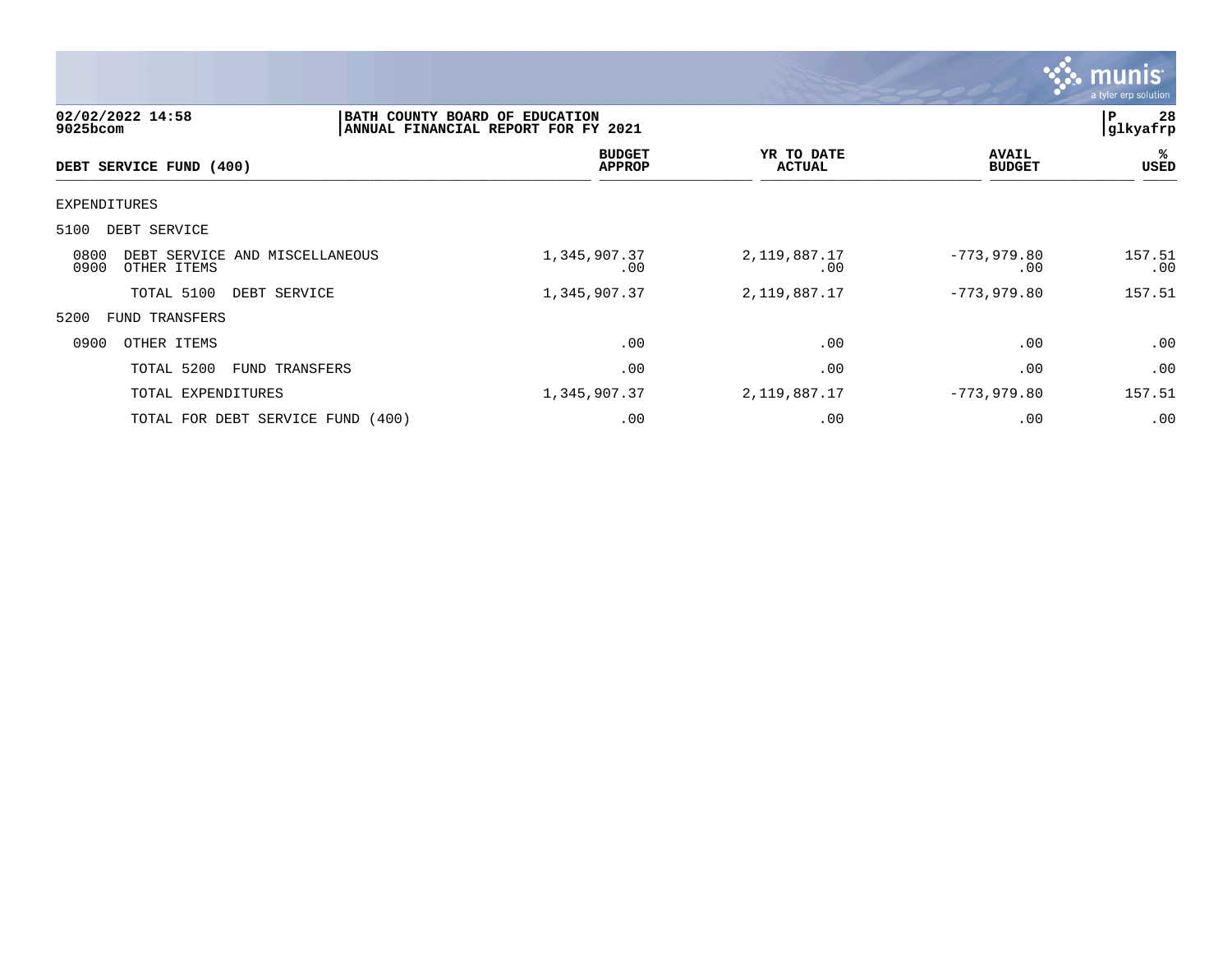|                                                                                                      |                                                                                                                                                                                                                                                                                                                                                                                    |                                                                                                        |                                                                                              |                                                                                                        | <b>munis</b><br>a tyler erp solution                                                     |
|------------------------------------------------------------------------------------------------------|------------------------------------------------------------------------------------------------------------------------------------------------------------------------------------------------------------------------------------------------------------------------------------------------------------------------------------------------------------------------------------|--------------------------------------------------------------------------------------------------------|----------------------------------------------------------------------------------------------|--------------------------------------------------------------------------------------------------------|------------------------------------------------------------------------------------------|
| 9025bcom                                                                                             | 02/02/2022 14:58<br>BATH COUNTY BOARD OF EDUCATION                                                                                                                                                                                                                                                                                                                                 | ANNUAL FINANCIAL REPORT FOR FY 2021                                                                    |                                                                                              |                                                                                                        | 29<br>P<br>glkyafrp                                                                      |
|                                                                                                      | FOOD SERVICE FUND (51)                                                                                                                                                                                                                                                                                                                                                             | <b>BUDGET</b><br><b>APPROP</b>                                                                         | YR TO DATE<br><b>ACTUAL</b>                                                                  | <b>AVAIL</b><br><b>BUDGET</b>                                                                          | ℁<br><b>USED</b>                                                                         |
| <b>REVENUES</b>                                                                                      |                                                                                                                                                                                                                                                                                                                                                                                    |                                                                                                        |                                                                                              |                                                                                                        |                                                                                          |
|                                                                                                      | 0999 BEGINNING BALANCE                                                                                                                                                                                                                                                                                                                                                             |                                                                                                        |                                                                                              |                                                                                                        |                                                                                          |
|                                                                                                      | TOTAL 0999 BEGINNING BALANCE                                                                                                                                                                                                                                                                                                                                                       | 2,199,245.42                                                                                           | 2,199,244.88                                                                                 | .54                                                                                                    | 100.00                                                                                   |
| RECEIPTS                                                                                             |                                                                                                                                                                                                                                                                                                                                                                                    |                                                                                                        |                                                                                              |                                                                                                        |                                                                                          |
|                                                                                                      | REVENUE FROM LOCAL SOURCES                                                                                                                                                                                                                                                                                                                                                         |                                                                                                        |                                                                                              |                                                                                                        |                                                                                          |
|                                                                                                      | EARNINGS ON INVESTMENTS                                                                                                                                                                                                                                                                                                                                                            |                                                                                                        |                                                                                              |                                                                                                        |                                                                                          |
| 1510                                                                                                 | INTEREST ON INVESTMENTS                                                                                                                                                                                                                                                                                                                                                            | 3,000.00                                                                                               | 9,781.52                                                                                     | $-6,781.52$                                                                                            | 326.05                                                                                   |
|                                                                                                      | TOTAL EARNINGS ON INVESTMENTS                                                                                                                                                                                                                                                                                                                                                      | 3,000.00                                                                                               | 9,781.52                                                                                     | $-6,781.52$                                                                                            | 326.05                                                                                   |
| FOOD SERVICE                                                                                         |                                                                                                                                                                                                                                                                                                                                                                                    |                                                                                                        |                                                                                              |                                                                                                        |                                                                                          |
| 1611<br>1612<br>1613<br>1621<br>1622<br>1623<br>1624<br>1627<br>1628<br>1629<br>1630<br>1631<br>1637 | REIMBURSABLE SCHOOL LUNCH PROG<br>REIMBURSABLE SCH BREAKFAST PRG<br>REIMBURSABLE SPECIAL MILK PROG<br>NON-REIMBURSABLE LUNCH PROG<br>NON-REIMBURSABLE BREAKFAST PRG<br>NON-REIMBURSABLE MILK PROGRAM<br>NON-REIMBURSBLE A LA CARTE PRG<br>NON-REIMB VENDING MACH PROG<br>NON-REIMB VENDING MACH PROG<br>NON-REIMBURSBLE OTHER FOOD PRG<br>SPECIAL FUNCTIONS<br>CATERING<br>VENDING | 67,000.00<br>600.00<br>.00<br>.00<br>.00<br>.00<br>.00<br>.00<br>.00<br>.00<br>400.00<br>500.00<br>.00 | 4,039.55<br>.00<br>.00<br>.00<br>.00<br>.00<br>.00<br>.00<br>.00<br>.00<br>.00<br>.00<br>.00 | 62,960.45<br>600.00<br>.00<br>.00<br>.00<br>.00<br>.00<br>.00<br>.00<br>.00<br>400.00<br>500.00<br>.00 | 6.03<br>.00<br>.00<br>.00<br>.00<br>.00<br>.00<br>.00<br>.00<br>.00<br>.00<br>.00<br>.00 |
|                                                                                                      | TOTAL FOOD SERVICE                                                                                                                                                                                                                                                                                                                                                                 | 68,500.00                                                                                              | 4,039.55                                                                                     | 64,460.45                                                                                              | 5.90                                                                                     |
|                                                                                                      | OTHER REVENUE FROM LOCAL SOURCES                                                                                                                                                                                                                                                                                                                                                   |                                                                                                        |                                                                                              |                                                                                                        |                                                                                          |
| 1920<br>1980<br>1990<br>1993<br>1994                                                                 | CONTRIBUTIONS/DONATIONS<br>REFUND OF PRIOR YR EXPENDITURE<br>MISCELLANEOUS REVENUE<br>OTHER REBATES<br>RETURN FOR INSUFFICIENT CHECKS                                                                                                                                                                                                                                              | .00<br>.00<br>2,000.00<br>.00<br>.00                                                                   | .00<br>.00<br>.00<br>.00<br>.00                                                              | .00<br>.00<br>2,000.00<br>.00<br>.00                                                                   | .00<br>.00<br>.00<br>.00<br>.00                                                          |
|                                                                                                      | TOTAL OTHER REVENUE FROM LOCAL SOURCES                                                                                                                                                                                                                                                                                                                                             | 2,000.00                                                                                               | .00                                                                                          | 2,000.00                                                                                               | .00                                                                                      |
|                                                                                                      | TOTAL REVENUE FROM LOCAL SOURCES                                                                                                                                                                                                                                                                                                                                                   | 73,500.00                                                                                              | 13,821.07                                                                                    | 59,678.93                                                                                              | 18.80                                                                                    |
|                                                                                                      | REVENUE FROM STATE SOURCES                                                                                                                                                                                                                                                                                                                                                         |                                                                                                        |                                                                                              |                                                                                                        |                                                                                          |
| RESTRICTED                                                                                           |                                                                                                                                                                                                                                                                                                                                                                                    |                                                                                                        |                                                                                              |                                                                                                        |                                                                                          |
| 3200                                                                                                 | RESTRICTED STATE REVENUE                                                                                                                                                                                                                                                                                                                                                           | 33,000.00                                                                                              | 12,331.71                                                                                    | 20,668.29                                                                                              | 37.37                                                                                    |
|                                                                                                      | TOTAL RESTRICTED                                                                                                                                                                                                                                                                                                                                                                   | 33,000.00                                                                                              | 12,331.71                                                                                    | 20,668.29                                                                                              | 37.37                                                                                    |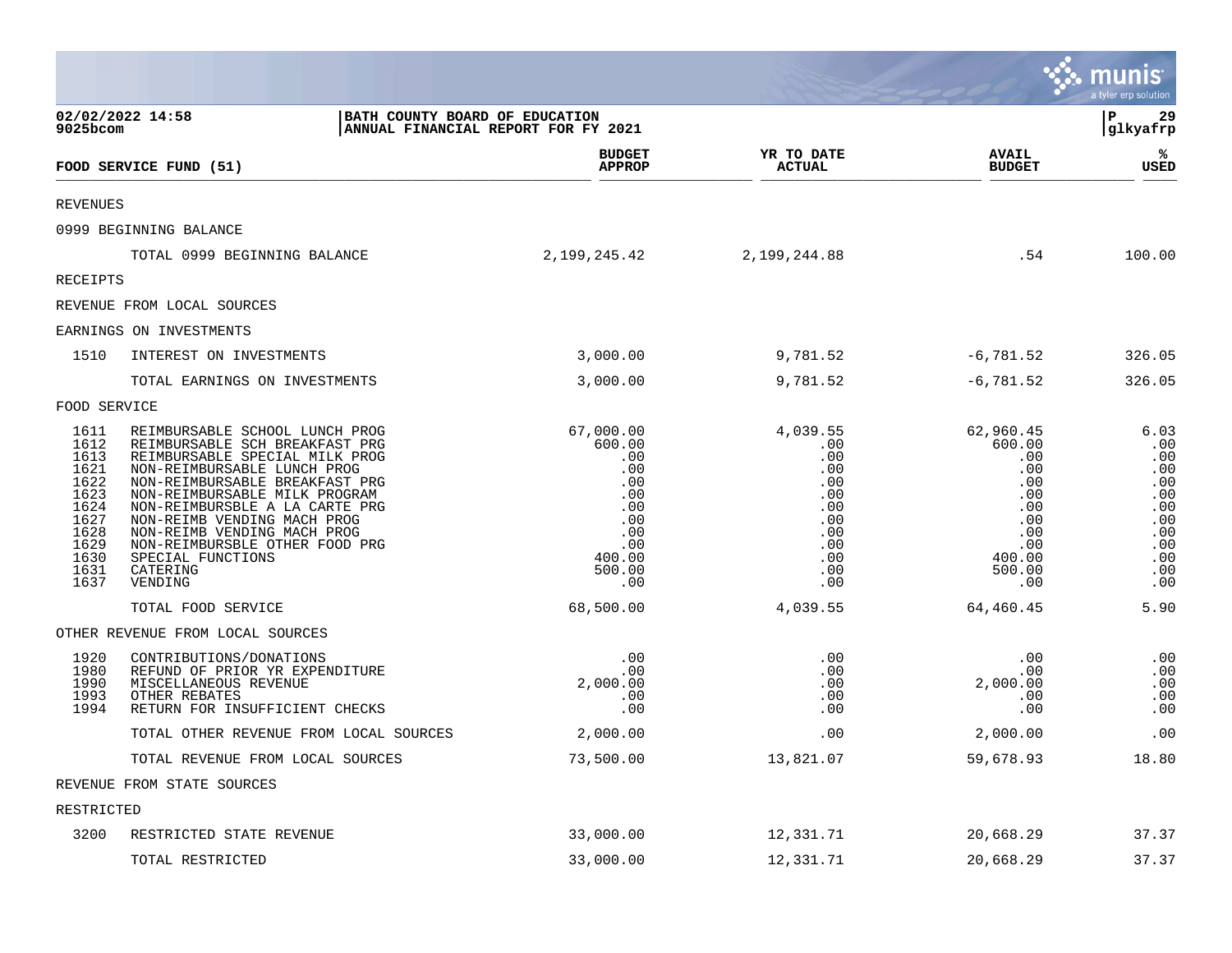

| 9025bcom       | 02/02/2022 14:58<br>BATH COUNTY BOARD OF EDUCATION<br>ANNUAL FINANCIAL REPORT FOR FY 2021 |                                |                             |                               | 30<br>lР<br> glkyafrp |
|----------------|-------------------------------------------------------------------------------------------|--------------------------------|-----------------------------|-------------------------------|-----------------------|
|                | FOOD SERVICE FUND (51)                                                                    | <b>BUDGET</b><br><b>APPROP</b> | YR TO DATE<br><b>ACTUAL</b> | <b>AVAIL</b><br><b>BUDGET</b> | %ะ<br><b>USED</b>     |
|                |                                                                                           |                                |                             |                               |                       |
|                | REVENUE FOR ON BEHALF PAYMENTS                                                            |                                |                             |                               |                       |
| 3900           | ON-BEHALF PAYMENTS/STATE                                                                  | .00                            | 96,640.49                   | $-96,640.49$                  | .00                   |
|                | TOTAL REVENUE FOR ON BEHALF PAYMENTS                                                      | .00                            | 96,640.49                   | $-96,640.49$                  | .00                   |
|                | TOTAL REVENUE FROM STATE SOURCES                                                          | 33,000.00                      | 108,972.20                  | $-75,972.20$                  | 330.22                |
|                | REVENUE FROM FEDERAL SOURCES                                                              |                                |                             |                               |                       |
|                | RESTRICTED THROUGH THE STATE                                                              |                                |                             |                               |                       |
| 4500           | RESTRICTED FED THRU STATE                                                                 | 1,194,000.00                   | 1,056,167.80                | 137,832.20                    | 88.46                 |
|                | TOTAL RESTRICTED THROUGH THE STATE                                                        | 1,194,000.00                   | 1,056,167.80                | 137,832.20                    | 88.46                 |
|                | CHILD NUTRITION PROGRAM DONATED COMMODIT                                                  |                                |                             |                               |                       |
| 4950           | CHILD NUTR PRG DONATED COMMOD                                                             | .00                            | 102,514.50                  | $-102, 514.50$                | .00                   |
|                | TOTAL CHILD NUTRITION PROGRAM DONATED COMMODIT                                            | .00                            | 102,514.50                  | $-102, 514.50$                | .00                   |
|                | TOTAL REVENUE FROM FEDERAL SOURCES                                                        | 1,194,000.00                   | 1,158,682.30                | 35,317.70                     | 97.04                 |
| OTHER RECEIPTS |                                                                                           |                                |                             |                               |                       |
|                | INTERFUND TRANSFERS                                                                       |                                |                             |                               |                       |
| 5210           | FUND TRANSFER                                                                             | .00                            | .00                         | .00                           | .00                   |
|                | TOTAL INTERFUND TRANSFERS                                                                 | .00                            | .00                         | .00                           | .00                   |
|                | SALE OR COMP FOR LOSS OF ASSETS                                                           |                                |                             |                               |                       |
| 5341<br>5342   | SALE OF EQUIPMENT ETC<br>LOSS COMP - EQUIPMENT ETC                                        | .00<br>.00                     | .00<br>.00                  | .00<br>.00.                   | .00<br>.00            |
|                | TOTAL SALE OR COMP FOR LOSS OF ASSETS                                                     | .00                            | .00                         | .00                           | .00                   |
|                | TOTAL OTHER RECEIPTS                                                                      | .00                            | .00                         | .00                           | .00                   |
|                | TOTAL RECEIPTS                                                                            | 1,300,500.00                   | 1,281,475.57                | 19,024.43                     | 98.54                 |
|                | TOTAL REVENUES                                                                            | 3, 499, 745.42                 | 3,480,720.45                | 19,024.97                     | 99.46                 |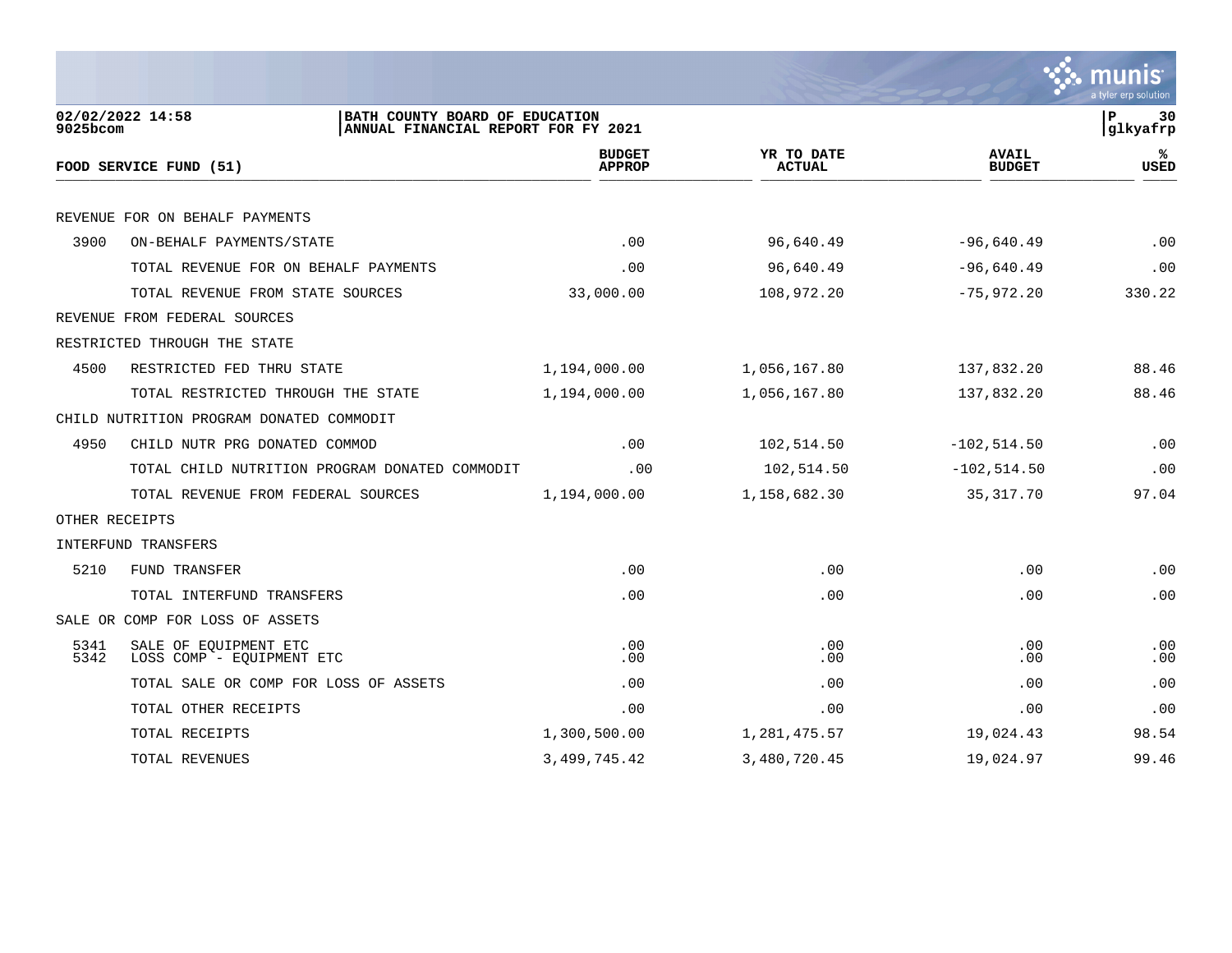

| 02/02/2022 14:58<br>BATH COUNTY BOARD OF EDUCATION<br>9025bcom<br>ANNUAL FINANCIAL REPORT FOR FY 2021                                                                                                                                                                                      |                                                                                                              |                                                                                                              |                                                                                                                             | 31<br>Р<br>glkyafrp                                                     |
|--------------------------------------------------------------------------------------------------------------------------------------------------------------------------------------------------------------------------------------------------------------------------------------------|--------------------------------------------------------------------------------------------------------------|--------------------------------------------------------------------------------------------------------------|-----------------------------------------------------------------------------------------------------------------------------|-------------------------------------------------------------------------|
| FOOD SERVICE FUND (51)                                                                                                                                                                                                                                                                     | <b>BUDGET</b><br><b>APPROP</b>                                                                               | YR TO DATE<br><b>ACTUAL</b>                                                                                  | <b>AVAIL</b><br><b>BUDGET</b>                                                                                               | %ะ<br><b>USED</b>                                                       |
| <b>EXPENDITURES</b>                                                                                                                                                                                                                                                                        |                                                                                                              |                                                                                                              |                                                                                                                             |                                                                         |
| RESTRICT TO REV & BAL SHT ONLY<br>0000                                                                                                                                                                                                                                                     |                                                                                                              |                                                                                                              |                                                                                                                             |                                                                         |
| 0300<br>PURCHASED PROF AND TECH SERV                                                                                                                                                                                                                                                       | .00                                                                                                          | .00                                                                                                          | .00                                                                                                                         | .00                                                                     |
| TOTAL 0000 RESTRICT TO REV & BAL SHT ONLY                                                                                                                                                                                                                                                  | .00                                                                                                          | .00                                                                                                          | .00                                                                                                                         | .00                                                                     |
| STUDENT TRANSPORTATION<br>2700                                                                                                                                                                                                                                                             |                                                                                                              |                                                                                                              |                                                                                                                             |                                                                         |
| 0100<br>SALARIES PERSONNEL SERVICES<br>0200<br>EMPLOYEE BENEFITS                                                                                                                                                                                                                           | 151.00<br>47.00                                                                                              | .00<br>.00                                                                                                   | 151.00<br>47.00                                                                                                             | .00<br>.00                                                              |
| TOTAL 2700<br>STUDENT TRANSPORTATION                                                                                                                                                                                                                                                       | 198.00                                                                                                       | .00                                                                                                          | 198.00                                                                                                                      | .00                                                                     |
| FOOD SERVICE OPERATION<br>3100                                                                                                                                                                                                                                                             |                                                                                                              |                                                                                                              |                                                                                                                             |                                                                         |
| 0100<br>SALARIES PERSONNEL SERVICES<br>0200<br>EMPLOYEE BENEFITS<br>0280<br>ON-BEHALF<br>0300<br>PURCHASED PROF AND TECH SERV<br>0400<br>PURCHASED PROPERTY SERVICES<br>0500<br>OTHER PURCHASED SERVICES<br>0600<br>SUPPLIES<br>0700<br>PROPERTY<br>0800<br>DEBT SERVICE AND MISCELLANEOUS | 506,358.00<br>194,000.00<br>.00<br>19,050.00<br>231,799.00<br>5,723.00<br>2,240,503.00<br>262, 114.42<br>.00 | 422, 578.35<br>270,881.68<br>96,640.49<br>800.00<br>4,225.17<br>241.50<br>582,952.46<br>132,309.53<br>290.50 | 83,779.65<br>$-76,881.68$<br>$-96,640.49$<br>18,250.00<br>227,573.83<br>5,481.50<br>1,657,550.54<br>129,804.89<br>$-290.50$ | 83.45<br>139.63<br>.00<br>4.20<br>1.82<br>4.22<br>26.02<br>50.48<br>.00 |
| FOOD SERVICE OPERATION<br>TOTAL 3100                                                                                                                                                                                                                                                       | 3, 459, 547.42                                                                                               | 1,510,919.68                                                                                                 | 1,948,627.74                                                                                                                | 43.67                                                                   |
| <b>FUND TRANSFERS</b><br>5200                                                                                                                                                                                                                                                              |                                                                                                              |                                                                                                              |                                                                                                                             |                                                                         |
| 0900<br>OTHER ITEMS                                                                                                                                                                                                                                                                        | 40,000.00                                                                                                    | 65,241.86                                                                                                    | $-25, 241.86$                                                                                                               | 163.10                                                                  |
| TOTAL 5200<br>FUND TRANSFERS                                                                                                                                                                                                                                                               | 40,000.00                                                                                                    | 65,241.86                                                                                                    | $-25, 241.86$                                                                                                               | 163.10                                                                  |
| TOTAL EXPENDITURES                                                                                                                                                                                                                                                                         | 3,499,745.42                                                                                                 | 1,576,161.54                                                                                                 | 1,923,583.88                                                                                                                | 45.04                                                                   |
| TOTAL FOR FOOD SERVICE FUND (51)                                                                                                                                                                                                                                                           | .00                                                                                                          | 1,904,558.91                                                                                                 | $-1,904,558.91$                                                                                                             | .00                                                                     |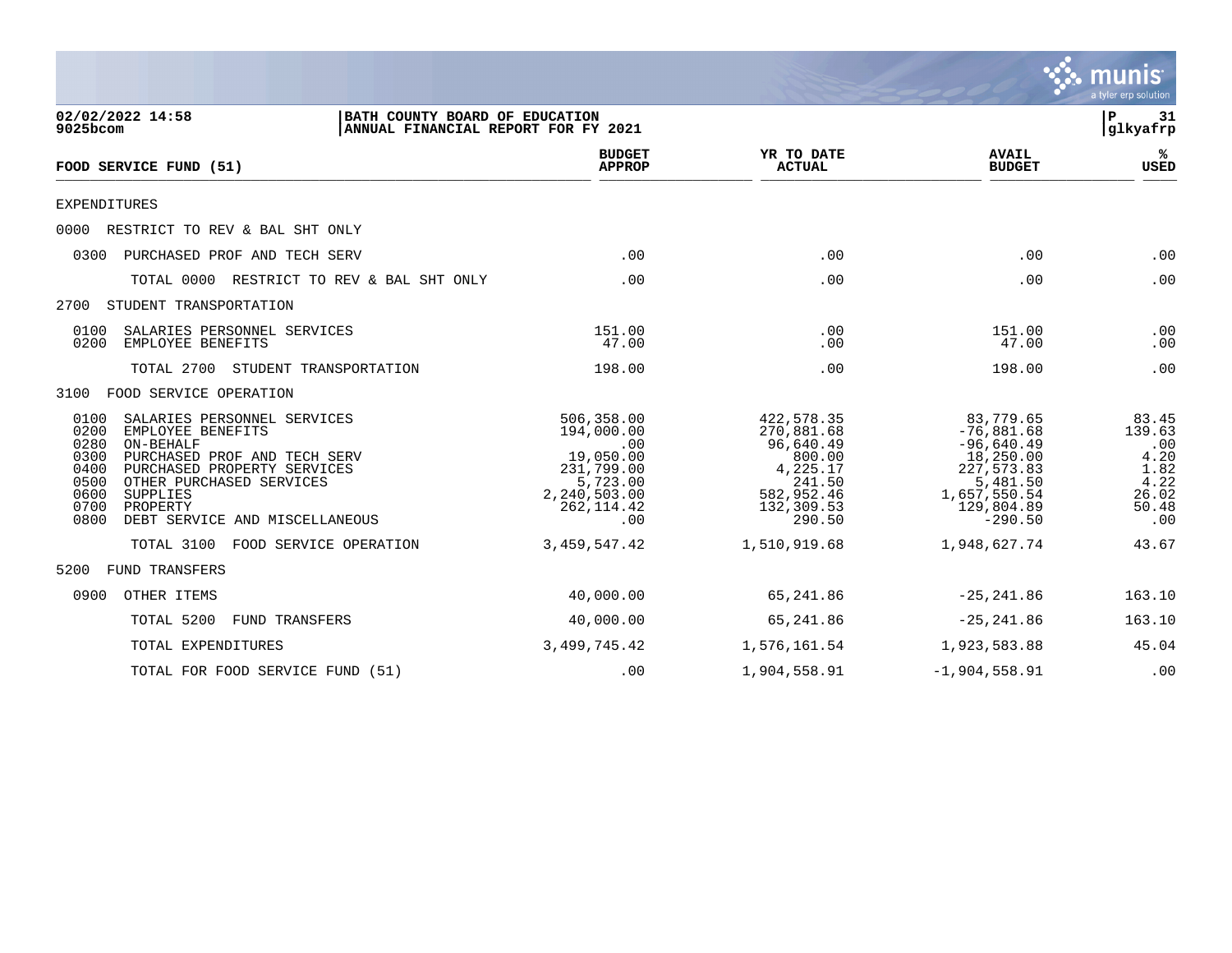|                 |                                                    |                                     |                             |                               | munis<br>a tyler erp solution |
|-----------------|----------------------------------------------------|-------------------------------------|-----------------------------|-------------------------------|-------------------------------|
| 9025bcom        | 02/02/2022 14:58<br>BATH COUNTY BOARD OF EDUCATION | ANNUAL FINANCIAL REPORT FOR FY 2021 |                             |                               | lР<br>32<br>glkyafrp          |
|                 | CHILD CARE (52)                                    | <b>BUDGET</b><br><b>APPROP</b>      | YR TO DATE<br><b>ACTUAL</b> | <b>AVAIL</b><br><b>BUDGET</b> | ℁<br><b>USED</b>              |
| <b>REVENUES</b> |                                                    |                                     |                             |                               |                               |
|                 | 0999 BEGINNING BALANCE                             |                                     |                             |                               |                               |
|                 | TOTAL 0999 BEGINNING BALANCE                       | 6,251.90                            | 20,633.54                   | $-14,381.64$                  | 330.04                        |
| RECEIPTS        |                                                    |                                     |                             |                               |                               |
|                 | REVENUE FROM LOCAL SOURCES                         |                                     |                             |                               |                               |
| TUITION         |                                                    |                                     |                             |                               |                               |
| 1310            | TUITION FROM INDIVIDUALS                           | 99,051.43                           | 22,288.00                   | 76,763.43                     | 22.50                         |
|                 | TOTAL TUITION                                      | 99,051.43                           | 22,288.00                   | 76, 763. 43                   | 22.50                         |
|                 | OTHER REVENUE FROM LOCAL SOURCES                   |                                     |                             |                               |                               |
| 1920<br>1990    | CONTRIBUTIONS/DONATIONS<br>MISCELLANEOUS REVENUE   | .00<br>.00                          | .00<br>.00                  | .00<br>.00                    | .00<br>.00                    |
|                 | TOTAL OTHER REVENUE FROM LOCAL SOURCES             | .00                                 | .00                         | .00                           | .00                           |
|                 | TOTAL REVENUE FROM LOCAL SOURCES                   | 99,051.43                           | 22,288.00                   | 76, 763. 43                   | 22.50                         |
|                 | REVENUE FROM STATE SOURCES                         |                                     |                             |                               |                               |
|                 | EXPENDITURE REIMBURSEMENTS                         |                                     |                             |                               |                               |
| 3131            | MISCELLANEOUS REIMBURSEMENTS                       | 40,000.00                           | 48,248.00                   | $-8, 248.00$                  | 120.62                        |
|                 | TOTAL EXPENDITURE REIMBURSEMENTS                   | 40,000.00                           | 48,248.00                   | $-8, 248.00$                  | 120.62                        |
|                 | REVENUE FOR ON BEHALF PAYMENTS                     |                                     |                             |                               |                               |
| 3900            | ON-BEHALF PAYMENTS/STATE                           | .00                                 | 3,316.20                    | $-3,316.20$                   | .00                           |
|                 | TOTAL REVENUE FOR ON BEHALF PAYMENTS               | .00                                 | 3,316.20                    | $-3,316.20$                   | .00                           |
|                 | TOTAL REVENUE FROM STATE SOURCES                   | 40,000.00                           | 51,564.20                   | $-11,564.20$                  | 128.91                        |
|                 | REVENUE FROM FEDERAL SOURCES                       |                                     |                             |                               |                               |
|                 | RESTRICTED THROUGH THE STATE                       |                                     |                             |                               |                               |
| 4500            | RESTRICTED FED THRU STATE                          | 59,300.00                           | 111,043.68                  | $-51,743.68$                  | 187.26                        |
|                 | TOTAL RESTRICTED THROUGH THE STATE                 | 59,300.00                           | 111,043.68                  | $-51,743.68$                  | 187.26                        |
|                 | TOTAL REVENUE FROM FEDERAL SOURCES                 | 59,300.00                           | 111,043.68                  | $-51,743.68$                  | 187.26                        |
|                 |                                                    |                                     |                             |                               |                               |

**Contract Contract** 

OTHER RECEIPTS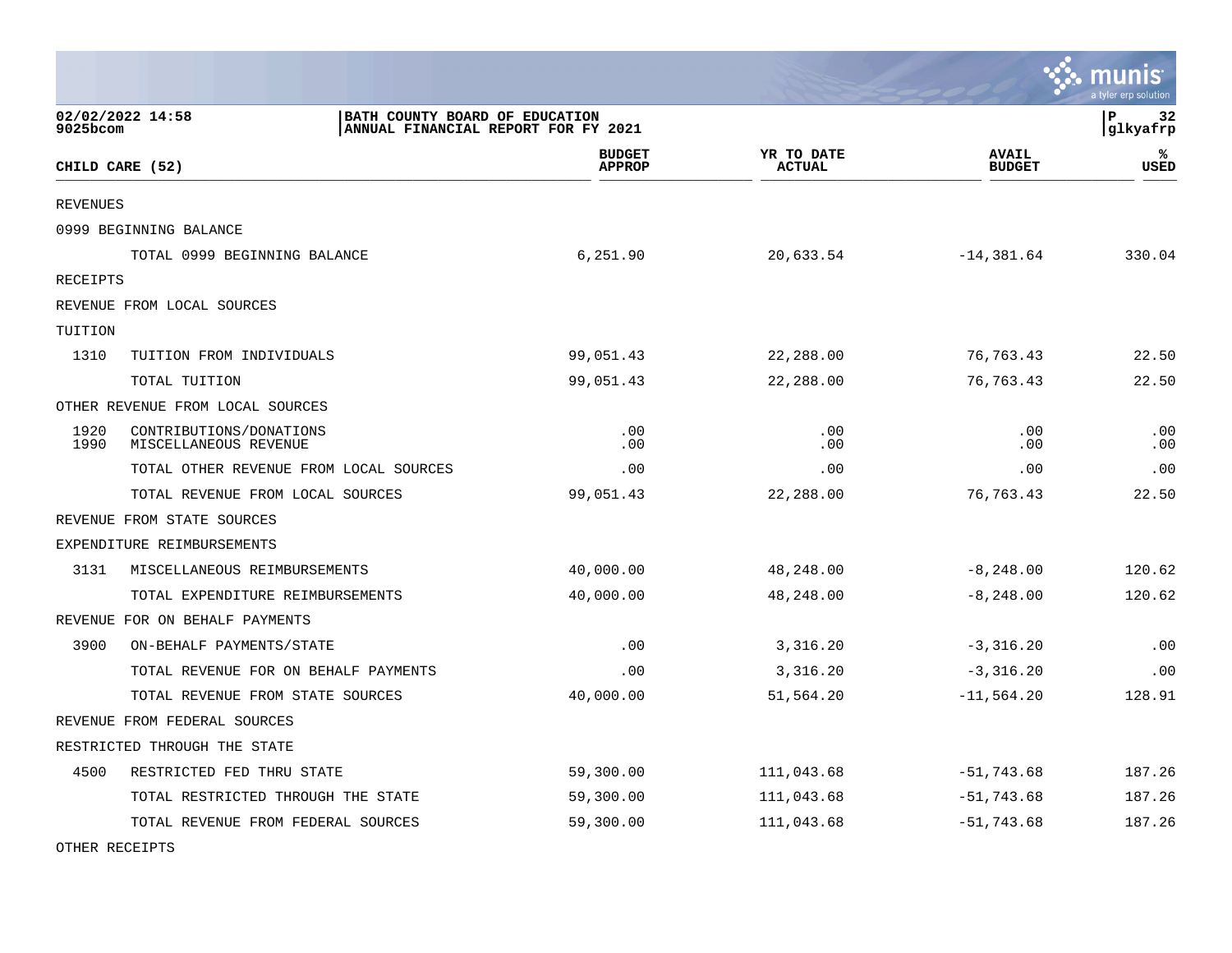

| 02/02/2022 14:58<br>9025bcom |                           | BATH COUNTY BOARD OF EDUCATION<br>ANNUAL FINANCIAL REPORT FOR FY 2021 |                      |                               |            |
|------------------------------|---------------------------|-----------------------------------------------------------------------|----------------------|-------------------------------|------------|
| CHILD CARE (52)              |                           | <b>BUDGET</b><br><b>APPROP</b>                                        | YR TO DATE<br>ACTUAL | <b>AVAIL</b><br><b>BUDGET</b> | %ะ<br>USED |
|                              | INTERFUND TRANSFERS       |                                                                       |                      |                               |            |
| 5210                         | <b>FUND TRANSFER</b>      | .00                                                                   | .00                  | .00                           | .00        |
|                              | TOTAL INTERFUND TRANSFERS | .00                                                                   | .00                  | .00                           | .00        |
|                              | TOTAL OTHER RECEIPTS      | .00                                                                   | .00                  | .00                           | .00        |
|                              | TOTAL RECEIPTS            | 198,351.43                                                            | 184,895.88           | 13,455.55                     | 93.22      |
|                              | TOTAL REVENUES            | 204,603.33                                                            | 205,529.42           | $-926.09$                     | 100.45     |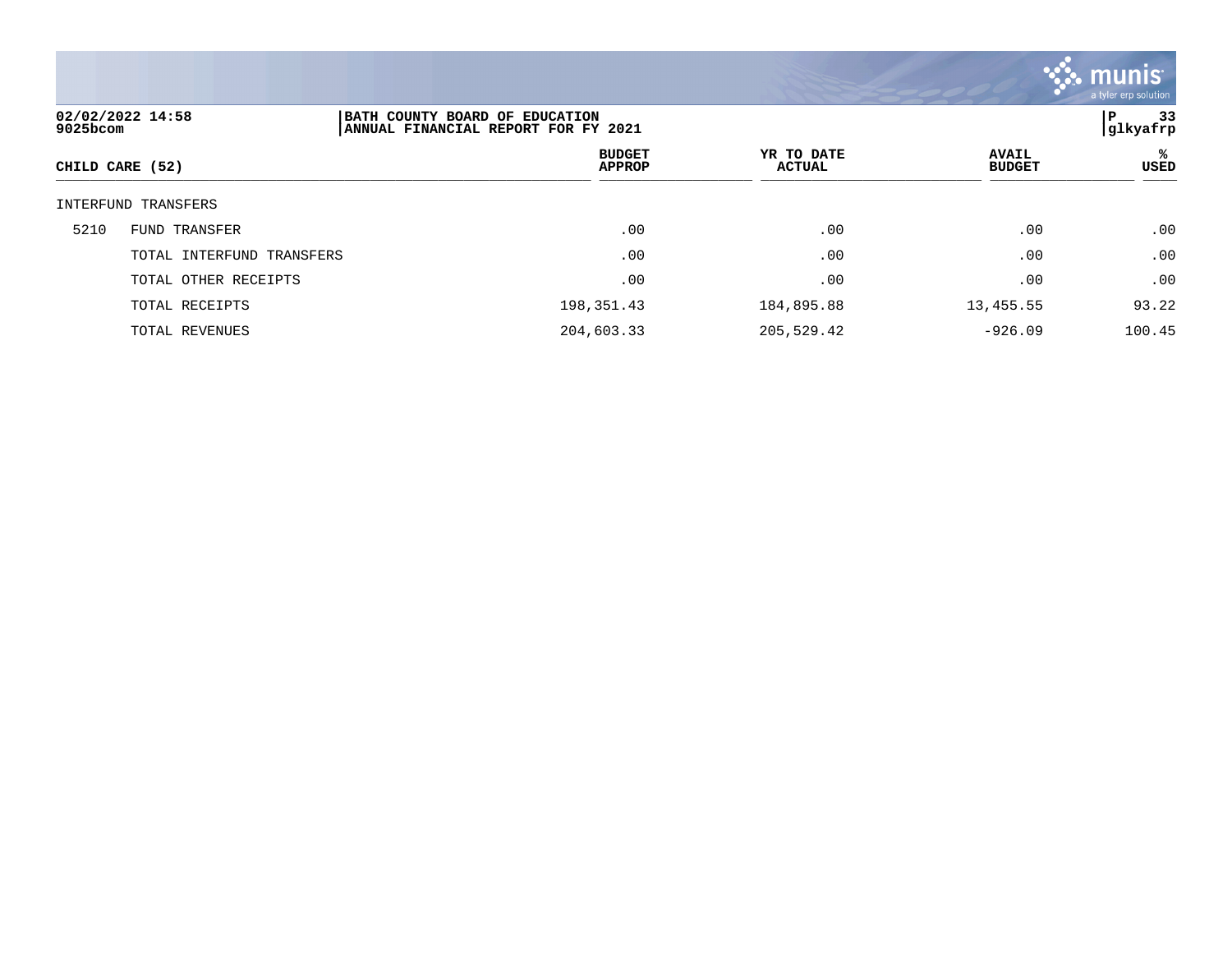|                                                                      |                                                                                                                                                                                                                    |                                                                                          |                                                                                     |                                                                                                     | munis<br>a tyler erp solution                                       |
|----------------------------------------------------------------------|--------------------------------------------------------------------------------------------------------------------------------------------------------------------------------------------------------------------|------------------------------------------------------------------------------------------|-------------------------------------------------------------------------------------|-----------------------------------------------------------------------------------------------------|---------------------------------------------------------------------|
| 9025bcom                                                             | 02/02/2022 14:58<br>  BATH COUNTY BOARD OF EDUCATION<br>ANNUAL FINANCIAL REPORT FOR FY 2021                                                                                                                        |                                                                                          |                                                                                     |                                                                                                     | l P<br>34<br>glkyafrp                                               |
|                                                                      | CHILD CARE (52)                                                                                                                                                                                                    | <b>BUDGET</b><br><b>APPROP</b>                                                           | YR TO DATE<br><b>ACTUAL</b>                                                         | <b>AVAIL</b><br><b>BUDGET</b>                                                                       | ℁<br><b>USED</b>                                                    |
| <b>EXPENDITURES</b>                                                  |                                                                                                                                                                                                                    |                                                                                          |                                                                                     |                                                                                                     |                                                                     |
| 2600                                                                 | PLANT OPERATIONS & MAINTENANCE                                                                                                                                                                                     |                                                                                          |                                                                                     |                                                                                                     |                                                                     |
| 0100<br>0200                                                         | SALARIES PERSONNEL SERVICES<br>EMPLOYEE BENEFITS                                                                                                                                                                   | .00<br>.00                                                                               | .00<br>.00                                                                          | .00<br>.00                                                                                          | .00<br>.00                                                          |
|                                                                      | TOTAL 2600 PLANT OPERATIONS & MAINTENANCE                                                                                                                                                                          | .00                                                                                      | .00                                                                                 | .00                                                                                                 | .00                                                                 |
| 3200                                                                 | DAY CARE OPERATIONS                                                                                                                                                                                                |                                                                                          |                                                                                     |                                                                                                     |                                                                     |
| 0100<br>0200<br>0280<br>0300<br>0400<br>0500<br>0600<br>0700         | SALARIES PERSONNEL SERVICES<br>EMPLOYEE BENEFITS<br>ON-BEHALF<br>PURCHASED PROF AND TECH SERV<br>PURCHASED PROPERTY SERVICES<br>OTHER PURCHASED SERVICES<br>SUPPLIES<br>PROPERTY                                   | 28,098.00<br>8,641.00<br>.00<br>500.00<br>1,500.00<br>500.00<br>11,094.11<br>.00         | 14,500.71<br>4,598.16<br>1,658.10<br>.00<br>.00<br>.00<br>.00<br>.00                | 13,597.29<br>4,042.84<br>$-1,658.10$<br>500.00<br>1,500.00<br>500.00<br>11,094.11<br>.00            | 51.61<br>53.21<br>.00<br>.00<br>.00<br>.00<br>.00<br>.00            |
|                                                                      | TOTAL 3200<br>DAY CARE OPERATIONS                                                                                                                                                                                  | 50, 333. 11                                                                              | 20,756.97                                                                           | 29,576.14                                                                                           | 41.24                                                               |
| 3300                                                                 | COMMUNITY SERVICES                                                                                                                                                                                                 |                                                                                          |                                                                                     |                                                                                                     |                                                                     |
| 0100<br>0200<br>0280<br>0300<br>0400<br>0500<br>0600<br>0700<br>0800 | SALARIES PERSONNEL SERVICES<br>EMPLOYEE BENEFITS<br>ON-BEHALF<br>PURCHASED PROF AND TECH SERV<br>PURCHASED PROPERTY SERVICES<br>OTHER PURCHASED SERVICES<br>SUPPLIES<br>PROPERTY<br>DEBT SERVICE AND MISCELLANEOUS | 94,633.00<br>32,208.00<br>.00<br>500.00<br>1,500.00<br>500.00<br>24,929.22<br>.00<br>.00 | 75,172.20<br>52,251.06<br>1,658.10<br>.00<br>.00<br>11.31<br>5,575.61<br>.00<br>.00 | 19,460.80<br>$-20,043.06$<br>$-1,658.10$<br>500.00<br>1,500.00<br>488.69<br>19,353.61<br>.00<br>.00 | 79.44<br>162.23<br>.00<br>.00<br>.00<br>2.26<br>22.37<br>.00<br>.00 |
|                                                                      | TOTAL 3300<br>COMMUNITY SERVICES                                                                                                                                                                                   | 154, 270. 22                                                                             | 134,668.28                                                                          | 19,601.94                                                                                           | 87.29                                                               |
|                                                                      | TOTAL EXPENDITURES                                                                                                                                                                                                 | 204,603.33                                                                               | 155,425.25                                                                          | 49,178.08                                                                                           | 75.96                                                               |
|                                                                      | TOTAL FOR CHILD CARE (52)                                                                                                                                                                                          | .00                                                                                      | 50,104.17                                                                           | $-50, 104.17$                                                                                       | .00                                                                 |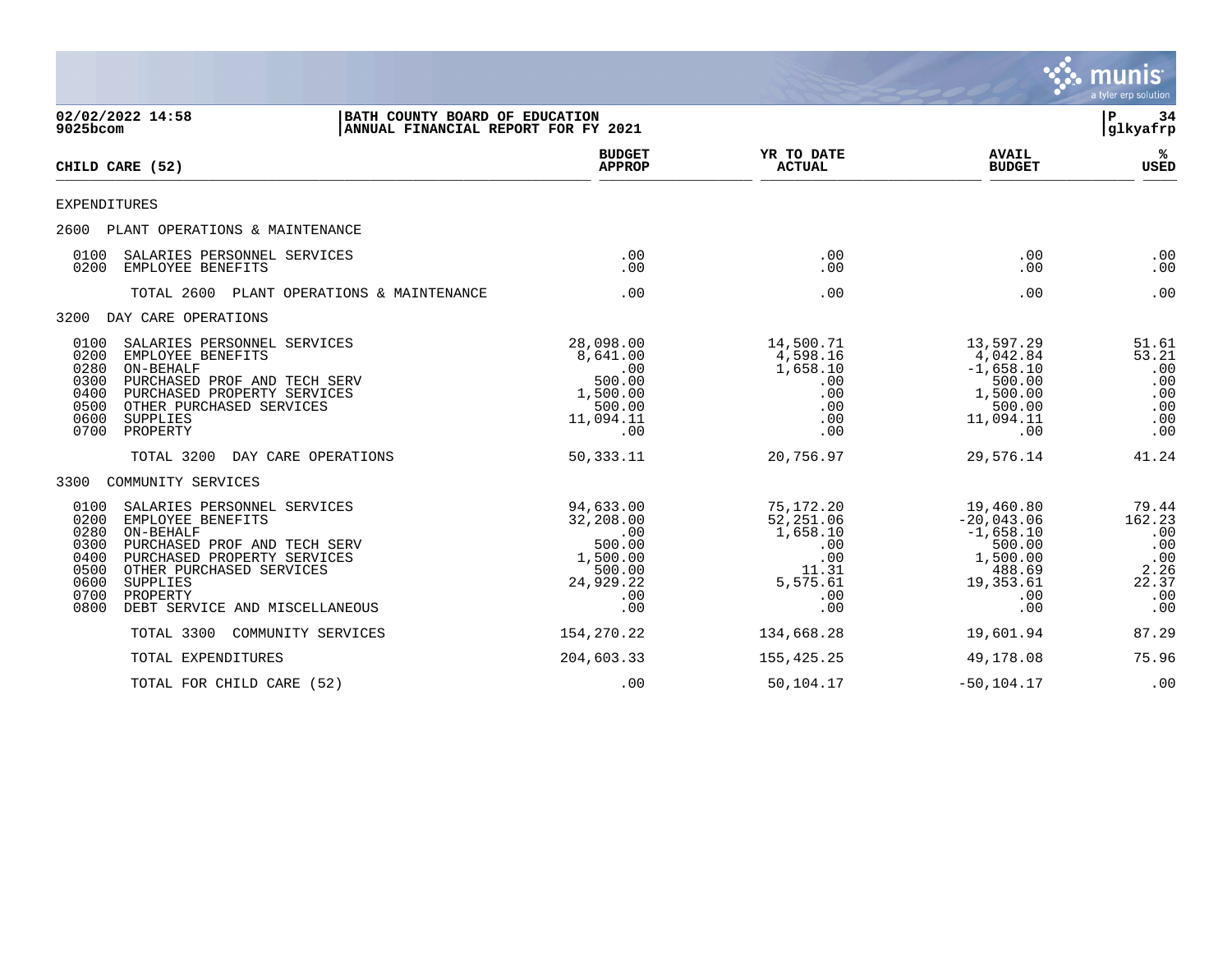|                                                                                                       |                                |                             |                               | $\mathcal{C}$ munis<br>a tyler erp solution |
|-------------------------------------------------------------------------------------------------------|--------------------------------|-----------------------------|-------------------------------|---------------------------------------------|
| 02/02/2022 14:58<br>BATH COUNTY BOARD OF EDUCATION<br>9025bcom<br>ANNUAL FINANCIAL REPORT FOR FY 2021 |                                |                             |                               |                                             |
| PRESCHOOL (53)                                                                                        | <b>BUDGET</b><br><b>APPROP</b> | YR TO DATE<br><b>ACTUAL</b> | <b>AVAIL</b><br><b>BUDGET</b> | ℁<br><b>USED</b>                            |
| REVENUES                                                                                              |                                |                             |                               |                                             |
| 0999 BEGINNING BALANCE                                                                                |                                |                             |                               |                                             |
| TOTAL 0999 BEGINNING BALANCE                                                                          | 1,901.91                       | 493.51                      | 1,408.40                      | 25.95                                       |
| RECEIPTS                                                                                              |                                |                             |                               |                                             |
| REVENUE FROM LOCAL SOURCES                                                                            |                                |                             |                               |                                             |
| TUITION                                                                                               |                                |                             |                               |                                             |
| 1310<br>TUITION FROM INDIVIDUALS                                                                      | 13, 157. 23                    | .00                         | 13, 157. 23                   | .00                                         |
| TOTAL TUITION                                                                                         | 13, 157. 23                    | .00                         | 13, 157. 23                   | .00                                         |
| TOTAL REVENUE FROM LOCAL SOURCES                                                                      | 13, 157. 23                    | .00                         | 13, 157. 23                   | .00                                         |
| FROM STATE SOURCES<br>REVENUE                                                                         |                                |                             |                               |                                             |
| REVENUE<br>FOR ON BEHALF PAYMENTS                                                                     |                                |                             |                               |                                             |
| 3900<br>ON-BEHALF PAYMENTS/STATE                                                                      | .00                            | .00                         | .00                           | .00                                         |
| TOTAL REVENUE FOR ON BEHALF PAYMENTS                                                                  | .00                            | .00                         | .00                           | .00                                         |
| TOTAL REVENUE FROM STATE SOURCES                                                                      | .00                            | .00                         | .00                           | .00                                         |
| TOTAL RECEIPTS                                                                                        | 13, 157. 23                    | .00                         | 13, 157. 23                   | .00                                         |
| <b>TOTAL REVENUES</b>                                                                                 | 15,059.14                      | 493.51                      | 14,565.63                     | 3.28                                        |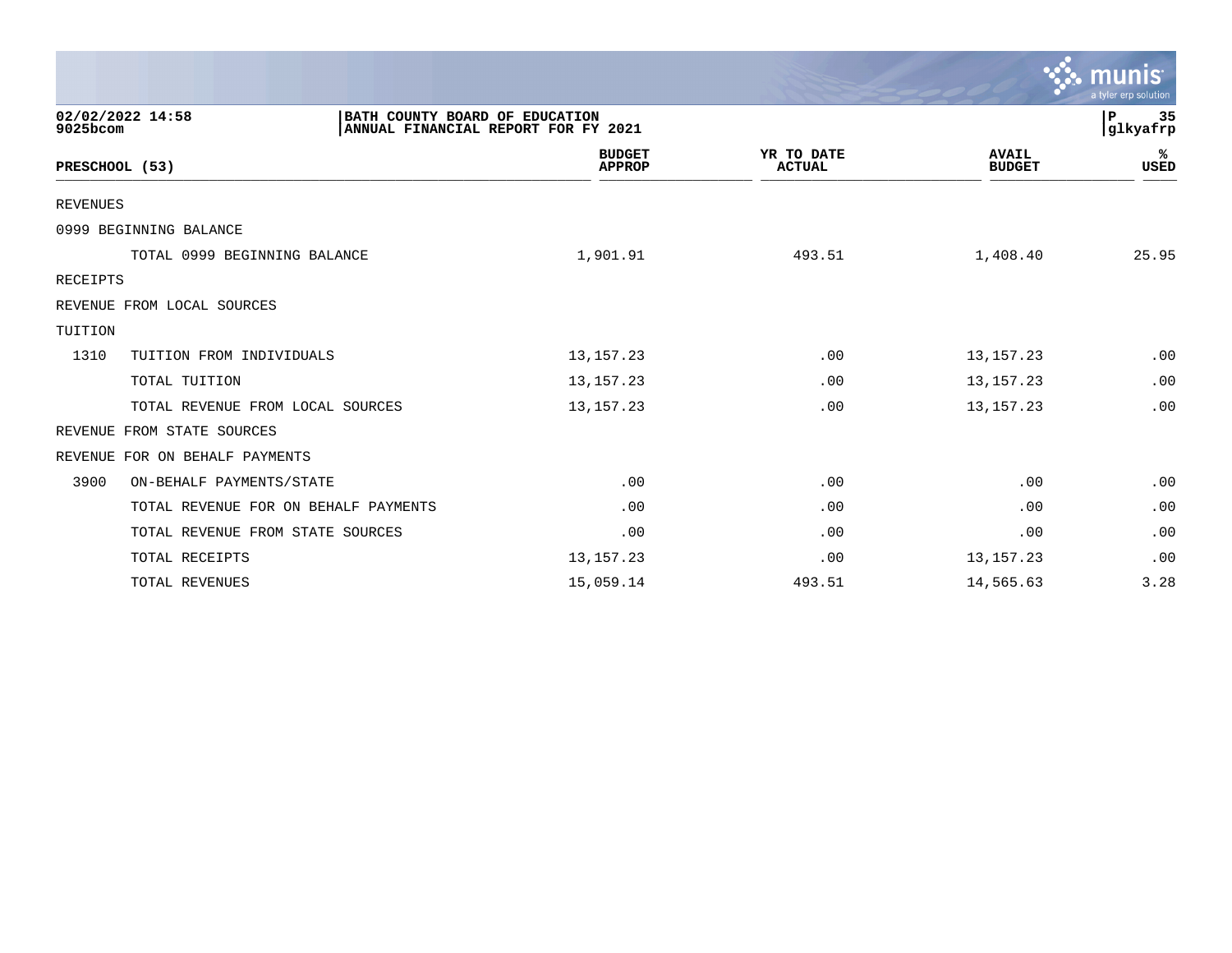|                                                                                                                                                                                                                                                                                            |                                                                                             |                                                                               |                                                                                             | munis<br>a tyler erp solution                                        |
|--------------------------------------------------------------------------------------------------------------------------------------------------------------------------------------------------------------------------------------------------------------------------------------------|---------------------------------------------------------------------------------------------|-------------------------------------------------------------------------------|---------------------------------------------------------------------------------------------|----------------------------------------------------------------------|
| 02/02/2022 14:58<br>BATH COUNTY BOARD OF EDUCATION<br>9025bcom<br>ANNUAL FINANCIAL REPORT FOR FY 2021                                                                                                                                                                                      |                                                                                             |                                                                               |                                                                                             | 36<br>P<br>glkyafrp                                                  |
| PRESCHOOL (53)                                                                                                                                                                                                                                                                             | <b>BUDGET</b><br><b>APPROP</b>                                                              | YR TO DATE<br><b>ACTUAL</b>                                                   | <b>AVAIL</b><br><b>BUDGET</b>                                                               | ℁<br><b>USED</b>                                                     |
| <b>EXPENDITURES</b>                                                                                                                                                                                                                                                                        |                                                                                             |                                                                               |                                                                                             |                                                                      |
| 0000<br>RESTRICT TO REV & BAL SHT ONLY                                                                                                                                                                                                                                                     |                                                                                             |                                                                               |                                                                                             |                                                                      |
| ON-BEHALF<br>0280                                                                                                                                                                                                                                                                          | .00                                                                                         | .00                                                                           | .00                                                                                         | .00                                                                  |
| TOTAL 0000<br>RESTRICT TO REV & BAL SHT ONLY                                                                                                                                                                                                                                               | .00                                                                                         | .00                                                                           | .00                                                                                         | .00                                                                  |
| 1000<br>INSTRUCTION                                                                                                                                                                                                                                                                        |                                                                                             |                                                                               |                                                                                             |                                                                      |
| 0100<br>SALARIES PERSONNEL SERVICES<br>EMPLOYEE BENEFITS<br>0200<br>0280<br>ON-BEHALF<br>0300<br>PURCHASED PROF AND TECH SERV<br>0400<br>PURCHASED PROPERTY SERVICES<br>0500<br>OTHER PURCHASED SERVICES<br>0600<br>SUPPLIES<br>0700<br>PROPERTY<br>0800<br>DEBT SERVICE AND MISCELLANEOUS | 2,200.00<br>2,000.00<br>.00<br>.00<br>2,422.72<br>1,063.52<br>5,200.00<br>2,122.90<br>50.00 | .00<br>.00<br>.00<br>.00<br>1,033.78<br>.00<br>1,275.37<br>$-1,815.64$<br>.00 | 2,200.00<br>2,000.00<br>.00<br>.00<br>1,388.94<br>1,063.52<br>3,924.63<br>3,938.54<br>50.00 | .00<br>.00<br>.00<br>.00<br>42.67<br>.00<br>24.53<br>$-85.53$<br>.00 |
| TOTAL 1000<br>INSTRUCTION                                                                                                                                                                                                                                                                  | 15,059.14                                                                                   | 493.51                                                                        | 14,565.63                                                                                   | 3.28                                                                 |
| 2700<br>STUDENT TRANSPORTATION                                                                                                                                                                                                                                                             |                                                                                             |                                                                               |                                                                                             |                                                                      |
| SALARIES PERSONNEL SERVICES<br>0100<br>0200<br>EMPLOYEE BENEFITS                                                                                                                                                                                                                           | .00<br>.00                                                                                  | .00<br>.00                                                                    | .00<br>.00                                                                                  | .00<br>.00                                                           |
| TOTAL 2700<br>STUDENT TRANSPORTATION                                                                                                                                                                                                                                                       | .00                                                                                         | .00                                                                           | .00                                                                                         | .00                                                                  |
| TOTAL EXPENDITURES                                                                                                                                                                                                                                                                         | 15,059.14                                                                                   | 493.51                                                                        | 14,565.63                                                                                   | 3.28                                                                 |
| TOTAL FOR PRESCHOOL (53)                                                                                                                                                                                                                                                                   | .00                                                                                         | .00                                                                           | .00                                                                                         | .00                                                                  |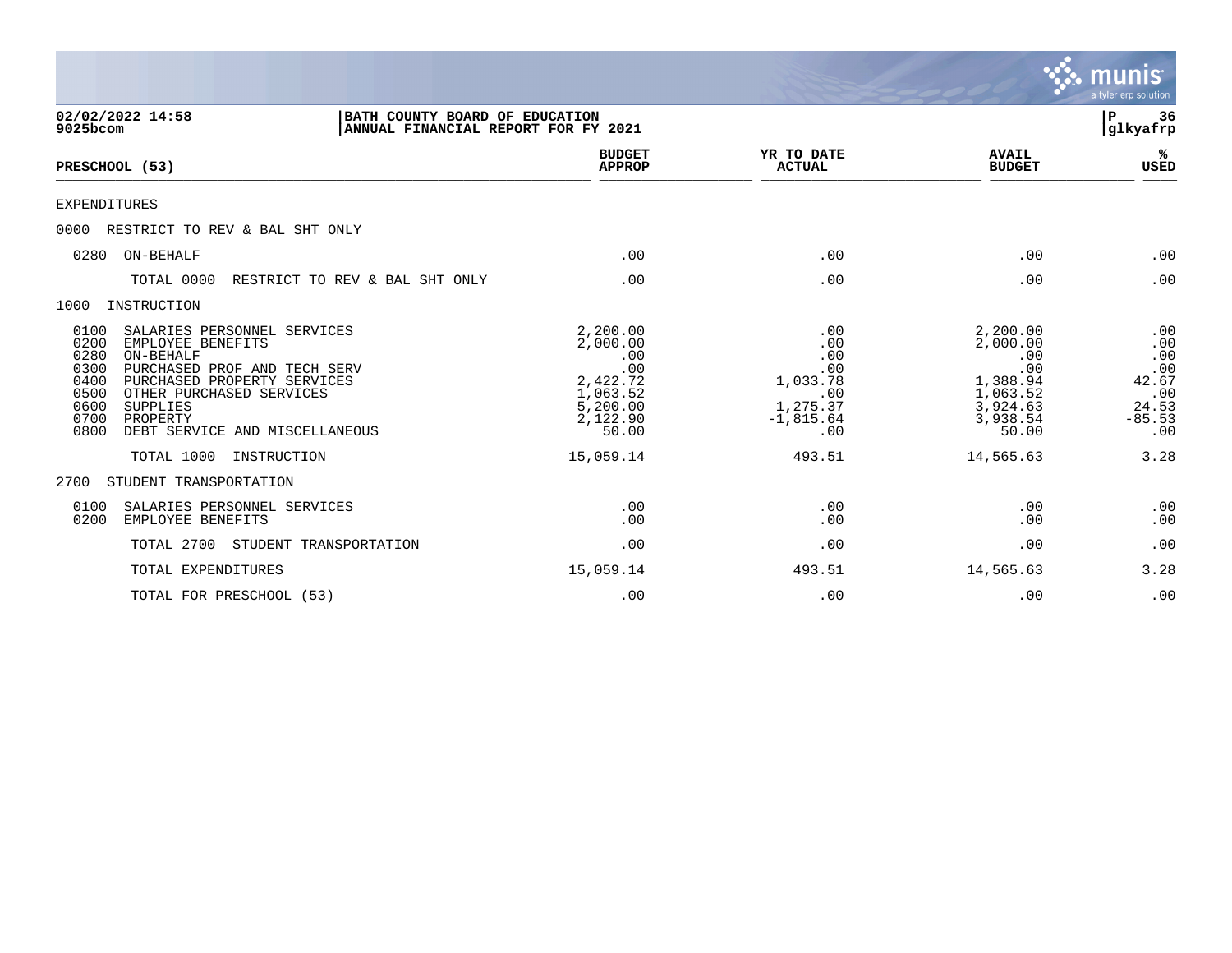|                 |                                                                                           |                                |                             |                               | $\mathbf{\mathcal{Z}}$ munis<br>a tyler erp solution |
|-----------------|-------------------------------------------------------------------------------------------|--------------------------------|-----------------------------|-------------------------------|------------------------------------------------------|
| 9025bcom        | 02/02/2022 14:58<br>BATH COUNTY BOARD OF EDUCATION<br>ANNUAL FINANCIAL REPORT FOR FY 2021 |                                |                             |                               | 37<br>$\mathbf{P}$<br>glkyafrp                       |
|                 | CHILD CARE (61)                                                                           | <b>BUDGET</b><br><b>APPROP</b> | YR TO DATE<br><b>ACTUAL</b> | <b>AVAIL</b><br><b>BUDGET</b> | ℁<br><b>USED</b>                                     |
| <b>REVENUES</b> |                                                                                           |                                |                             |                               |                                                      |
| <b>RECEIPTS</b> |                                                                                           |                                |                             |                               |                                                      |
|                 | REVENUE FROM LOCAL SOURCES                                                                |                                |                             |                               |                                                      |
|                 | COMMUNITY SERVICE ACTIVITIES                                                              |                                |                             |                               |                                                      |
| 1810            | CHILD CARE FEES                                                                           | .00                            | .00                         | .00                           | .00                                                  |
|                 | TOTAL COMMUNITY SERVICE ACTIVITIES                                                        | .00                            | .00                         | .00                           | .00                                                  |
|                 | TOTAL REVENUE FROM LOCAL SOURCES                                                          | .00                            | .00                         | .00                           | .00                                                  |
|                 | REVENUE FROM STATE SOURCES                                                                |                                |                             |                               |                                                      |
|                 | EXPENDITURE REIMBURSEMENTS                                                                |                                |                             |                               |                                                      |
| 3131            | MISCELLANEOUS REIMBURSEMENTS                                                              | .00                            | .00                         | .00                           | .00                                                  |
|                 | TOTAL EXPENDITURE REIMBURSEMENTS                                                          | .00                            | .00                         | .00                           | .00                                                  |
| RESTRICTED      |                                                                                           |                                |                             |                               |                                                      |
| 3200            | RESTRICTED STATE REVENUE                                                                  | .00                            | .00                         | .00                           | .00                                                  |
|                 | TOTAL RESTRICTED                                                                          | .00                            | .00                         | .00                           | .00                                                  |
|                 | TOTAL REVENUE FROM STATE SOURCES                                                          | .00                            | .00                         | .00                           | .00                                                  |
| OTHER RECEIPTS  |                                                                                           |                                |                             |                               |                                                      |
|                 | <b>INTERFUND TRANSFERS</b>                                                                |                                |                             |                               |                                                      |
| 5210            | FUND TRANSFER                                                                             | .00                            | .00                         | .00                           | .00                                                  |
|                 | TOTAL INTERFUND TRANSFERS                                                                 | .00                            | .00                         | .00                           | .00                                                  |
|                 | TOTAL OTHER RECEIPTS                                                                      | .00                            | .00                         | .00                           | .00                                                  |
|                 | TOTAL RECEIPTS                                                                            | .00                            | .00                         | .00                           | .00                                                  |
|                 | TOTAL REVENUES                                                                            | .00                            | .00                         | .00                           | .00                                                  |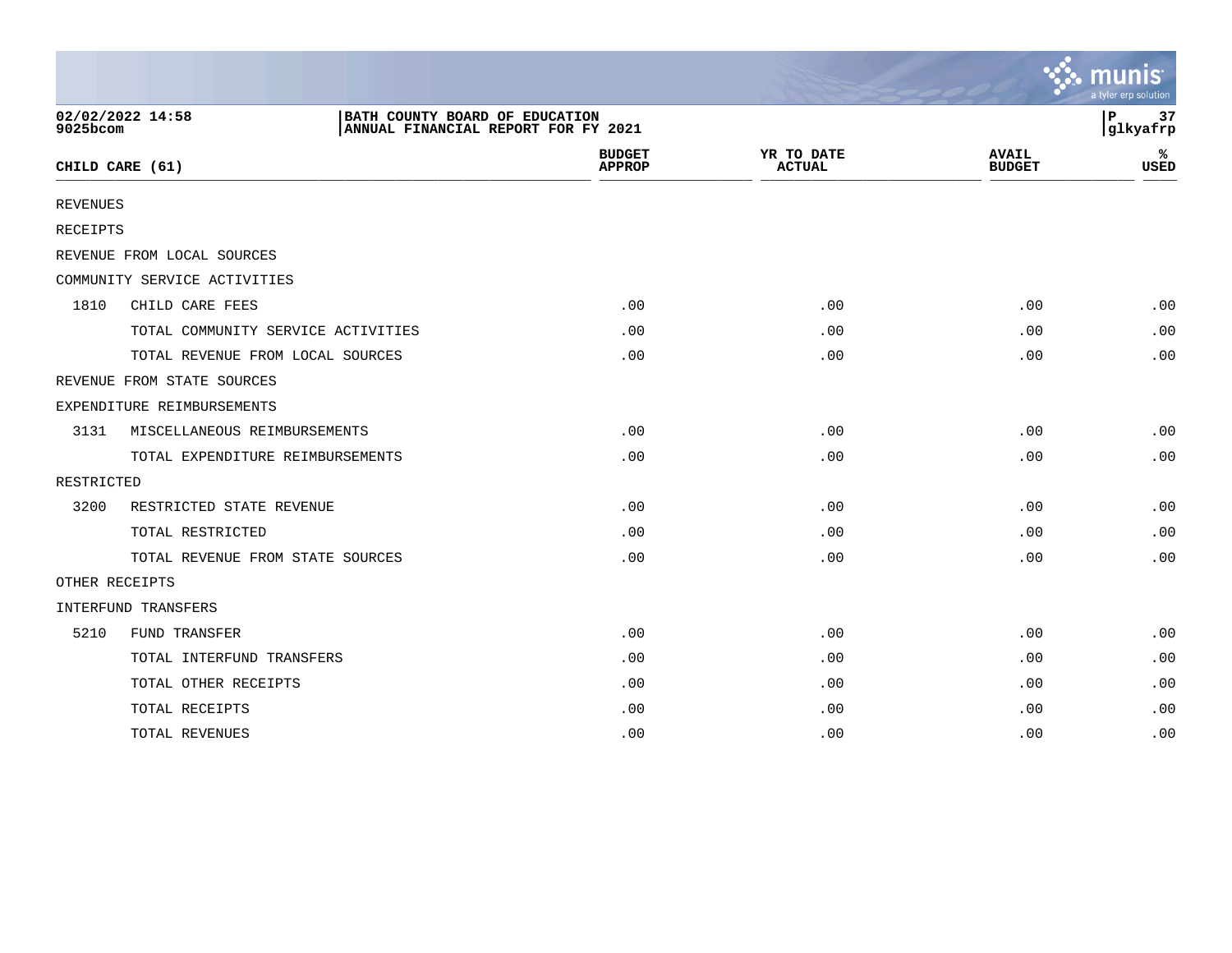

| 02/02/2022 14:58<br>9025bcom                                                                                                                                                                                    |                    | BATH COUNTY BOARD OF EDUCATION<br>ANNUAL FINANCIAL REPORT FOR FY 2021 |                                        |                                        |                                        |
|-----------------------------------------------------------------------------------------------------------------------------------------------------------------------------------------------------------------|--------------------|-----------------------------------------------------------------------|----------------------------------------|----------------------------------------|----------------------------------------|
| CHILD CARE (61)                                                                                                                                                                                                 |                    | <b>BUDGET</b><br><b>APPROP</b>                                        | YR TO DATE<br><b>ACTUAL</b>            | <b>AVAIL</b><br><b>BUDGET</b>          | %ะ<br>USED                             |
| EXPENDITURES                                                                                                                                                                                                    |                    |                                                                       |                                        |                                        |                                        |
| 3300 COMMUNITY SERVICES<br>0100<br>SALARIES PERSONNEL SERVICES<br>0200<br>EMPLOYEE BENEFITS<br>0300<br>PURCHASED PROF AND TECH SERV<br>0500<br>OTHER PURCHASED SERVICES<br>0600<br>SUPPLIES<br>0700<br>PROPERTY |                    | .00<br>.00<br>.00<br>.00<br>.00<br>.00                                | .00<br>.00<br>.00<br>.00<br>.00<br>.00 | .00<br>.00<br>.00<br>.00<br>.00<br>.00 | .00<br>.00<br>.00<br>.00<br>.00<br>.00 |
| TOTAL 3300                                                                                                                                                                                                      | COMMUNITY SERVICES | .00                                                                   | .00                                    | .00                                    | .00                                    |
| TOTAL EXPENDITURES                                                                                                                                                                                              |                    | .00                                                                   | .00                                    | .00                                    | .00                                    |
| TOTAL FOR CHILD CARE (61)                                                                                                                                                                                       |                    | .00                                                                   | .00                                    | .00                                    | .00                                    |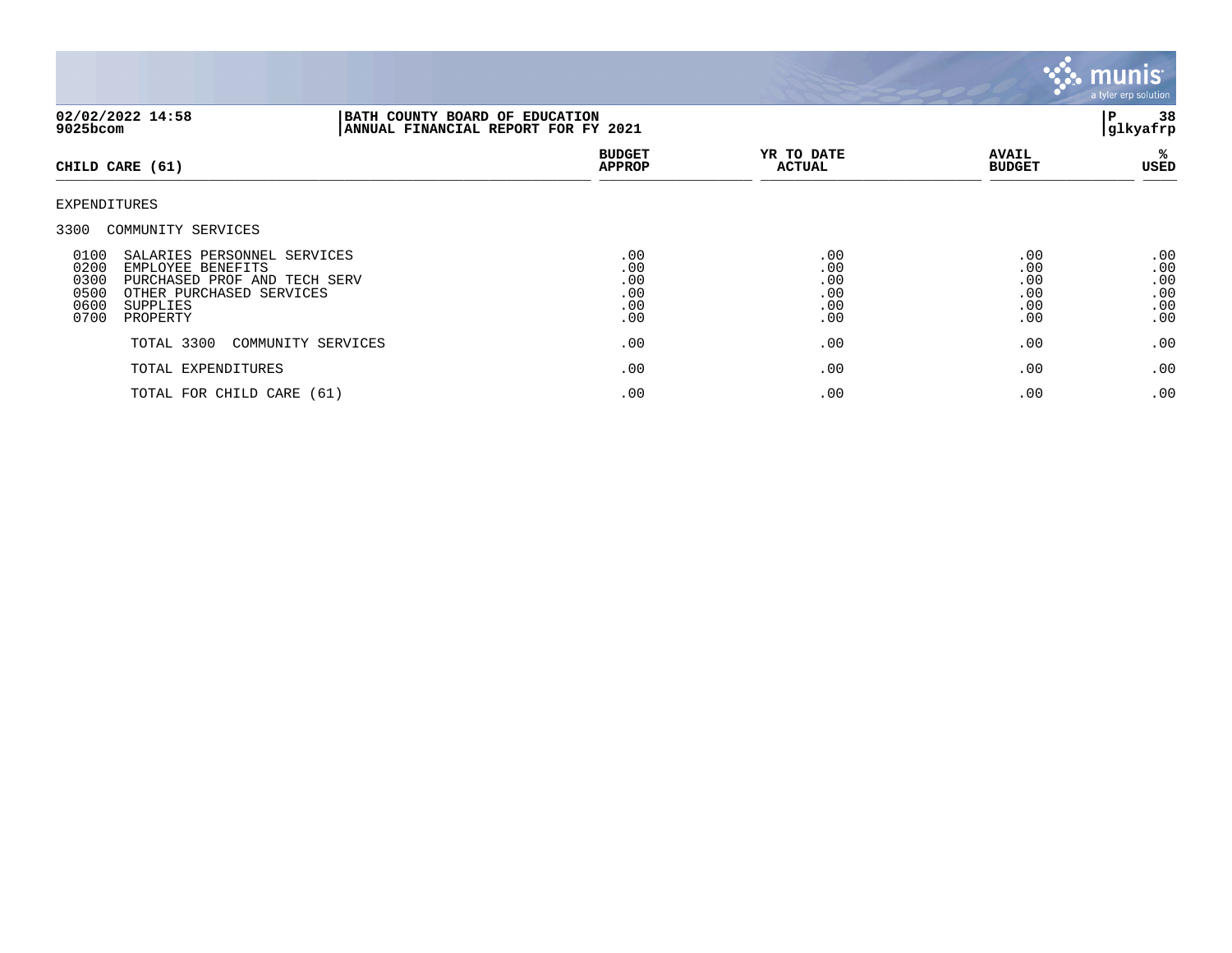|                              |                                                                       |                                |                             |                               | $\ddotsc$ munis<br>a tyler erp solution |
|------------------------------|-----------------------------------------------------------------------|--------------------------------|-----------------------------|-------------------------------|-----------------------------------------|
| 02/02/2022 14:58<br>9025bcom | BATH COUNTY BOARD OF EDUCATION<br>ANNUAL FINANCIAL REPORT FOR FY 2021 |                                |                             | 39<br>P<br>glkyafrp           |                                         |
| PRESCHOOL (62)               |                                                                       | <b>BUDGET</b><br><b>APPROP</b> | YR TO DATE<br><b>ACTUAL</b> | <b>AVAIL</b><br><b>BUDGET</b> | %<br>USED                               |
| <b>REVENUES</b>              |                                                                       |                                |                             |                               |                                         |
|                              | 0999 BEGINNING BALANCE                                                |                                |                             |                               |                                         |
|                              | TOTAL 0999 BEGINNING BALANCE                                          | .00                            | .00                         | .00                           | .00                                     |
| RECEIPTS                     |                                                                       |                                |                             |                               |                                         |
|                              | REVENUE FROM LOCAL SOURCES                                            |                                |                             |                               |                                         |
| TUITION                      |                                                                       |                                |                             |                               |                                         |
| 1310                         | TUITION FROM INDIVIDUALS                                              | .00                            | .00                         | .00                           | .00                                     |
|                              | TOTAL TUITION                                                         | .00                            | .00                         | .00                           | .00                                     |
|                              | TOTAL REVENUE FROM LOCAL SOURCES                                      | .00                            | .00                         | .00                           | .00                                     |
|                              | TOTAL RECEIPTS                                                        | .00                            | .00                         | .00                           | .00                                     |
|                              | TOTAL REVENUES                                                        | .00                            | .00                         | .00                           | .00                                     |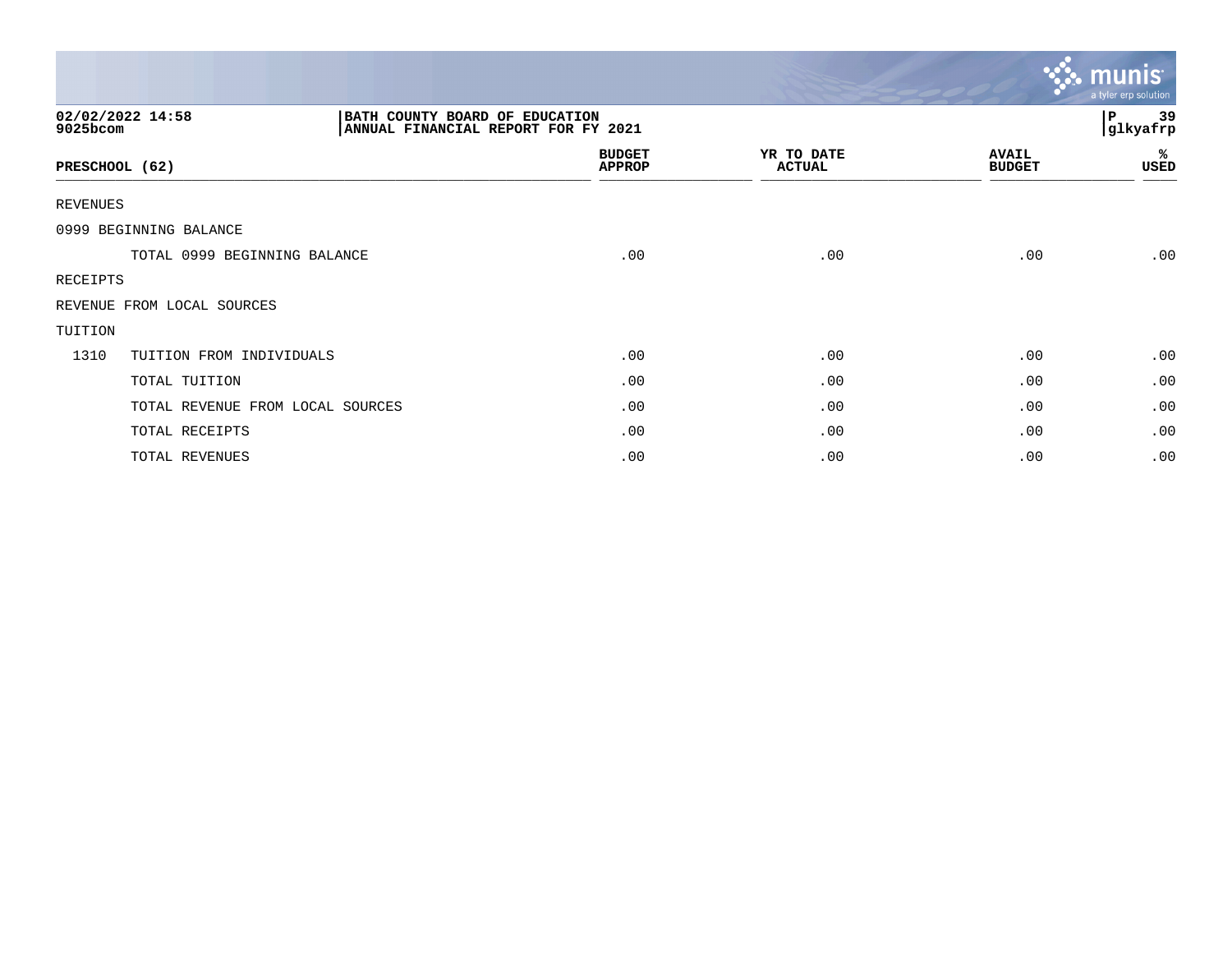

| 02/02/2022 14:58<br>9025bcom | BATH COUNTY BOARD OF EDUCATION<br>ANNUAL FINANCIAL REPORT FOR FY 2021 |                             |                               | 40<br>P<br> glkyafrp |
|------------------------------|-----------------------------------------------------------------------|-----------------------------|-------------------------------|----------------------|
| PRESCHOOL (62)               | <b>BUDGET</b><br><b>APPROP</b>                                        | YR TO DATE<br><b>ACTUAL</b> | <b>AVAIL</b><br><b>BUDGET</b> | %ะ<br>USED           |
| EXPENDITURES                 |                                                                       |                             |                               |                      |
| 1000<br>INSTRUCTION          |                                                                       |                             |                               |                      |
| 0600<br>SUPPLIES             | .00                                                                   | .00                         | .00                           | .00                  |
| TOTAL 1000<br>INSTRUCTION    | .00                                                                   | .00                         | .00                           | .00                  |
| TOTAL EXPENDITURES           | .00                                                                   | .00                         | .00                           | .00                  |
| TOTAL FOR PRESCHOOL (62)     | .00                                                                   | .00                         | .00                           | .00                  |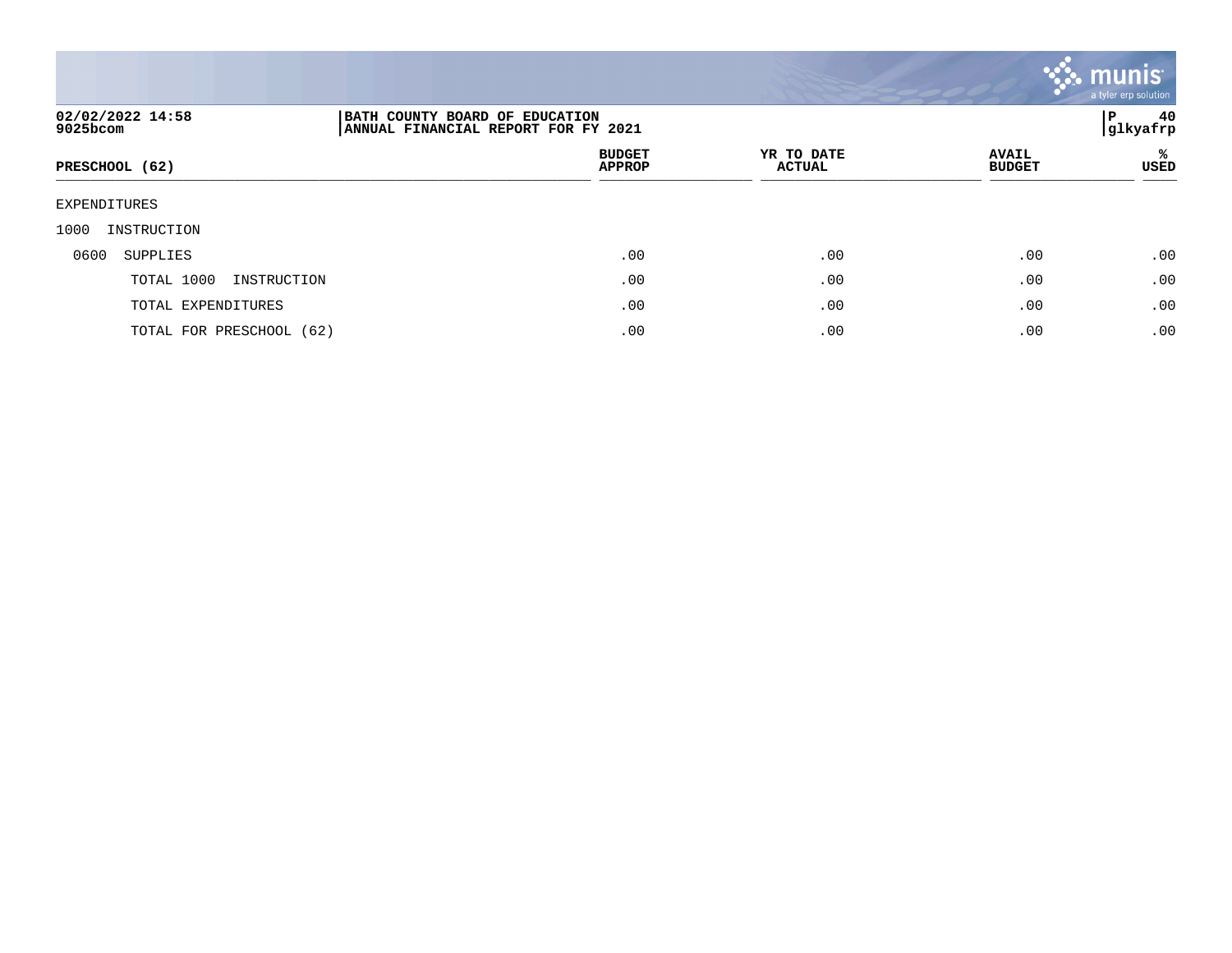|                 |                                                                                           |                                |                             |                               | munis<br>a tyler erp solution |
|-----------------|-------------------------------------------------------------------------------------------|--------------------------------|-----------------------------|-------------------------------|-------------------------------|
| 9025bcom        | 02/02/2022 14:58<br>BATH COUNTY BOARD OF EDUCATION<br>ANNUAL FINANCIAL REPORT FOR FY 2021 |                                |                             |                               | P<br>41<br>glkyafrp           |
|                 | TRUST/AGENCY FUNDS (7000)                                                                 | <b>BUDGET</b><br><b>APPROP</b> | YR TO DATE<br><b>ACTUAL</b> | <b>AVAIL</b><br><b>BUDGET</b> | ℁<br><b>USED</b>              |
| <b>REVENUES</b> |                                                                                           |                                |                             |                               |                               |
|                 | 0999 BEGINNING BALANCE                                                                    |                                |                             |                               |                               |
|                 | TOTAL 0999 BEGINNING BALANCE                                                              | .00                            | .00                         | .00                           | .00                           |
| RECEIPTS        |                                                                                           |                                |                             |                               |                               |
|                 | REVENUE FROM LOCAL SOURCES                                                                |                                |                             |                               |                               |
|                 | OTHER REVENUE FROM LOCAL SOURCES                                                          |                                |                             |                               |                               |
| 1920            | CONTRIBUTIONS/DONATIONS                                                                   | 21,000.00                      | 28, 434. 27                 | $-7,434.27$                   | 135.40                        |
|                 | TOTAL OTHER REVENUE FROM LOCAL SOURCES                                                    | 21,000.00                      | 28, 434. 27                 | $-7, 434.27$                  | 135.40                        |
|                 | TOTAL REVENUE FROM LOCAL SOURCES                                                          | 21,000.00                      | 28, 434. 27                 | $-7,434.27$                   | 135.40                        |
|                 | OTHER RECEIPTS                                                                            |                                |                             |                               |                               |
|                 | <b>INTERFUND TRANSFERS</b>                                                                |                                |                             |                               |                               |
| 5210            | FUND TRANSFER                                                                             | .00                            | .00                         | .00                           | .00                           |
|                 | TOTAL INTERFUND TRANSFERS                                                                 | .00                            | .00                         | .00                           | .00                           |
|                 | TOTAL OTHER RECEIPTS                                                                      | .00                            | .00                         | .00                           | .00                           |
|                 | TOTAL RECEIPTS                                                                            | 21,000.00                      | 28, 434. 27                 | $-7, 434.27$                  | 135.40                        |
|                 | TOTAL REVENUES                                                                            | 21,000.00                      | 28, 434. 27                 | $-7,434.27$                   | 135.40                        |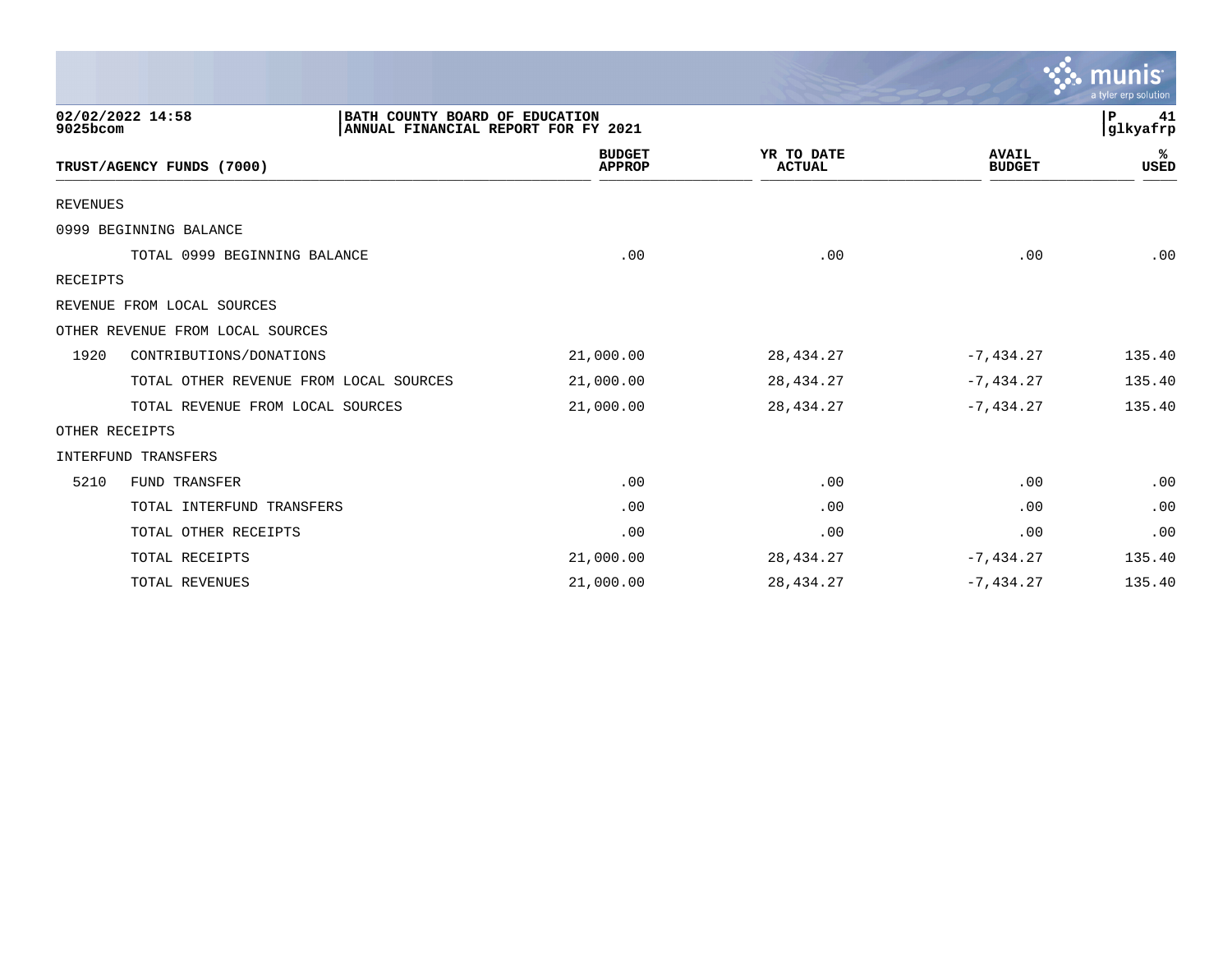

| 02/02/2022 14:58<br>9025bcom        | BATH COUNTY BOARD OF EDUCATION | ANNUAL FINANCIAL REPORT FOR FY 2021 |                      |                               | 42<br>P<br> glkyafrp |
|-------------------------------------|--------------------------------|-------------------------------------|----------------------|-------------------------------|----------------------|
| TRUST/AGENCY FUNDS (7000)           |                                | <b>BUDGET</b><br><b>APPROP</b>      | YR TO DATE<br>ACTUAL | <b>AVAIL</b><br><b>BUDGET</b> | %<br>USED            |
| EXPENDITURES                        |                                |                                     |                      |                               |                      |
| 3300<br>COMMUNITY SERVICES          |                                |                                     |                      |                               |                      |
| 0600<br>SUPPLIES                    |                                | 21,000.00                           | 4,000.00             | 17,000.00                     | 19.05                |
| TOTAL 3300                          | COMMUNITY SERVICES             | 21,000.00                           | 4,000.00             | 17,000.00                     | 19.05                |
| TOTAL EXPENDITURES                  |                                | 21,000.00                           | 4,000.00             | 17,000.00                     | 19.05                |
| TOTAL FOR TRUST/AGENCY FUNDS (7000) |                                | .00                                 | 24,434.27            | $-24, 434.27$                 | .00                  |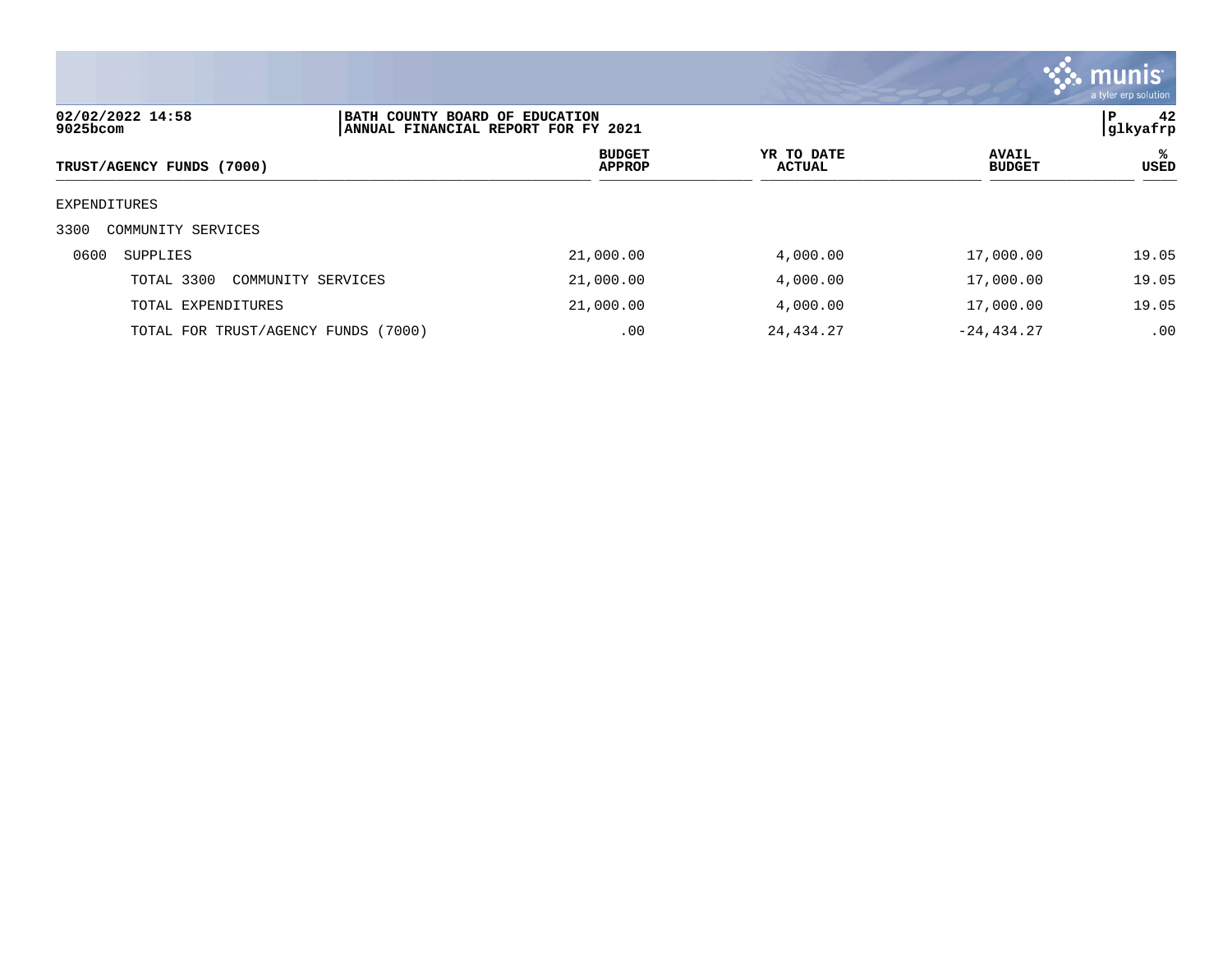|                      |                                                                           |                                                                       |                                |                             |                               | $\sim$ munis<br>a tyler erp solution |
|----------------------|---------------------------------------------------------------------------|-----------------------------------------------------------------------|--------------------------------|-----------------------------|-------------------------------|--------------------------------------|
| 9025bcom             | 02/02/2022 14:58                                                          | BATH COUNTY BOARD OF EDUCATION<br>ANNUAL FINANCIAL REPORT FOR FY 2021 |                                |                             |                               | 43<br>ΙP<br> glkyafrp                |
|                      | <b>GOVERNMENTAL ASSETS (8)</b>                                            |                                                                       | <b>BUDGET</b><br><b>APPROP</b> | YR TO DATE<br><b>ACTUAL</b> | <b>AVAIL</b><br><b>BUDGET</b> | %<br><b>USED</b>                     |
| <b>REVENUES</b>      |                                                                           |                                                                       |                                |                             |                               |                                      |
| <b>RECEIPTS</b>      |                                                                           |                                                                       |                                |                             |                               |                                      |
|                      | REVENUE FROM LOCAL SOURCES                                                |                                                                       |                                |                             |                               |                                      |
|                      | OTHER REVENUE FROM LOCAL SOURCES                                          |                                                                       |                                |                             |                               |                                      |
| 1930                 | GAIN/LOSS ON SALE OF ASSETS                                               |                                                                       | .00                            | .00                         | .00                           | .00                                  |
|                      | TOTAL OTHER REVENUE FROM LOCAL SOURCES                                    |                                                                       | .00                            | .00                         | .00                           | .00                                  |
|                      | TOTAL REVENUE FROM LOCAL SOURCES                                          |                                                                       | .00                            | .00                         | .00                           | .00                                  |
|                      | OTHER RECEIPTS                                                            |                                                                       |                                |                             |                               |                                      |
|                      | SALE OR COMP FOR LOSS OF ASSETS                                           |                                                                       |                                |                             |                               |                                      |
| 5311<br>5331<br>5341 | SALE OF LAND & IMPROVEMENTS<br>SALE OF BUILDINGS<br>SALE OF EQUIPMENT ETC |                                                                       | .00<br>.00<br>.00              | .00<br>.00<br>.00           | .00<br>.00<br>.00             | .00<br>.00<br>.00                    |
|                      | TOTAL SALE OR COMP FOR LOSS OF ASSETS                                     |                                                                       | .00                            | .00                         | .00                           | .00                                  |
|                      | TOTAL OTHER RECEIPTS                                                      |                                                                       | .00                            | .00                         | .00                           | .00                                  |
|                      | TOTAL RECEIPTS                                                            |                                                                       | .00                            | .00                         | .00                           | .00                                  |
|                      | TOTAL REVENUES                                                            |                                                                       | .00                            | .00                         | .00                           | .00                                  |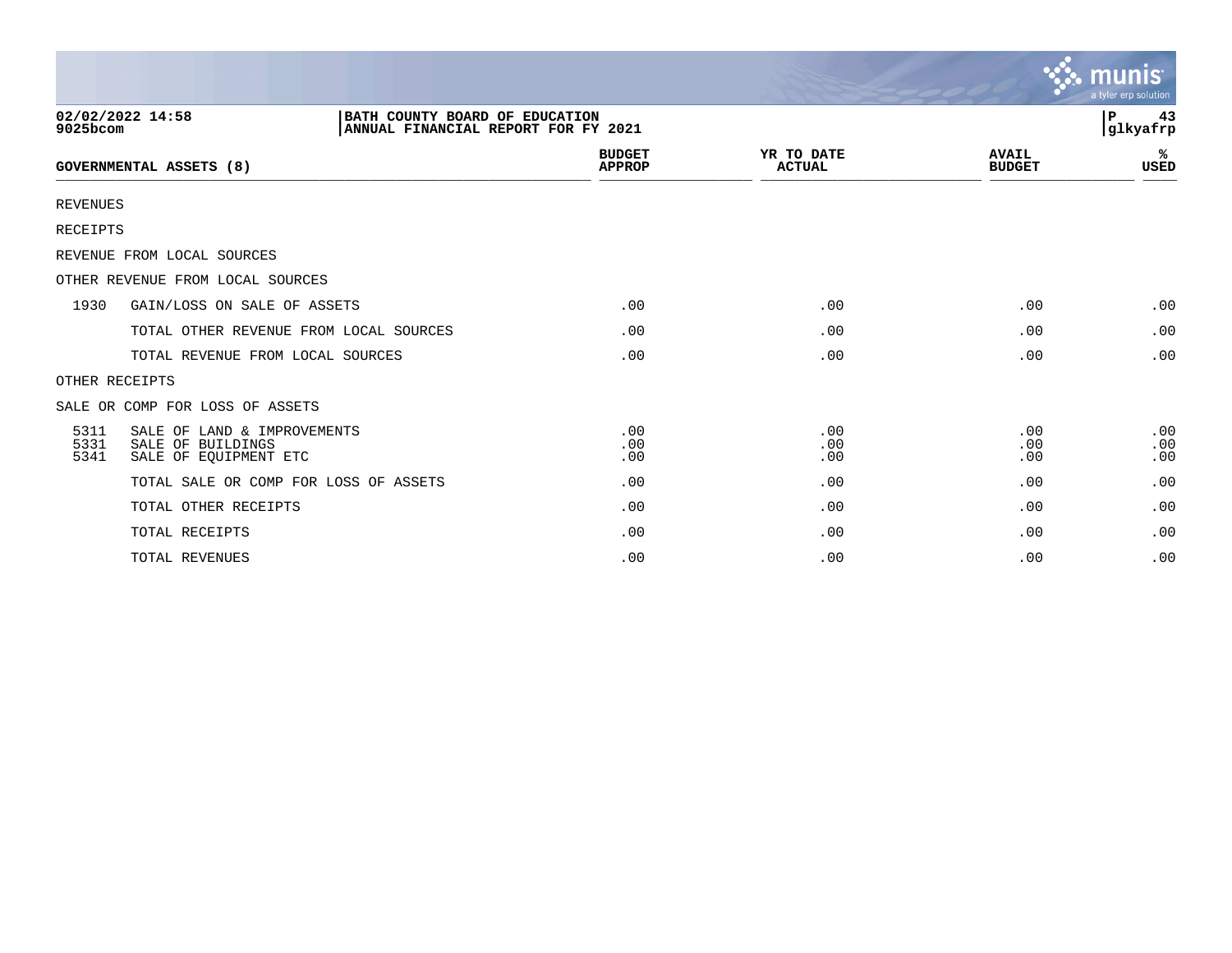

| 02/02/2022 14:58<br>BATH COUNTY BOARD OF EDUCATION<br>ANNUAL FINANCIAL REPORT FOR FY 2021<br>9025bcom |                                |                             |                               | ΙP<br>44<br> glkyafrp |
|-------------------------------------------------------------------------------------------------------|--------------------------------|-----------------------------|-------------------------------|-----------------------|
| <b>GOVERNMENTAL ASSETS (8)</b>                                                                        | <b>BUDGET</b><br><b>APPROP</b> | YR TO DATE<br><b>ACTUAL</b> | <b>AVAIL</b><br><b>BUDGET</b> | ℁<br>USED             |
| EXPENDITURES                                                                                          |                                |                             |                               |                       |
| INSTRUCTION<br>1000                                                                                   |                                |                             |                               |                       |
| 0700 PROPERTY                                                                                         | .00                            | 243, 375.55                 | $-243, 375.55$                | .00                   |
| TOTAL 1000<br>INSTRUCTION                                                                             | .00                            | 243, 375.55                 | $-243, 375.55$                | .00                   |
| 2100 STUDENT SUPPORT SERVICES                                                                         |                                |                             |                               |                       |
| 0700 PROPERTY                                                                                         | .00                            | 16,037.21                   | $-16,037.21$                  | .00                   |
| TOTAL 2100<br>STUDENT SUPPORT SERVICES                                                                | .00                            | 16,037.21                   | $-16,037.21$                  | .00                   |
| INSTRUCTIONAL STAFF SUPP SERV<br>2200                                                                 |                                |                             |                               |                       |
| 0700 PROPERTY                                                                                         | .00                            | 17, 153. 79                 | $-17, 153.79$                 | .00                   |
| TOTAL 2200<br>INSTRUCTIONAL STAFF SUPP SERV                                                           | .00                            | 17, 153. 79                 | $-17, 153.79$                 | .00                   |
| DISTRICT ADMIN SUPPORT<br>2300                                                                        |                                |                             |                               |                       |
| 0700 PROPERTY                                                                                         | .00                            | 22,992.95                   | $-22,992.95$                  | .00                   |
| TOTAL 2300 DISTRICT ADMIN SUPPORT                                                                     | .00                            | 22,992.95                   | $-22,992.95$                  | .00                   |
| SCHOOL ADMIN SUPPORT<br>2400                                                                          |                                |                             |                               |                       |
| 0700 PROPERTY                                                                                         | .00                            | 6,503.54                    | $-6, 503.54$                  | .00                   |
| TOTAL 2400 SCHOOL ADMIN SUPPORT                                                                       | .00                            | 6,503.54                    | $-6, 503.54$                  | .00                   |
| BUSINESS SUPPORT SERVICES<br>2500                                                                     |                                |                             |                               |                       |
| 0700 PROPERTY                                                                                         | .00                            | 766.90                      | $-766.90$                     | .00                   |
| TOTAL 2500 BUSINESS SUPPORT SERVICES                                                                  | .00                            | 766.90                      | $-766.90$                     | .00                   |
| PLANT OPERATIONS & MAINTENANCE<br>2600                                                                |                                |                             |                               |                       |
| 0700 PROPERTY                                                                                         | .00                            | 1,164,737.19                | $-1, 164, 737.19$             | .00                   |
| TOTAL 2600 PLANT OPERATIONS & MAINTENANCE                                                             | .00                            | 1,164,737.19                | $-1, 164, 737.19$             | .00                   |
| STUDENT TRANSPORTATION<br>2700                                                                        |                                |                             |                               |                       |
| 0700 PROPERTY                                                                                         | .00                            | 184,269.59                  | $-184, 269.59$                | .00                   |
| TOTAL 2700<br>STUDENT TRANSPORTATION                                                                  | .00                            | 184,269.59                  | $-184, 269.59$                | .00                   |
| 3300<br>COMMUNITY SERVICES                                                                            |                                |                             |                               |                       |
| 0700 PROPERTY                                                                                         | .00                            | .00                         | .00                           | .00                   |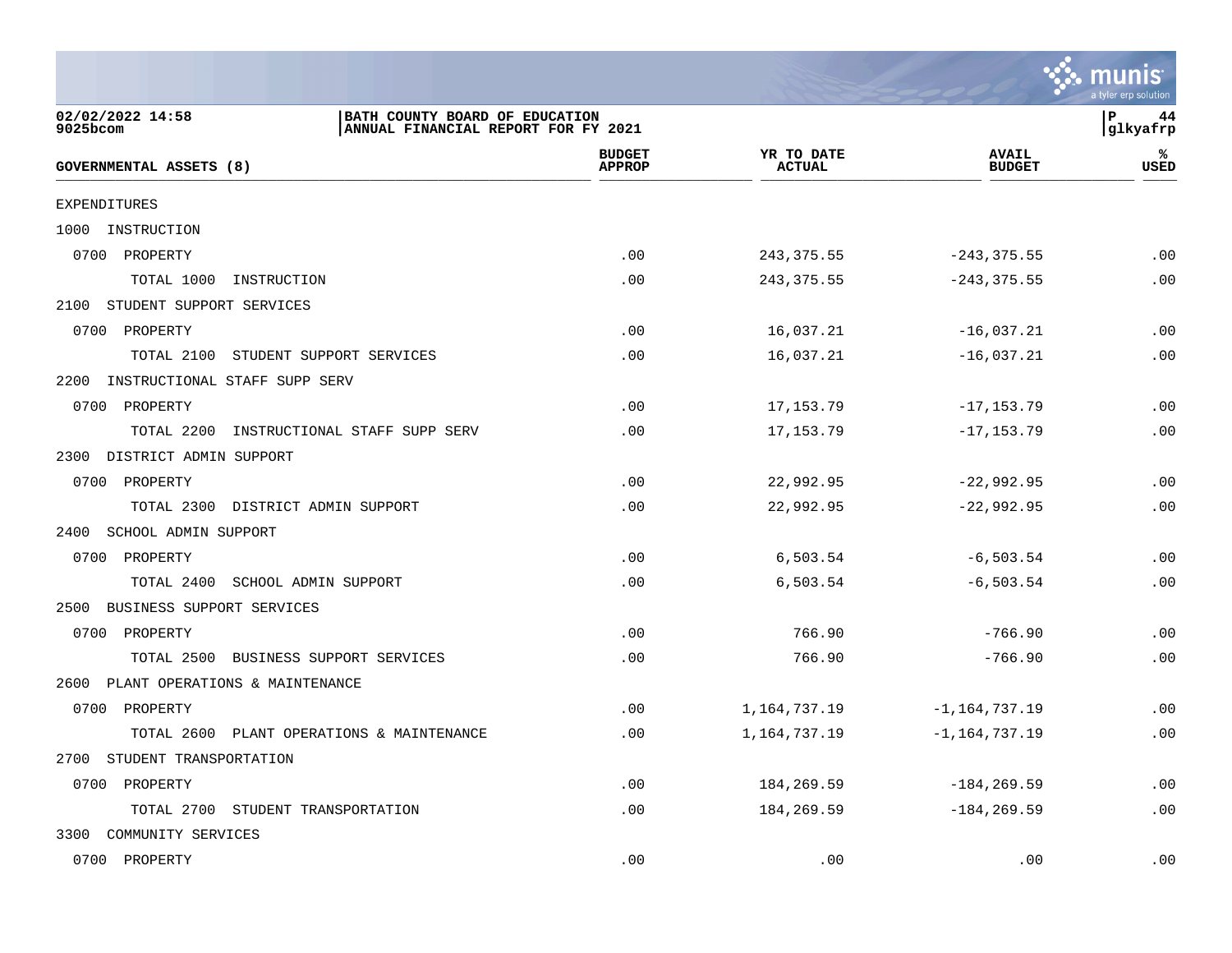|                                   |                                                                        |                                |                             |                               | a tyler erp solution |
|-----------------------------------|------------------------------------------------------------------------|--------------------------------|-----------------------------|-------------------------------|----------------------|
| 02/02/2022 14:58<br>$9025$ bcom   | BATH COUNTY BOARD OF EDUCATION<br> ANNUAL FINANCIAL REPORT FOR FY 2021 |                                |                             |                               | 45<br>P<br> glkyafrp |
| <b>GOVERNMENTAL ASSETS (8)</b>    |                                                                        | <b>BUDGET</b><br><b>APPROP</b> | YR TO DATE<br><b>ACTUAL</b> | <b>AVAIL</b><br><b>BUDGET</b> | ℁<br>USED            |
| TOTAL 3300                        | COMMUNITY SERVICES                                                     | .00                            | .00                         | .00                           | .00                  |
| TOTAL EXPENDITURES                |                                                                        | .00                            | 1,655,836.72                | $-1,655,836.72$               | .00                  |
| TOTAL FOR GOVERNMENTAL ASSETS (8) |                                                                        | .00                            | $-1,655,836.72$             | 1,655,836.72                  | .00                  |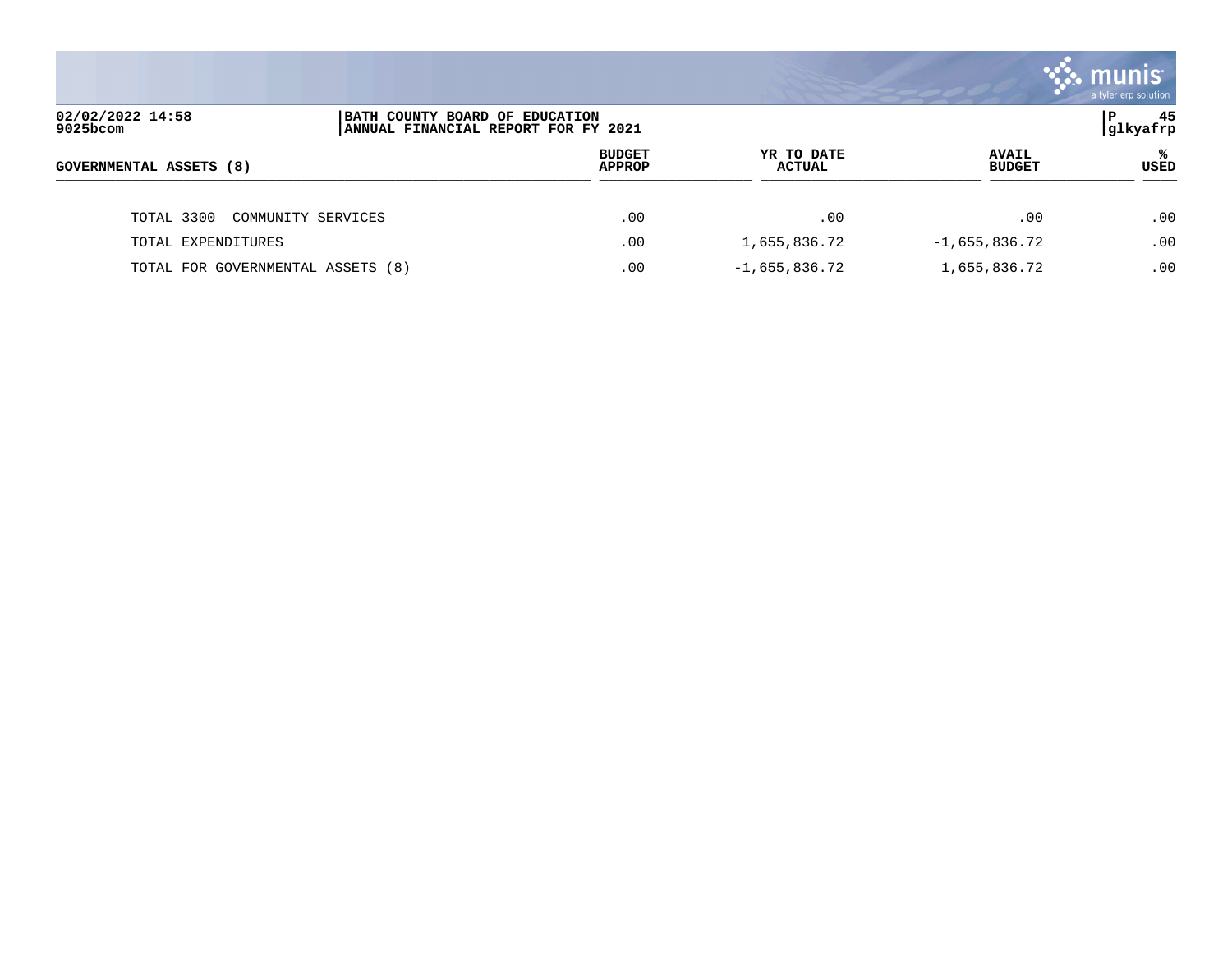|          |                                                                                           |                                |                             |                               | $\mathbb{C}\mathbb{C}$ munis $\mathbb{C}$<br>a tyler erp solution |
|----------|-------------------------------------------------------------------------------------------|--------------------------------|-----------------------------|-------------------------------|-------------------------------------------------------------------|
| 9025bcom | 02/02/2022 14:58<br>BATH COUNTY BOARD OF EDUCATION<br>ANNUAL FINANCIAL REPORT FOR FY 2021 |                                |                             |                               | 46<br>P<br>glkyafrp                                               |
|          | FOOD SERVICE ASSETS (81)                                                                  | <b>BUDGET</b><br><b>APPROP</b> | YR TO DATE<br><b>ACTUAL</b> | <b>AVAIL</b><br><b>BUDGET</b> | ℁<br>USED                                                         |
| REVENUES |                                                                                           |                                |                             |                               |                                                                   |
| RECEIPTS |                                                                                           |                                |                             |                               |                                                                   |
|          | REVENUE FROM LOCAL SOURCES                                                                |                                |                             |                               |                                                                   |
|          | OTHER REVENUE FROM LOCAL SOURCES                                                          |                                |                             |                               |                                                                   |
| 1930     | GAIN/LOSS ON SALE OF ASSETS                                                               | .00                            | .00                         | .00                           | .00                                                               |
|          | TOTAL OTHER REVENUE FROM LOCAL SOURCES                                                    | .00                            | .00                         | .00                           | .00                                                               |
|          | TOTAL REVENUE FROM LOCAL SOURCES                                                          | .00                            | .00                         | .00                           | .00                                                               |
|          | TOTAL RECEIPTS                                                                            | .00                            | .00                         | .00                           | .00                                                               |
|          | TOTAL REVENUES                                                                            | .00                            | .00                         | .00                           | .00                                                               |

and the contract of the contract of the contract of the contract of the contract of the contract of the contract of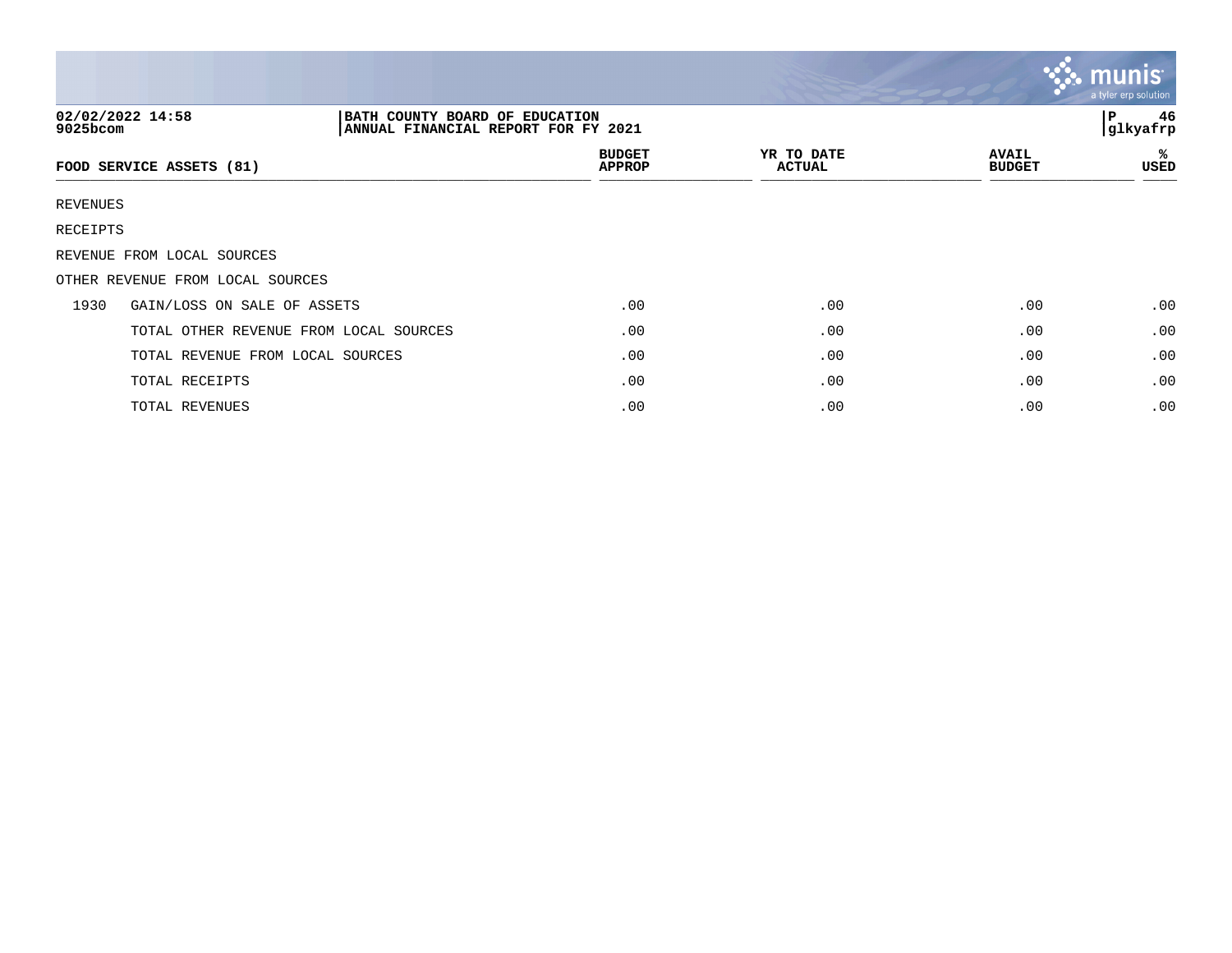

| 02/02/2022 14:58<br>9025bcom       |                        | BATH COUNTY BOARD OF EDUCATION<br>ANNUAL FINANCIAL REPORT FOR FY 2021 |                             |                               |           |  |
|------------------------------------|------------------------|-----------------------------------------------------------------------|-----------------------------|-------------------------------|-----------|--|
| FOOD SERVICE ASSETS (81)           |                        | <b>BUDGET</b><br><b>APPROP</b>                                        | YR TO DATE<br><b>ACTUAL</b> | <b>AVAIL</b><br><b>BUDGET</b> | ℁<br>USED |  |
| EXPENDITURES                       |                        |                                                                       |                             |                               |           |  |
| FOOD SERVICE OPERATION<br>3100     |                        |                                                                       |                             |                               |           |  |
| 0700<br>PROPERTY                   |                        | .00                                                                   | 45,276.22                   | $-45, 276.22$                 | .00       |  |
| TOTAL 3100                         | FOOD SERVICE OPERATION | .00                                                                   | 45,276.22                   | $-45, 276.22$                 | .00       |  |
| TOTAL EXPENDITURES                 |                        | .00                                                                   | 45,276.22                   | $-45, 276.22$                 | .00       |  |
| TOTAL FOR FOOD SERVICE ASSETS (81) |                        | .00                                                                   | $-45, 276.22$               | 45,276.22                     | .00       |  |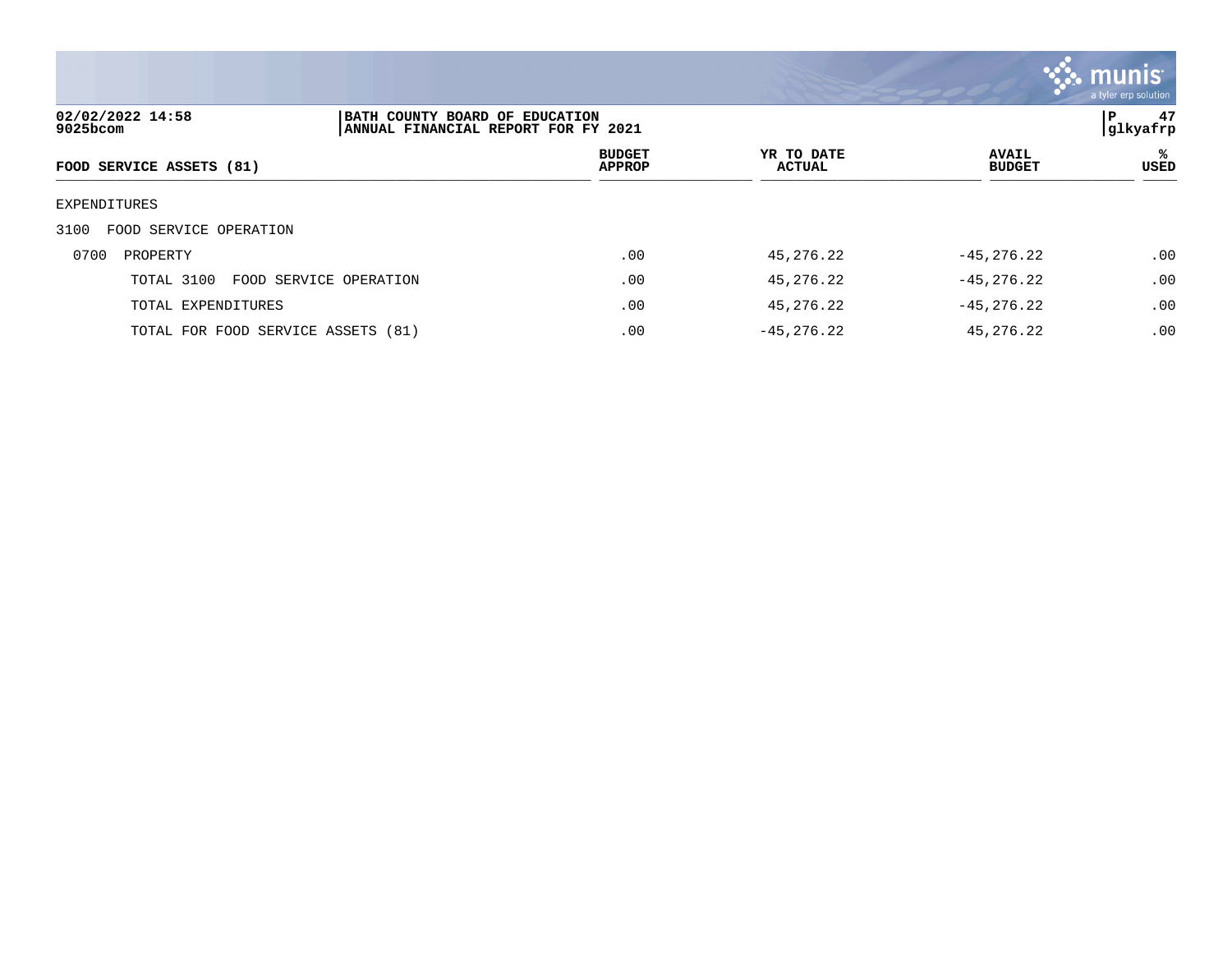|          |                                                                                           |                                |                             |                               | $\mathbb{C}$ . munist<br>a tyler erp solution |
|----------|-------------------------------------------------------------------------------------------|--------------------------------|-----------------------------|-------------------------------|-----------------------------------------------|
| 9025bcom | 02/02/2022 14:58<br>BATH COUNTY BOARD OF EDUCATION<br>ANNUAL FINANCIAL REPORT FOR FY 2021 |                                |                             |                               | 48<br>l P<br> glkyafrp                        |
|          | DAY CARE ASSERTS (82)                                                                     | <b>BUDGET</b><br><b>APPROP</b> | YR TO DATE<br><b>ACTUAL</b> | <b>AVAIL</b><br><b>BUDGET</b> | %<br>USED                                     |
| REVENUES |                                                                                           |                                |                             |                               |                                               |
| RECEIPTS |                                                                                           |                                |                             |                               |                                               |
|          | REVENUE FROM LOCAL SOURCES                                                                |                                |                             |                               |                                               |
|          | OTHER REVENUE FROM LOCAL SOURCES                                                          |                                |                             |                               |                                               |
| 1930     | GAIN/LOSS ON SALE OF ASSETS                                                               | .00                            | .00                         | .00                           | .00                                           |
|          | TOTAL OTHER REVENUE FROM LOCAL SOURCES                                                    | .00                            | .00                         | .00                           | .00                                           |
|          | TOTAL REVENUE FROM LOCAL SOURCES                                                          | .00                            | .00                         | .00                           | .00                                           |
|          | TOTAL RECEIPTS                                                                            | .00                            | .00                         | .00                           | .00                                           |
|          | TOTAL REVENUES                                                                            | .00                            | .00                         | .00                           | .00                                           |
|          | TOTAL FOR DAY CARE ASSERTS (82)                                                           | .00                            | .00                         | .00                           | .00                                           |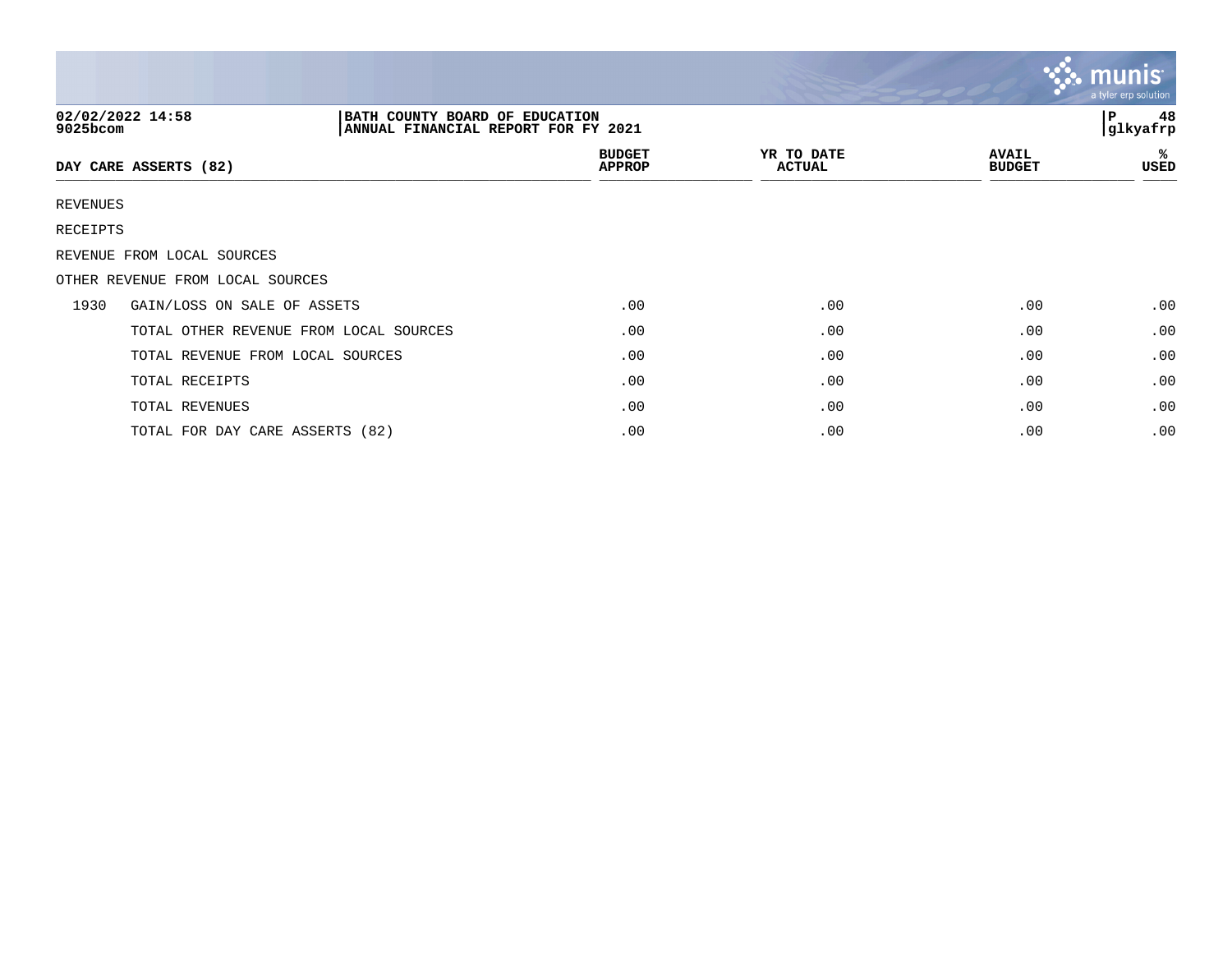|          |                                                                                           |                                |                             |                               | <b>W. munis</b><br>a tyler erp solution |
|----------|-------------------------------------------------------------------------------------------|--------------------------------|-----------------------------|-------------------------------|-----------------------------------------|
| 9025bcom | 02/02/2022 14:58<br>BATH COUNTY BOARD OF EDUCATION<br>ANNUAL FINANCIAL REPORT FOR FY 2021 |                                |                             |                               | 49<br>l P<br>glkyafrp                   |
|          | ADULT EDUCATION ASSETS (84)                                                               | <b>BUDGET</b><br><b>APPROP</b> | YR TO DATE<br><b>ACTUAL</b> | <b>AVAIL</b><br><b>BUDGET</b> | ℁<br>USED                               |
| REVENUES |                                                                                           |                                |                             |                               |                                         |
| RECEIPTS |                                                                                           |                                |                             |                               |                                         |
|          | REVENUE FROM LOCAL SOURCES                                                                |                                |                             |                               |                                         |
|          | OTHER REVENUE FROM LOCAL SOURCES                                                          |                                |                             |                               |                                         |
| 1930     | GAIN/LOSS ON SALE OF ASSETS                                                               | .00                            | .00                         | .00                           | .00                                     |
|          | TOTAL OTHER REVENUE FROM LOCAL SOURCES                                                    | .00                            | .00                         | .00                           | .00                                     |
|          | TOTAL REVENUE FROM LOCAL SOURCES                                                          | .00                            | .00                         | .00                           | .00                                     |
|          | TOTAL RECEIPTS                                                                            | .00                            | .00                         | .00                           | .00                                     |
|          | TOTAL REVENUES                                                                            | .00                            | .00                         | .00                           | .00                                     |

 $\sim$   $\sim$   $\sim$   $\sim$   $\sim$   $\sim$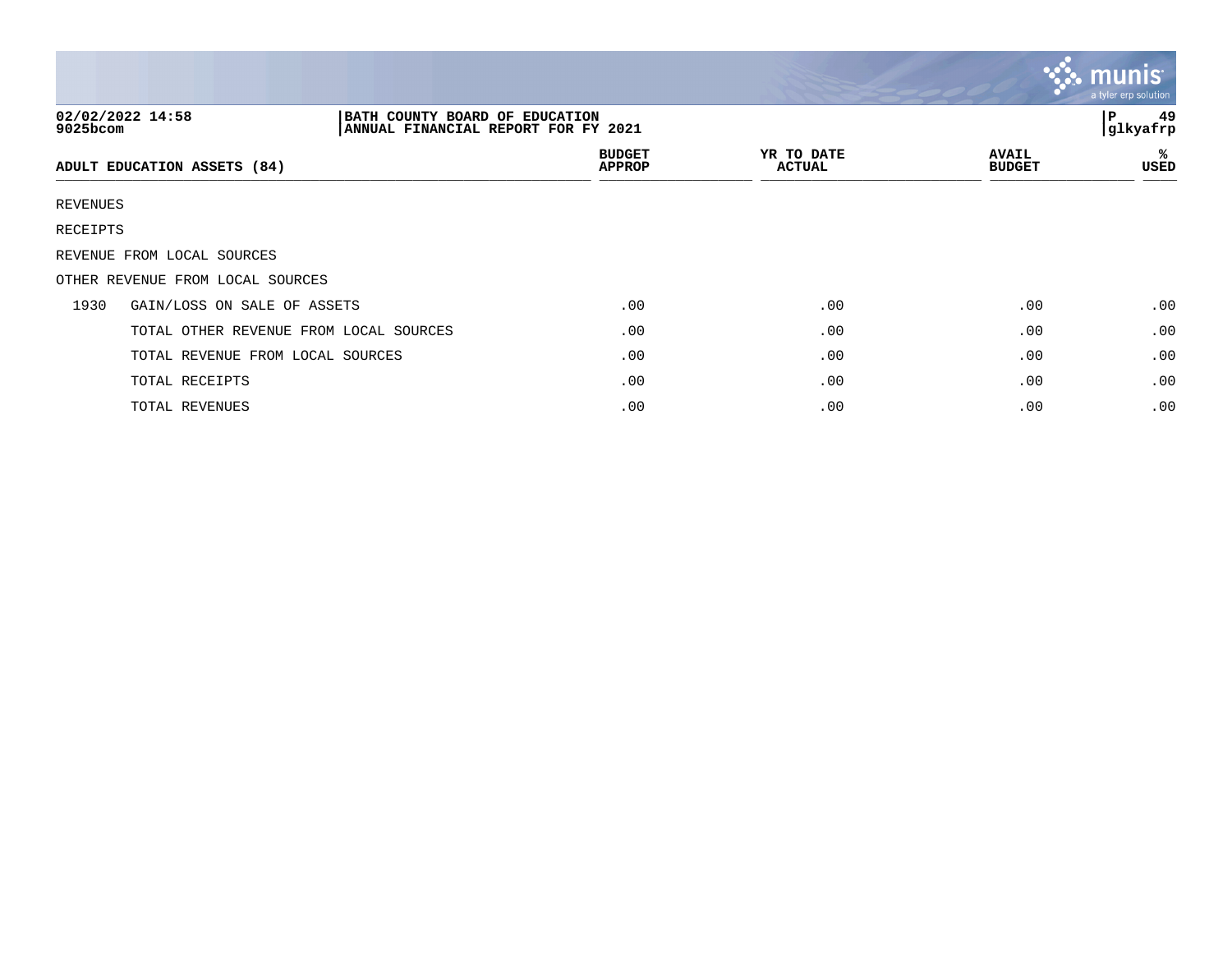

| 02/02/2022 14:58<br>9025bcom          | BATH COUNTY BOARD OF EDUCATION<br>ANNUAL FINANCIAL REPORT FOR FY 2021 |                                |                             |                               | 50<br>P<br> glkyafrp |
|---------------------------------------|-----------------------------------------------------------------------|--------------------------------|-----------------------------|-------------------------------|----------------------|
| ADULT EDUCATION ASSETS (84)           |                                                                       | <b>BUDGET</b><br><b>APPROP</b> | YR TO DATE<br><b>ACTUAL</b> | <b>AVAIL</b><br><b>BUDGET</b> | ႜ<br>USED            |
| EXPENDITURES                          |                                                                       |                                |                             |                               |                      |
| 3400<br>ADULT EDUCATION OPERATIONS    |                                                                       |                                |                             |                               |                      |
| 0700<br>PROPERTY                      |                                                                       | .00                            | .00                         | .00                           | .00                  |
| TOTAL 3400                            | ADULT EDUCATION OPERATIONS                                            | .00                            | .00                         | .00                           | .00                  |
| TOTAL EXPENDITURES                    |                                                                       | .00                            | .00                         | .00                           | .00                  |
| TOTAL FOR ADULT EDUCATION ASSETS (84) |                                                                       | .00                            | .00                         | .00                           | .00                  |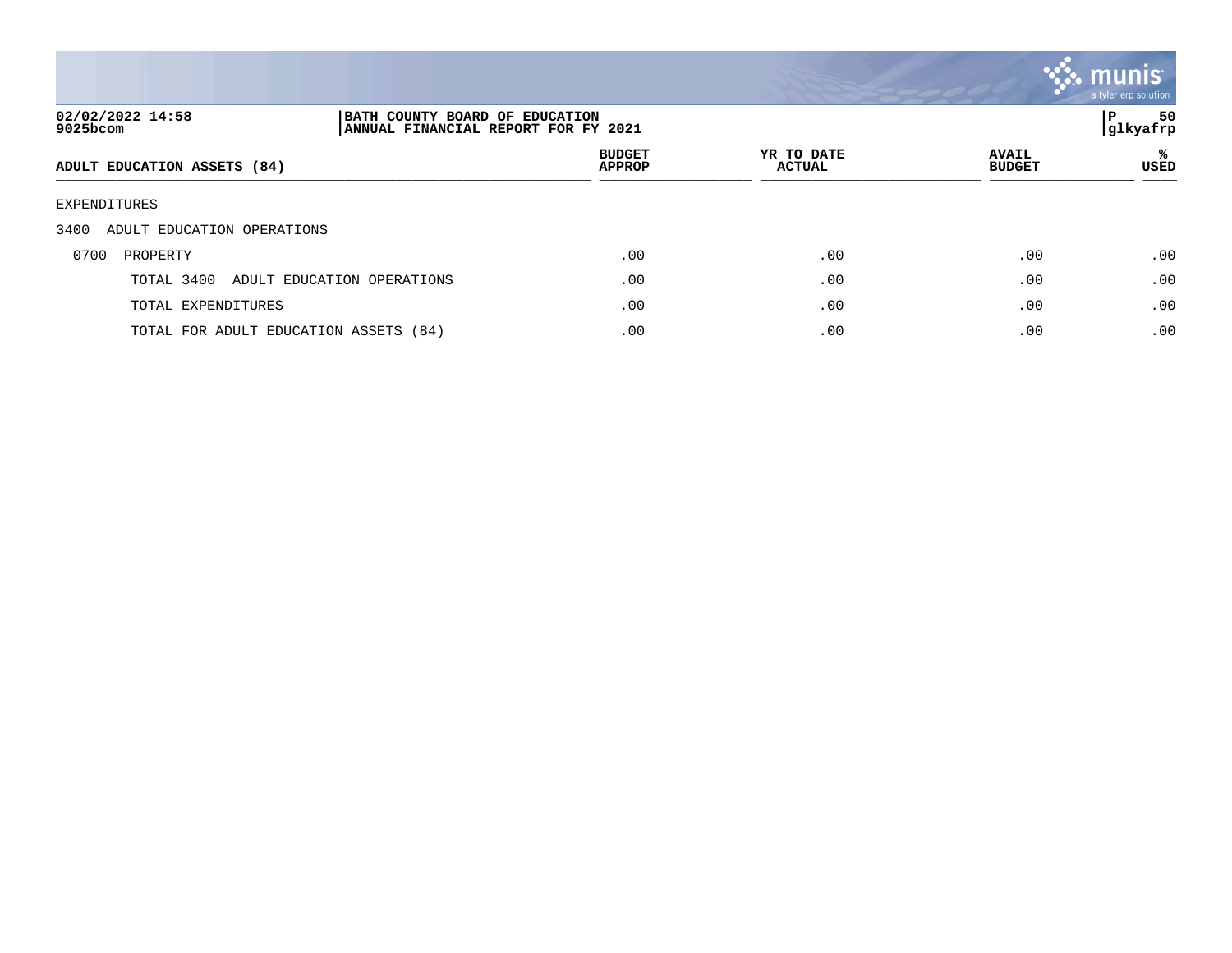

## **02/02/2022 14:58 |BATH COUNTY BOARD OF EDUCATION |P 51 9025bcom |ANNUAL FINANCIAL REPORT FOR FY 2021 |glkyafrp**

|                                | <b>BUDGET</b>   | YR TO DATE      | <b>AVAIL</b>      | ℁           |
|--------------------------------|-----------------|-----------------|-------------------|-------------|
|                                | <b>APPROP</b>   | <b>ACTUAL</b>   | <b>BUDGET</b>     | <b>USED</b> |
| SUMMARY PAGE                   |                 |                 |                   |             |
| TOTAL OF REVENUES FUND 1       | 15, 323, 033.09 | 21,068,214.77   | $-5, 745, 181.68$ | 137.49      |
| TOTAL OF EXPENDITURES FUND 1   | 15, 323, 033.09 | 16,302,008.55   | -978,975.46       | 106.39      |
| TOTAL FOR FUND 1               | $.00 \ \rm$     | 4,766,206.22    | $-4,766,206.22$   | .00         |
| TOTAL OF REVENUES FUND 2       | 16,338,383.34   | 4,904,284.10    | 11,434,099.24     | 30.02       |
| TOTAL OF EXPENDITURES FUND 2   | 16,338,383.34   | 4,904,284.10    | 11, 434, 099. 24  | 30.02       |
| TOTAL FOR FUND 2               | .00             | $.00 \,$        | .00               | .00         |
| TOTAL OF REVENUES FUND 21      | 183, 131.99     | 129,716.34      | 53,415.65         | 70.83       |
| TOTAL OF EXPENDITURES FUND 21  | 183, 131.99     | 29,343.66       | 153,788.33        | 16.02       |
| TOTAL FOR FUND 21              | .00             | 100,372.68      | $-100, 372.68$    | .00         |
| TOTAL OF REVENUES FUND 25      | $.00 \,$        | 126,000.69      | $-126,000.69$     | .00         |
| TOTAL OF EXPENDITURES FUND 25  | .00             | 134, 312.41     | $-134, 312.41$    | .00         |
| TOTAL FOR FUND 25              | $.00 \,$        | $-8,311.72$     | 8,311.72          | .00         |
| TOTAL OF REVENUES FUND 310     | 172,209.00      | 172,209.00      | .00               | 100.00      |
| TOTAL OF EXPENDITURES FUND 310 | 172,209.00      | 87,659.25       | 84,549.75         | 50.90       |
| TOTAL FOR FUND 310             | .00             | 84,549.75       | $-84, 549.75$     | .00         |
| TOTAL OF REVENUES FUND 320     | 1,577,432.00    | 1,577,432.00    | .00               | 100.00      |
| TOTAL OF EXPENDITURES FUND 320 | 1,577,432.00    | 1,457,572.45    | 119,859.55        | 92.40       |
| TOTAL FOR FUND 320             | $.00 \,$        | 119,859.55      | $-119,859.55$     | .00         |
| TOTAL OF REVENUES FUND 360     | $.00 \ \rm$     | $.00 \,$        | .00               | .00         |
| TOTAL OF EXPENDITURES FUND 360 | .00             | 63,904.31       | $-63,904.31$      | .00         |
| TOTAL FOR FUND 360             | .00             | $-63,904.31$    | 63,904.31         | .00         |
| TOTAL OF REVENUES FUND 400     | 1,345,907.37    | 2, 119, 887. 17 | $-773,979.80$     | 157.51      |
| TOTAL OF EXPENDITURES FUND 400 | 1,345,907.37    | 2, 119, 887. 17 | $-773,979.80$     | 157.51      |
| TOTAL FOR FUND 400             | .00             | $.00 \,$        | .00               | .00         |
| TOTAL OF REVENUES FUND 51      | 3,499,745.42    | 3,480,720.45    | 19,024.97         | 99.46       |
| TOTAL OF EXPENDITURES FUND 51  | 3,499,745.42    | 1,576,161.54    | 1,923,583.88      | 45.04       |
| TOTAL FOR FUND 51              | .00             | 1,904,558.91    | $-1,904,558.91$   | .00         |
| TOTAL OF REVENUES FUND 52      | 204,603.33      | 205,529.42      | $-926.09$         | 100.45      |
| TOTAL OF EXPENDITURES FUND 52  | 204,603.33      | 155,425.25      | 49,178.08         | 75.96       |
| TOTAL FOR FUND 52              | .00             | 50,104.17       | $-50, 104.17$     | .00         |
| TOTAL OF REVENUES FUND 53      | 15,059.14       | 493.51          | 14,565.63         | 3.28        |
| TOTAL OF EXPENDITURES FUND 53  | 15,059.14       | 493.51          | 14,565.63         | 3.28        |
| TOTAL FOR FUND 53              | $.00 \ \rm$     | $.00 \,$        | .00               | .00         |
| TOTAL OF REVENUES FUND 61      | .00             | .00             | .00               | .00         |
| TOTAL OF EXPENDITURES FUND 61  | .00             | .00             | .00               | .00         |
| TOTAL FOR FUND 61              | .00             | .00.            | .00               | .00         |
| TOTAL OF REVENUES FUND 62      | .00             | .00             | .00               | .00         |
| TOTAL OF EXPENDITURES FUND 62  | $.00 \,$        | .00             | .00               | .00         |
| TOTAL FOR FUND 62              | .00             | .00             | .00               | .00         |